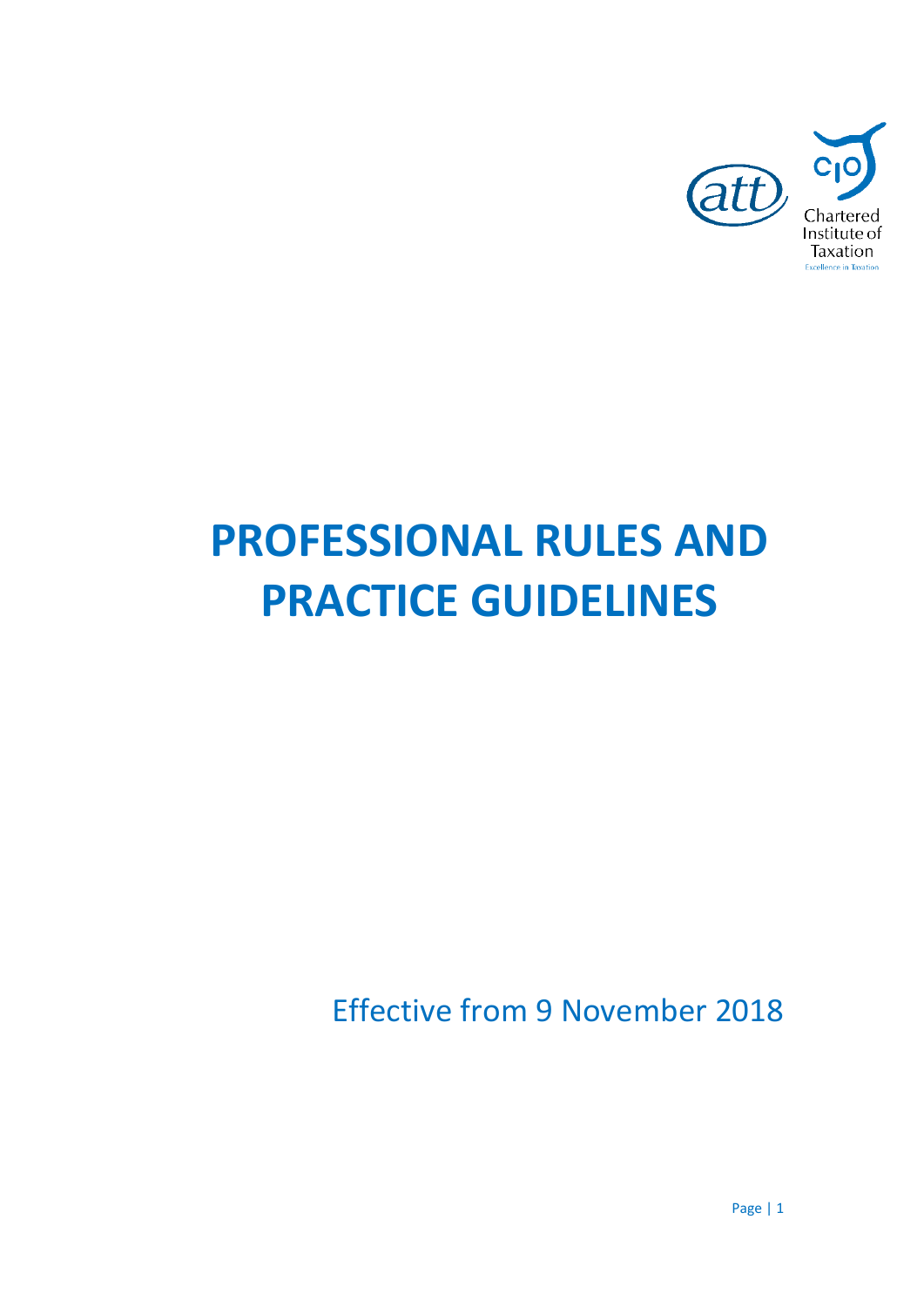# **CONTENTS**

| 1.   |                                                                                                                                              |  |
|------|----------------------------------------------------------------------------------------------------------------------------------------------|--|
| 2.   |                                                                                                                                              |  |
| 2.1  |                                                                                                                                              |  |
| 2.2  |                                                                                                                                              |  |
| 2.3  |                                                                                                                                              |  |
| 2.4  |                                                                                                                                              |  |
| 2.5  |                                                                                                                                              |  |
| 2.6  |                                                                                                                                              |  |
| 2.7  | Professional Indemnity Insurance (PII) and Personal Responsibility12                                                                         |  |
| 2.8  |                                                                                                                                              |  |
| 2.9  | Compliance with Professional Conduct in Relation to Taxation (PCRT) [12] Compliance with Professional Conduct in Relation to Taxation (PCRT) |  |
| 2.10 | Compliance with Anti-Money Laundering legislation and registration12                                                                         |  |
| 2.11 | Compliance with Continuing Professional Development (CPD) requirements12                                                                     |  |
| 2.12 |                                                                                                                                              |  |
| 2.13 | Compliance with the disciplinary process and orders from the TDB13                                                                           |  |
| 2.14 |                                                                                                                                              |  |
| 2.15 | Bankruptcy and Individual Voluntary Arrangements (IVAs)13                                                                                    |  |
| 2.16 |                                                                                                                                              |  |
| 3.   | <b>PRACTICE GOVERNANCE</b> 15                                                                                                                |  |
| 3.1  |                                                                                                                                              |  |
| 3.2  |                                                                                                                                              |  |
| 3.3  |                                                                                                                                              |  |
| 3.4  |                                                                                                                                              |  |
| 3.5  |                                                                                                                                              |  |
| 3.6  |                                                                                                                                              |  |
| 3.7  |                                                                                                                                              |  |
| 3.8  |                                                                                                                                              |  |
| 3.9  |                                                                                                                                              |  |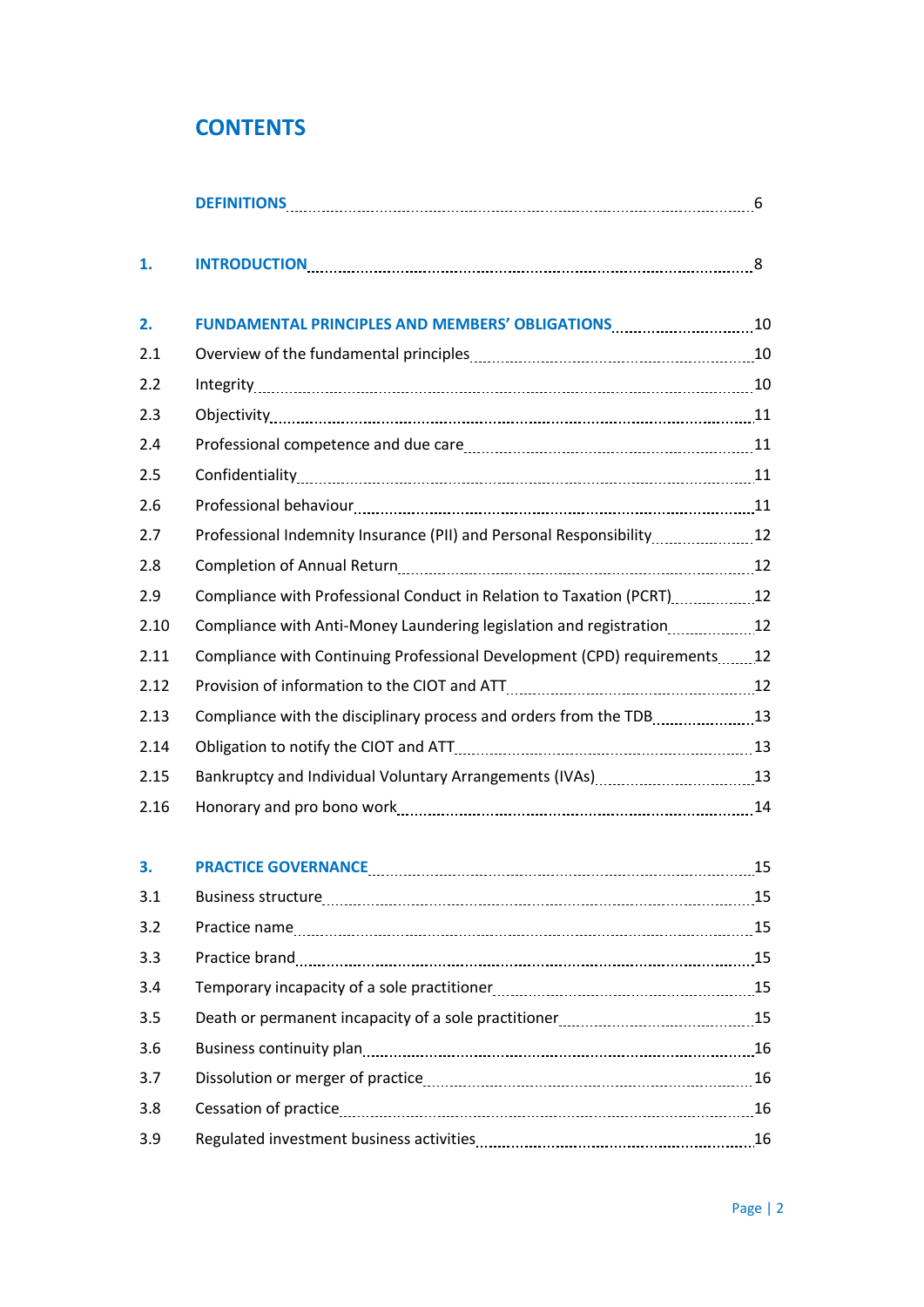| 4.  | NEW CLIENTS & ENGAGEMENTS MARKET AND THE RESERVE TO A 18                    |    |
|-----|-----------------------------------------------------------------------------|----|
| 4.1 |                                                                             |    |
| 4.2 |                                                                             |    |
| 4.3 | Client acceptance                                                           |    |
| 4.4 | Professional enquiry (also known as professional clearance) [11, 2010] [19] |    |
| 4.5 |                                                                             |    |
| 4.6 |                                                                             |    |
| 4.7 |                                                                             |    |
| 5.  | CLIENT SERVICE 21                                                           |    |
| 5.1 |                                                                             |    |
| 5.2 |                                                                             |    |
| 5.3 |                                                                             |    |
| 5.4 |                                                                             |    |
| 5.5 |                                                                             |    |
| 5.6 |                                                                             |    |
| 5.7 |                                                                             |    |
| 5.8 |                                                                             |    |
| 5.9 |                                                                             |    |
| 6.  | <b>OBJECTIVITY (INCLUDING CONFLICTS OF INTEREST)</b>                        |    |
| 6.1 |                                                                             | 24 |
| 6.2 | Awareness                                                                   | 24 |
| 6.3 |                                                                             |    |
| 6.4 |                                                                             |    |
| 6.5 |                                                                             |    |
| 6.6 |                                                                             |    |
| 7.  | OTHER CLIENT HANDLING ISSUES MARKET AND THE RESIDENCE OF A 27               |    |
| 7.1 |                                                                             |    |
| 7.2 |                                                                             |    |
| 7.3 |                                                                             |    |
| 7.4 |                                                                             |    |
| 7.5 | Working in a subcontractor relationship with another professional adviser29 |    |
| 7.6 |                                                                             |    |
| 7.7 |                                                                             |    |
|     |                                                                             |    |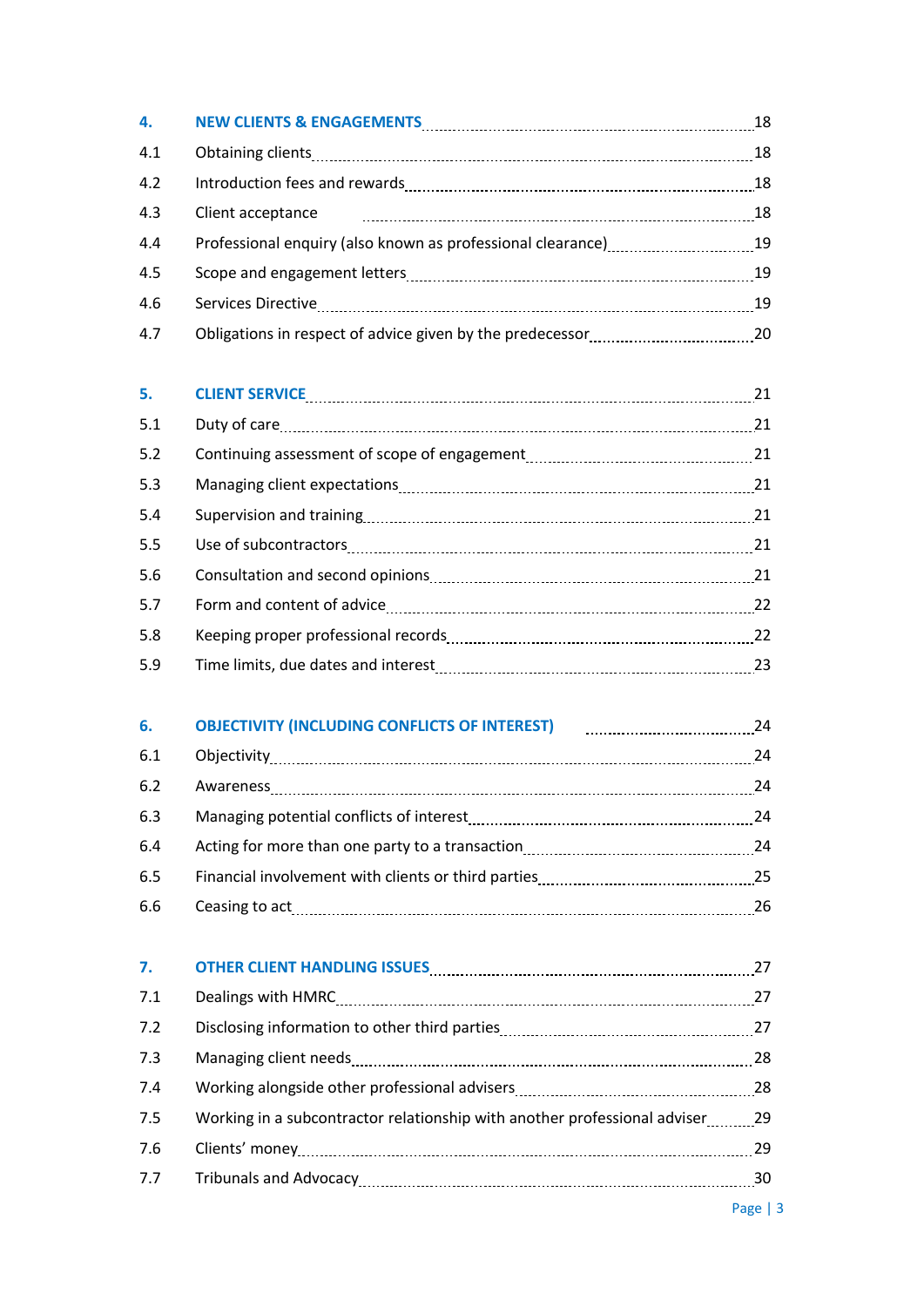| 8.  | CHARGING FOR SERVICES MARKET AND THE RESIDENCE OF A SERVICES MARKET AND THE RESIDENCE OF A SERVICE S                                                                                                                                                                                                                                                                                                                                                                                                                                           | 32 |
|-----|------------------------------------------------------------------------------------------------------------------------------------------------------------------------------------------------------------------------------------------------------------------------------------------------------------------------------------------------------------------------------------------------------------------------------------------------------------------------------------------------------------------------------------------------|----|
| 8.1 |                                                                                                                                                                                                                                                                                                                                                                                                                                                                                                                                                | 32 |
| 8.2 | Contingent fees <b>continues</b> and the continues of the continues and the continues of the continues of the continues of the continues of the continues of the continues of the continues of the continues of the continues of th                                                                                                                                                                                                                                                                                                            | 32 |
| 8.3 | $\begin{minipage}{0.5\textwidth} \centering \begin{tabular}{ l l l } \hline \textbf{Commission} & \textbf{maximum} & \textbf{maximum} & \textbf{maximum} & \textbf{maximum} \\ \hline \textbf{Mean} & \textbf{Mean} & \textbf{Mean} & \textbf{Mean} \\ \hline \textbf{Mean} & \textbf{Mean} & \textbf{Mean} & \textbf{Mean} \\ \hline \textbf{Mean} & \textbf{Mean} & \textbf{Mean} & \textbf{Mean} \\ \hline \textbf{Mean} & \textbf{Mean} & \textbf{Mean} & \textbf{Mean} \\ \hline \textbf{Mean} & \textbf{Mean} & \textbf{Mean} & \textbf$ | 33 |
| 8.4 |                                                                                                                                                                                                                                                                                                                                                                                                                                                                                                                                                | 33 |
| 8.5 |                                                                                                                                                                                                                                                                                                                                                                                                                                                                                                                                                | 34 |
| 8.6 |                                                                                                                                                                                                                                                                                                                                                                                                                                                                                                                                                | 34 |
| 8.7 |                                                                                                                                                                                                                                                                                                                                                                                                                                                                                                                                                | 35 |
|     |                                                                                                                                                                                                                                                                                                                                                                                                                                                                                                                                                |    |

| $\mathbf{q}_{\perp}$ | <b>COMPLAINTS</b>                             |  |
|----------------------|-----------------------------------------------|--|
| 9.1                  | Complaints to a member                        |  |
| 9.2                  | Complaints to the Taxation Disciplinary Board |  |

| 10 | <b>CEASING TO ACT</b> |  |
|----|-----------------------|--|
|    | 10.1 Ceasing to act   |  |

# **11. LEGAL MATTERS ASSOCIATED WITH DOCUMENTS, ELECTRONIC DATA AND**

|      |                                                                     | 41 |
|------|---------------------------------------------------------------------|----|
| 11.1 |                                                                     | 41 |
| 11.2 |                                                                     |    |
| 11.3 |                                                                     | 42 |
| 11.4 |                                                                     | 43 |
| 11.5 |                                                                     | 43 |
| 11.6 | Data Protection including General Data Protection Regulation (GDPR) | 44 |

|      | 12. ADVERTISING, PUBLICITY AND PROMOTION <b>CONSUMING ADVERTISING</b> , PUBLICITY AND PROMOTION | 45 |
|------|-------------------------------------------------------------------------------------------------|----|
| 12.1 |                                                                                                 | 45 |
| 12.2 |                                                                                                 | 45 |
| 12.3 |                                                                                                 | 45 |
|      |                                                                                                 | 45 |
| 12.5 |                                                                                                 | 46 |
| 12.6 |                                                                                                 | 46 |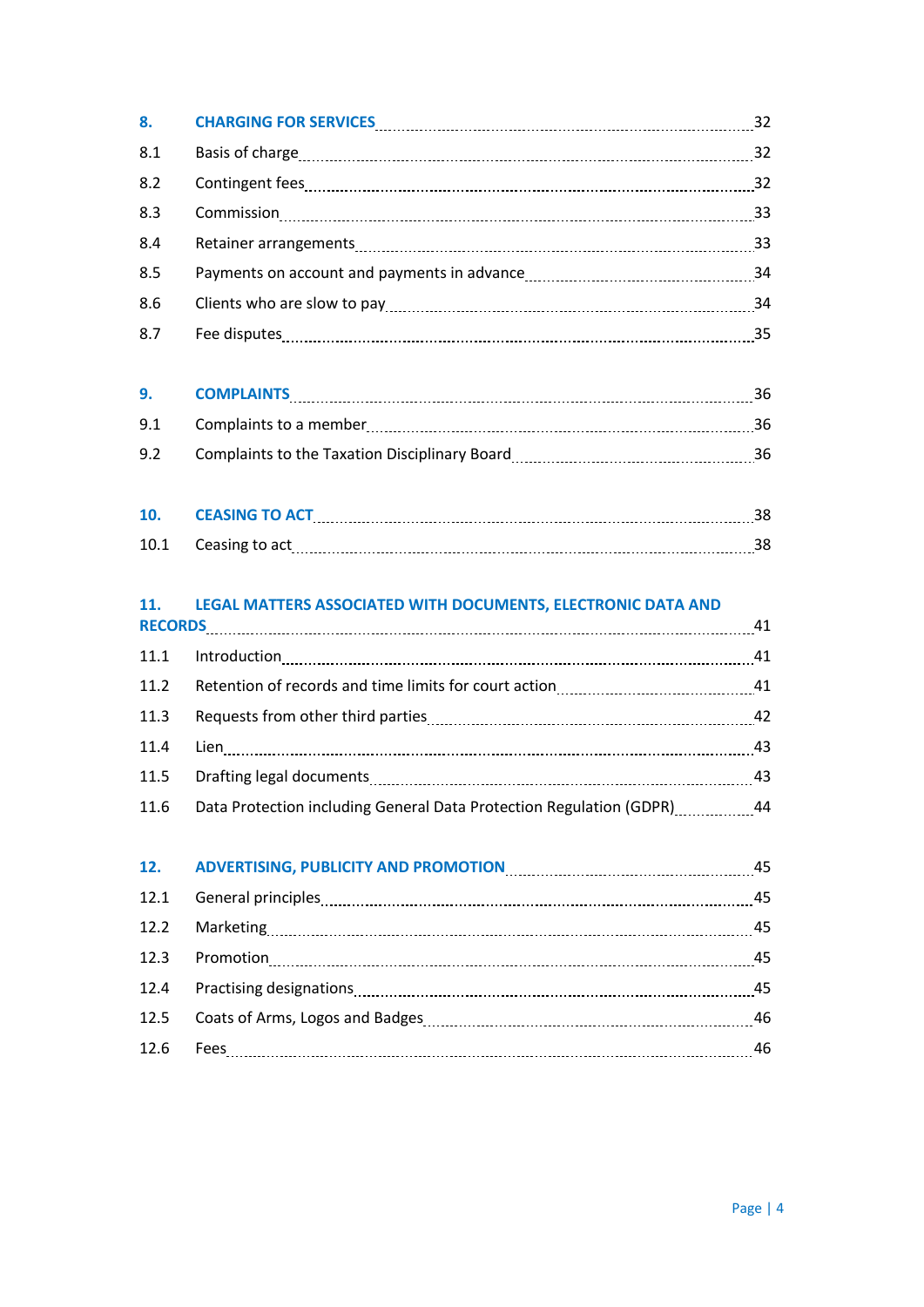| 13.  | <b>MEMBERS IN EMPLOYMENT - PROFESSIONAL PRACTICE</b>      | 47 |
|------|-----------------------------------------------------------|----|
| 13.1 | Application of Professional Rules and Practice Guidelines | 47 |
| 13.2 |                                                           | 47 |
| 13.3 |                                                           | 47 |
| 13.3 | Personal work                                             | 48 |

| 14.  | <b>MEMBERS IN EMPLOYMENT - COMMERCE AND INDUSTRY (C&amp;I)</b>   | 49 |
|------|------------------------------------------------------------------|----|
| 14.1 | Application of Professional Rules and Practice Guidelines        | 49 |
| 14.2 | Situations contrary to professional standards or law/regulations | 49 |
| 14.3 | Personal work                                                    | 49 |

| 15.  | <b>MEMBERS IN EMPLOYMENT - OTHER</b>                                  | 50. |
|------|-----------------------------------------------------------------------|-----|
| 15.1 | Application of Professional Rules and Practice Guidelines             | 50. |
|      | 15.2 Situations contrary to professional standards or law/regulations | 50. |
| 15.3 | Personal work                                                         | 50. |

# **APPENDICES**

| Consideration of Scots law            |  |
|---------------------------------------|--|
| Consideration of Northern Ireland law |  |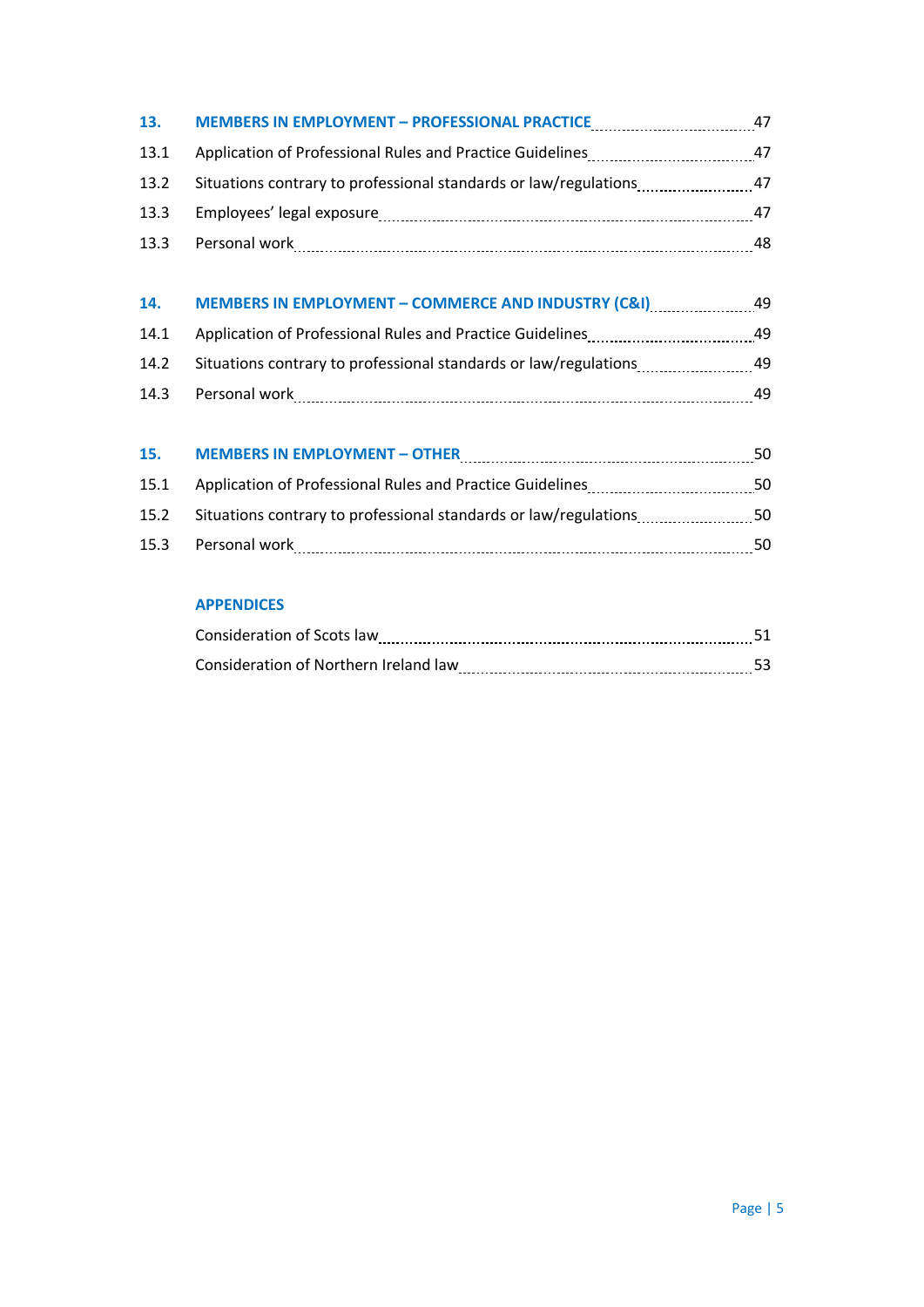# **DEFINITIONS**

In this publication:

'**ADIT affiliate'** means an International Tax Affiliate of the CIOT.

**'AML'** means anti-money laundering.

'**ATT**' means Association of Taxation Technicians.

'**CIOT**' means Chartered Institute of Taxation.

'**Client**' means a tax payer which a member has a professional relationship with and includes, where the context requires, former client.

'**Council**' means the governing body of the CIOT or ATT as appropriate.

'**Firm**' means a sole practitioner, a partnership, a limited liability partnership or a body corporate or unincorporated company.

'**HMRC**' means Her Majesty's Revenue and Customs. All references in this document to HMRC also apply to devolved tax authorities.

'**Laws of the CIOT and ATT**' means the rules and regulations of both bodies, comprising the Royal Charter and Byelaws of the CIOT, the Memorandum and Articles of the ATT, CIOT Council General Regulations and Members' Regulations and ATT Consolidated Regulations together with Professional Rules and Practice Guidelines, Professional Conduct in Relation to Taxation, PII and CPD Regulations, Money Laundering Regulations Registration, Monitoring and Compliance Scheme, CCAB Anti-Money Laundering Guidance and the Taxation Disciplinary Scheme. (See [www.tax.org.uk](http://www.tax.org.uk/) and [www.att.org.uk\)](http://www.att.org.uk/).

'**Member**' means a member of the CIOT or ATT, including students and ADIT affiliates.

'**Member in Practice**' means a member (including students) who provides taxation services on a full-time or part-time basis as a sole practitioner, a partner in a partnership, a member of a limited liability partnership, a proprietor of an unincorporated body, or a director of, or an employee of, a company providing taxation services in which they have a financial interest which represents 5% or more of the equity capital.

**'PCRT'** means Professional Conduct in relation to Taxation.

'**Principal**' means a sole practitioner, partner, member of a limited liability partnership or director in a firm.

**'PRPG'** means Professional Rules and Practice Guidelines.

'**Student**' means a student registered as such for the time being with the CIOT or ATT.

'**Tax advice**' means the preparation and submission of tax returns, advice on tax planning, representation and defence of taxpayers before authorities and courts and the provision of overall advice in the area of taxation and complementary accounting and legal services.

**'TDB'** means The Taxation Disciplinary Board Limited.

Words importing persons include bodies corporate.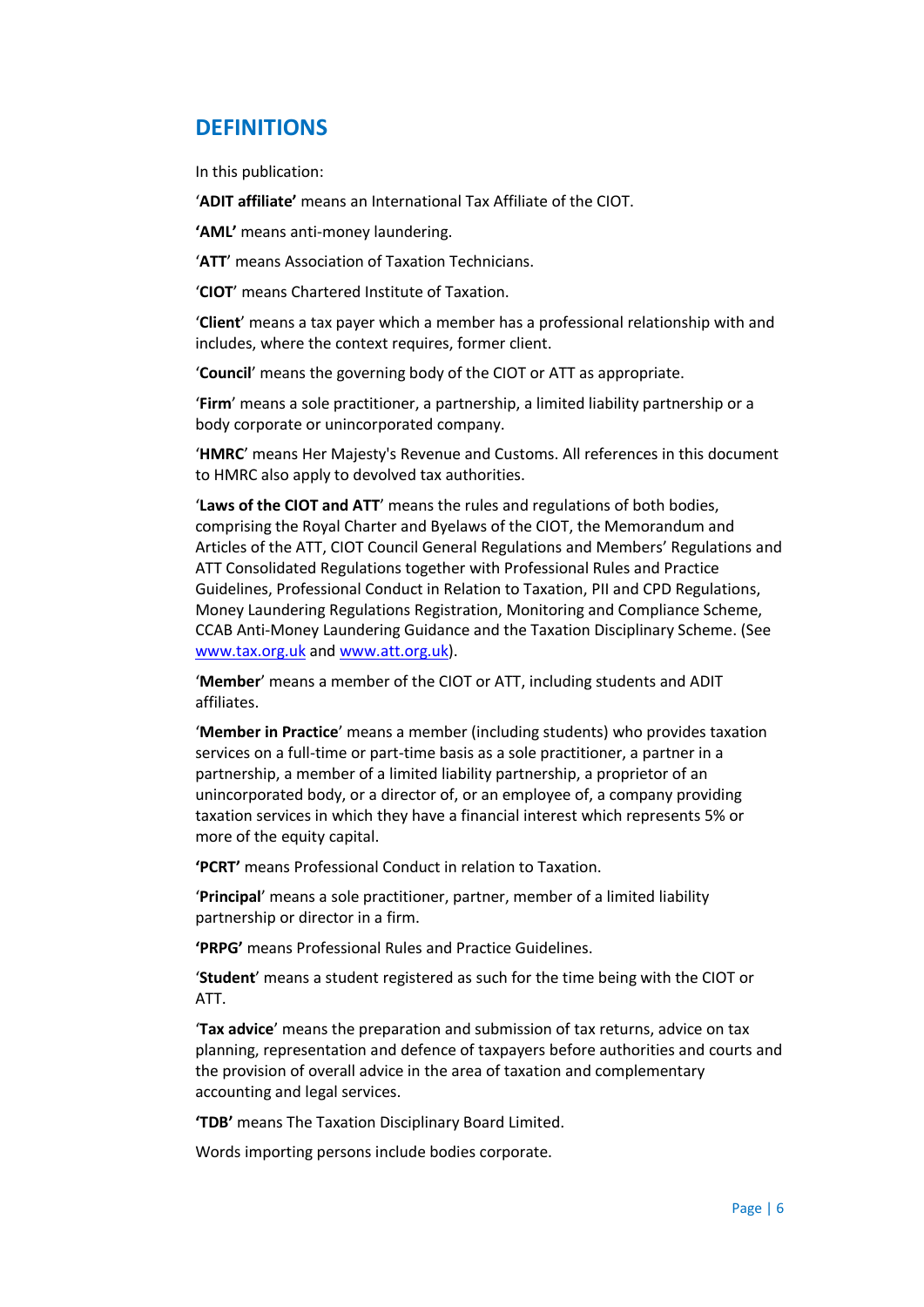Words in the singular include the plural and words in the plural include the singular.

References to an Act include any statutory modifications or re-enactment of it for the time being in force.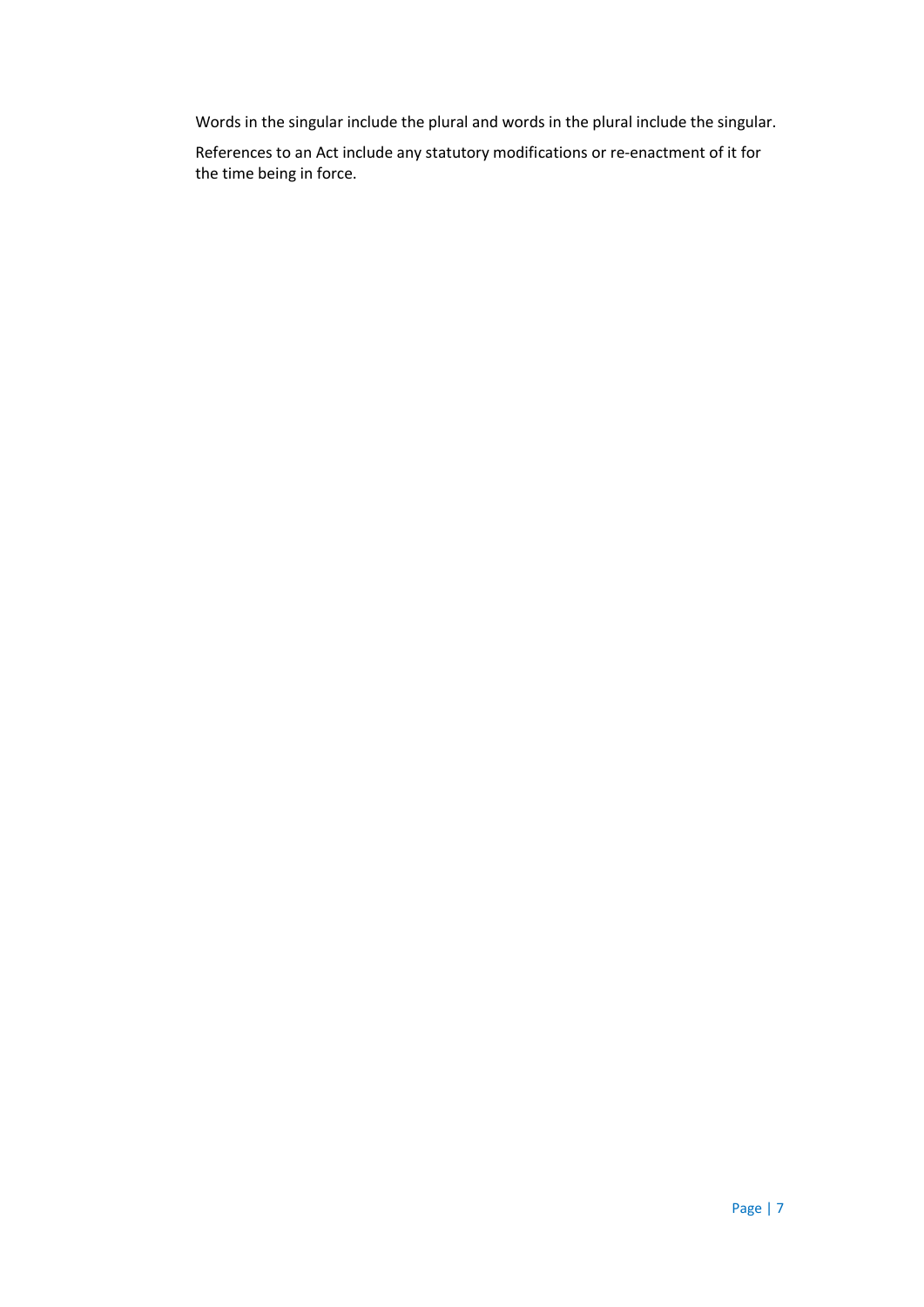# **1. INTRODUCTION**

- **1.1** In setting requirements for tax advisers working in practice, commerce or industry, CIOT and ATT aim to create an educational and ethical framework of the highest standard to produce tax advisers of the best quality for the general public.
- **1.2** PRPG sets out the fundamental principles and rules together with related guidance which members must comply with and which help members handle challenges encountered in their professional work.
- **1.3** PRPG has been designed to protect both the public and members by aiming to preserve public confidence in the tax profession and assisting members to maintain appropriate professional standards. Members who fail to comply with PRPG or any other laws of the CIOT or ATT may be subject to disciplinary action.
- **1.4** Chapter 2 contains the five fundamental principles that a member is required to observe and member's obligations. Chapter 3 and onwards expands on the application of these principles and obligations. Further rules and guidance are contained in the separately published material on the CIOT and ATT websites, such as Professional Conduct in Relation to Taxation, Engagement Letters for Tax Practitioners and Anti-Money Laundering Guidance. (Se[e www.tax.org.uk](http://www.tax.org.uk/) and [www.att.org.uk\)](http://www.att.org.uk/).
- **1.5** Unless otherwise stated these Professional Rules and Practice Guidelines apply to:
	- Members of CIOT
	- Members of ATT
	- **•** Students of CIOT
	- Students of ATT
	- International tax affiliates of CIOT ('ADIT affiliates')

PRPG apply to a member employed in professional practice (as set out in Chapter 13) as it does to a member in practice whether or not their employer is a member of the CIOT or ATT. Certain parts of this guidance applies to members employed in commerce and industry and other sectors (as set out in Chapters 14 and 15).

- **1.6** A member owes a duty to their clients (including those clients for whom they act on a reduced fee or no fee basis) to act with reasonable care and skill, honesty, integrity, impartiality and professionalism. These obligations are also owed to a member's employers, employees, partners, co-directors and generally.
- **1.7** A member owes a duty not to act in such a way as to bring CIOT/ATT into disrepute, or in any way which would harm the reputation or standing of CIOT/ATT. Further, a member may have duties and obligations to other regulators and professional bodies, for example, HMRC or the Financial Reporting Council, and should have regard to these as relevant.
- **1.8** No rules and guidance can cover every set of facts and circumstances that affect professional conduct and any illustrative examples given are not intended to be exhaustive. It is important to observe the spirit, as much as the letter, of PRPG and use professional judgement when applying it in practice.
- **1.9** PRPG is written to apply throughout the UK. It is based on the law and practice in England and Wales. Appendices 1 and 2 make necessary adaptions for the laws in Scotland and Northern Ireland. A member who, for example, is based overseas or who is acting for a client who is subject to the tax jurisdiction of another country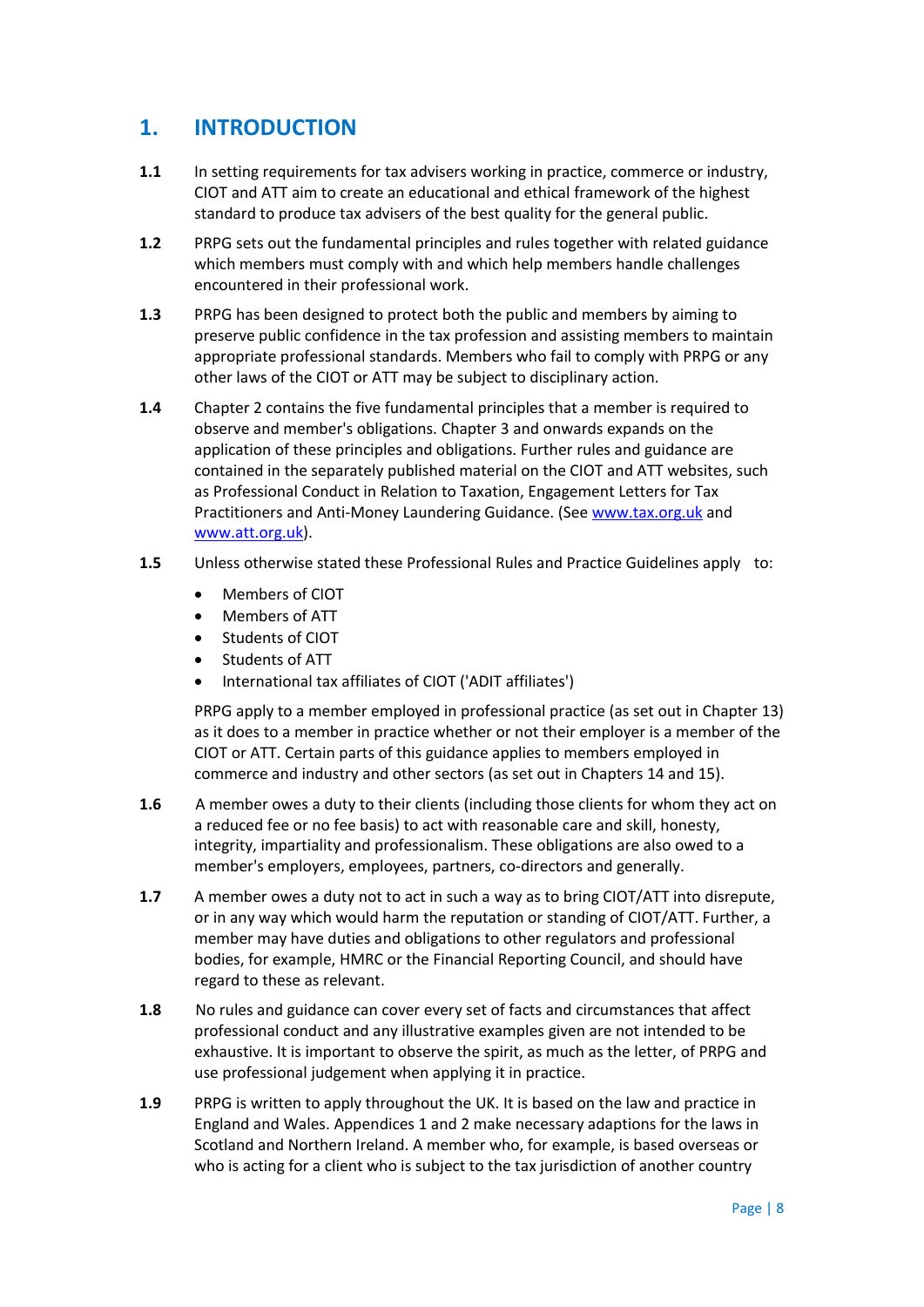could be subject to different legal obligations under the tax law and general law of that country. Subject to that caveat, a member should apply the principles set out in this guidance to professional activities with non-UK aspects.

- **1.10** A member seeking further guidance on the application of PRPG may contact CIOT or ATT at [standards@tax.org.uk.](mailto:standards@tax.org.uk) Particular issues may require a member to seek specialist advice and apply their own judgement.
- **1.11** TDB is legally and operationally independent of CIOT and ATT and manages the Taxation Disciplinary Scheme which is the practical mechanism for handling complaints made against members. For further details see [www.tax-board.org.uk.](http://www.tax-board.org.uk/)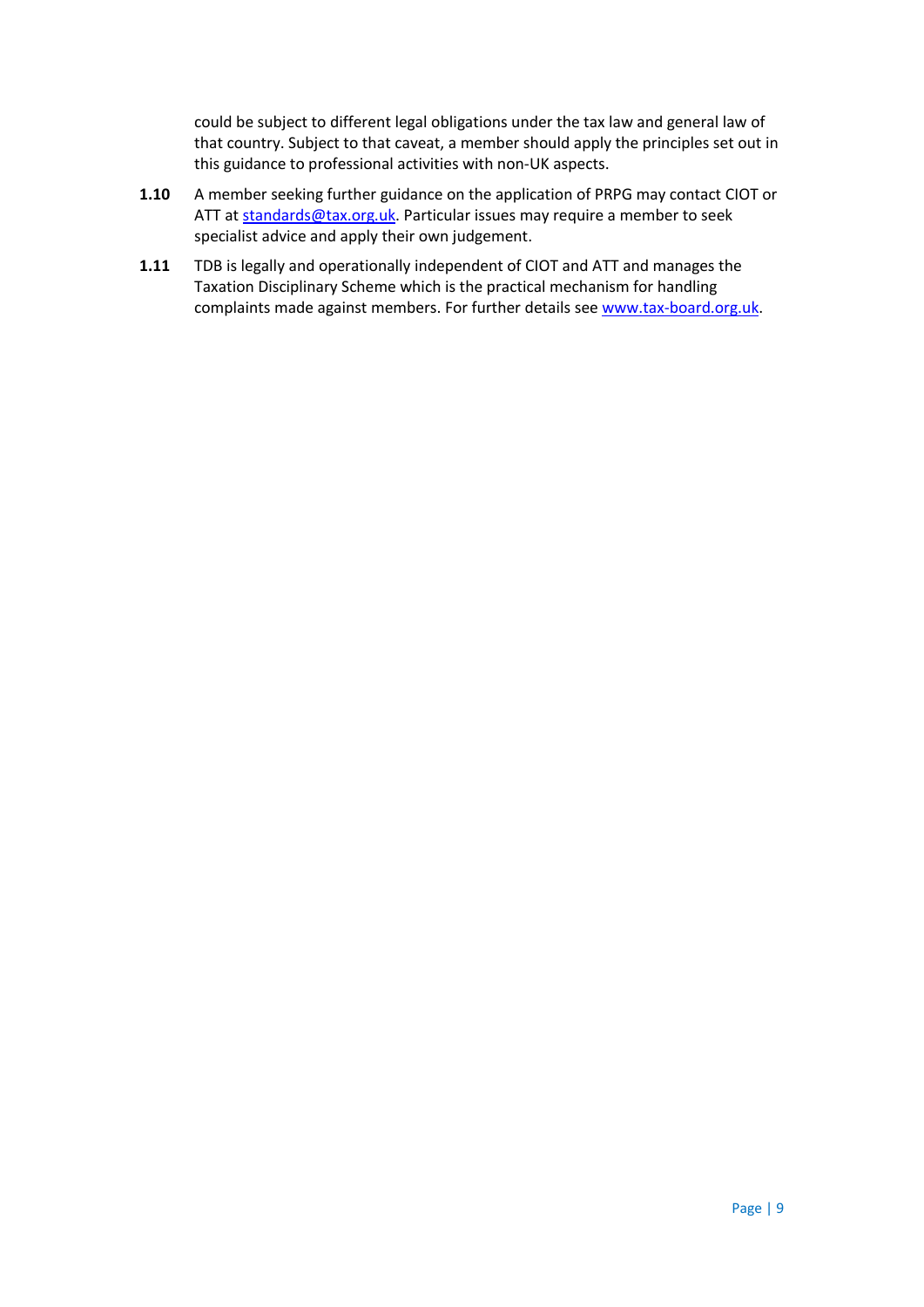# **2. FUNDAMENTAL PRINCIPLES AND MEMBERS' OBLIGATIONS**

# **2.1 Overview of the fundamental principles**

A member must always comply with the following fundamental principles.

### **Integrity**

To be straightforward and honest in all professional and business relationships.

# **Objectivity**

To not allow bias, conflict of interest or undue influence of others to override professional or business judgements.

# **Professional competence and due care**

To maintain professional knowledge and skill at the level required to ensure that a client or employer receives competent professional service based on current developments in practice, legislation, techniques and act diligently and in accordance with applicable technical and professional standards.

# **Confidentiality**

To respect the confidentiality of information acquired as a result of professional and business relationships and, therefore, not disclose any such information to third parties without proper and specific authority, unless there is a legal or professional right or duty to disclose, nor use the information for the personal advantage of a member or third parties.

# **Professional behaviour**

To comply with relevant laws and regulations and avoid any action that discredits the profession.

In addition to the amplification of these fundamental principles below, a member must also comply with PCRT which provides detailed guidance on the tripartite relationship between a member, their client and HMRC.

# **2.2 Integrity**

- 2.2.1 A member must always be honest in all their professional work. In particular, a member must not knowingly or recklessly supply information or make any statement which is false or misleading, nor knowingly fail to provide relevant information.
- 2.2.2 A member must not engage in or be party (directly or indirectly) to any illegal activity.
- 2.2.3 A member must ensure that clients' money is properly accounted for and maintained separately. For further details, see Chapter 7.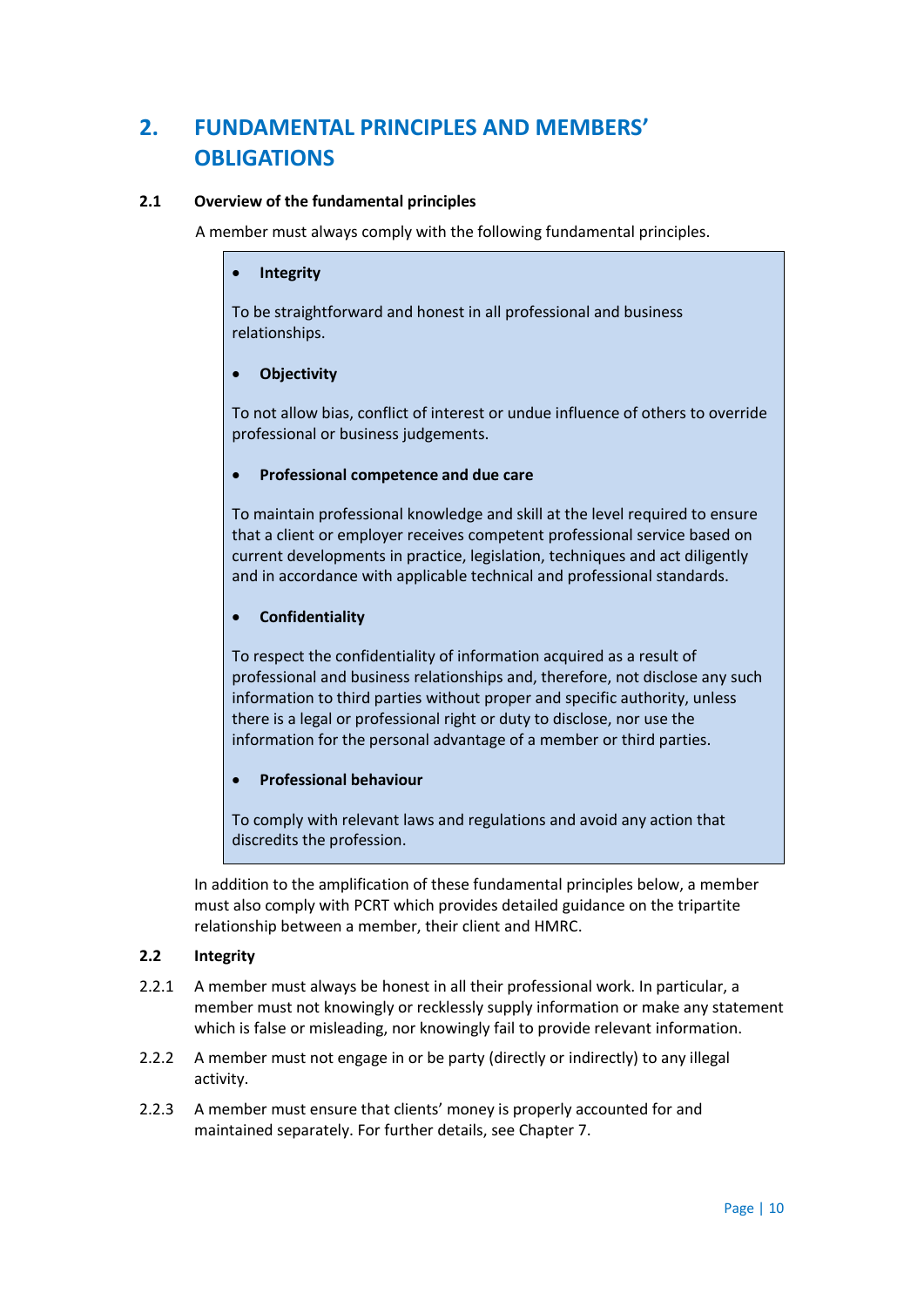2.2.4 A member must not obtain or seek professional work in any unprofessional manner. For further details, see Chapter 12.

# **2.3 Objectivity**

2.3.1 A member must be objective in all work undertaken. If objectivity may be impaired through conflict of interest, a member must act in accordance with Chapter 6.

# **2.4 Professional competence and due care**

2.4.1 A member must carry out their professional work with proper regard for the technical and professional standards expected. In particular, a member must not undertake professional work which a member is not competent to perform, whether because of lack of experience or the necessary technical or other skills, unless appropriate advice, training or assistance is obtained to ensure that the work is properly completed.

# **2.5 Confidentiality**

- 2.5.1 A member owes a duty of confidentiality to their client or employer, as applicable. The duty to observe confidentiality applies without time limit to all information with which a member is entrusted by their client and/or employer. This includes information which is brought to their knowledge during or at any time after the carrying out of their assignment, or in the course of their professional practice in general. The same duty of confidentiality should be imposed on employees and subcontractors.
- 2.5.2 Information acquired in the course of a member's work must not be divulged in any way outside their organisation without the specific consent of the client or employer unless there is a legal or professional right or duty to disclose.
- 2.5.3 A member must comply with the legal requirements on the handling of data.

### **2.6 Professional behaviour**

- 2.6.1 Professional behaviour encompasses a member's business dealings and in certain circumstances as set out below in 2.6.3, conduct in a member's personal life or private capacity.
- 2.6.2 A member must:
	- Uphold the professional standards of the CIOT and ATT as set out in the Laws of the CIOT and ATT;
	- Take due care in their professional conduct and professional dealings.
- 2.6.3 A member must not:
	- Perform their professional work, or conduct their practice or business relationships, or perform the duties of their employment improperly, inefficiently, negligently or incompletely to such an extent or on such number of occasions as to be likely to bring discredit to themselves, to the CIOT or ATT or to the tax profession;
	- Breach the Laws of the CIOT or ATT;
	- Conduct themselves in an unbefitting, unlawful or illegal manner, including in a personal, private capacity, which tends to bring discredit upon a member and/or may harm the standing of the profession and/or the CIOT or ATT (as the case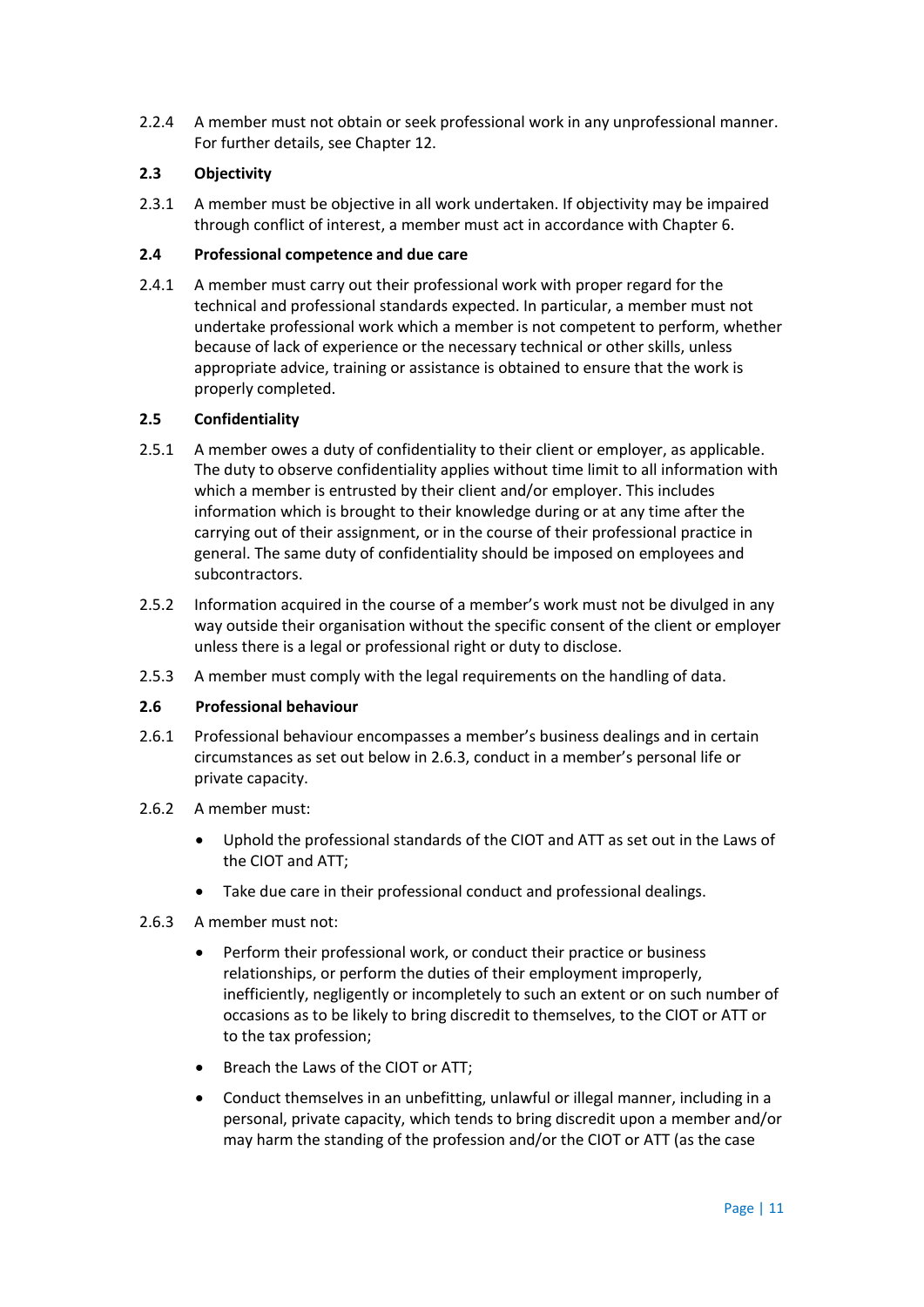may be). For the avoidance of doubt, conduct in this context includes (but is not limited to) conduct as part of a member's personal or private life.

2.6.4 A member should be courteous and considerate towards all with whom they come into contact in the course of their professional work.

#### **Members' Obligations**

#### **2.7 Professional Indemnity Insurance (PII) and Personal Responsibility**

2.7.1 A member in practice must protect their clients, their practice and themselves by having PII cover that complies with the CIOT/ATT PII Regulations (see the CIOT and ATT websites) as they have a duty of care to their clients when carrying out their professional work. A member is responsible for their own work and that of their employees and subcontractors. A member may be liable to pay damages for loss caused by their own professional negligence and that of their employees and subcontractors.

#### **2.8 Completion of Annual Return**

2.8.1 A member must complete and submit their Annual Return to the CIOT/ATT within the advised time limits.

#### **2.9 Compliance with Professional Conduct in Relation to Taxation (PCRT)**

2.9.1 A member must conduct their tax work in accordance with PCRT (see the CIOT and ATT websites).

#### **2.10 Compliance with Anti Money Laundering legislation and registration**

- 2.10.1 A member must comply with the UK's AML legislation in force from time to time. A member must act in accordance with the Consultative Committee of Accountancy Bodies ('CCAB') anti money laundering guidance including the appendix for tax practitioners which can be found [here](http://www.tax.org.uk/members/aml/AMLguidance) for CIOT an[d here](http://www.att.org.uk/members/aml/) for ATT.
- 2.10.2 A member in practice must either be registered with the CIOT or ATT for AML supervision or, if requested, advise the CIOT and ATT of their Supervisory Authority under The Money Laundering, Terrorist Financing and Transfer of Funds (Information on the Payer) Regulations 2017. See the CIOT and ATT websites for further information including completion and submission of the registration form.

#### **2.11 Compliance with the Continuing Professional Development (CPD) requirements**

- 2.11.1 It is important that a member keeps fully up to date in relation to statute and case law and practice in areas where a member holds themselves out to be competent to practise.
- 2.11.2 The CPD rules do not apply to students of the CIOT or ATT who are not members of either body.
- 2.11.3 A compulsory CPD scheme applies to all CIOT and ATT members with some minor exceptions. For the current requirements and guidelines, members should refer to the CIOT and ATT websites.

# **2.12 Provision of information to the CIOT and ATT**

2.12.1 A member must provide such information as is reasonably requested by the CIOT and ATT without unreasonable delay. A member must reply to correspondence from the CIOT and ATT which requires a response and again must do so without an unreasonable delay.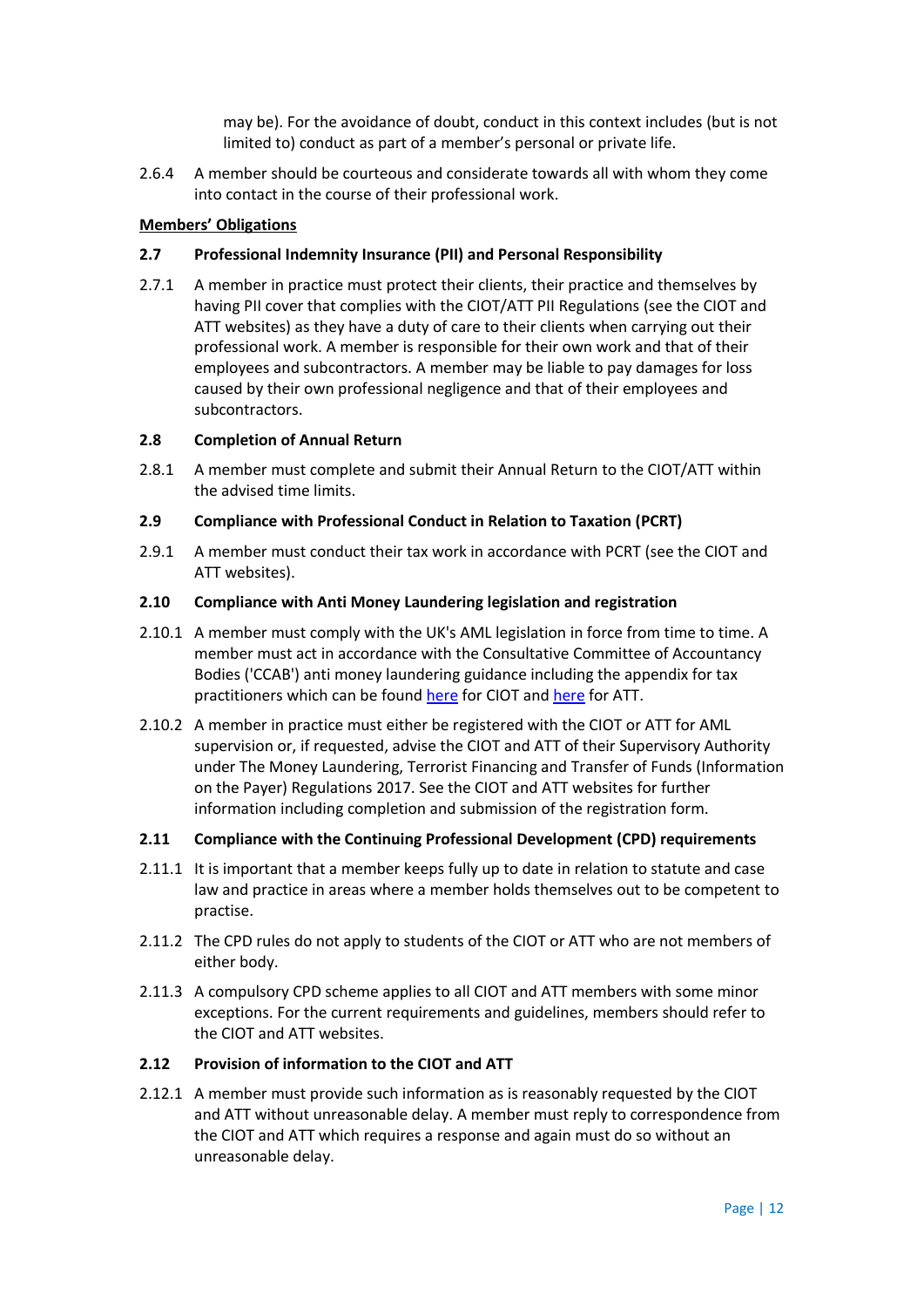#### **2.13 Compliance with the disciplinary process and orders from the TDB**

- 2.13.1 A member is subject to the disciplinary processes of the TDB and must comply with any order from the TDB including orders in respect of costs and fines.
- 2.13.2 A member must respond to correspondence from the TDB without unreasonable delay. Without unreasonable delay will normally mean, in the absence of special circumstances, within 30 days.
- 2.13.3 Failure to respond to correspondence or to comply with an order from the TDB without unreasonable delay will in itself constitute a disciplinary matter.

#### **2.14 Obligation to notify the CIOT and ATT**

- 2.14.1 A member must inform the CIOT or ATT in writing addressed to the Head of Professional Standards CIOT or ATT as appropriate, within 2 months if they are:
	- Arrested on suspicion of; or
	- Charged with; or
	- Convicted of a criminal offence (other than a 'summary only' road traffic offence). A criminal offence includes an offence committed in the United Kingdom or abroad.

A member must supply details of the nature of the allegation or conviction and provide such relevant information in relation to it as is reasonably requested.

Ordinarily, CIOT or ATT will not refer a member to the TDB until the outcome of the criminal proceedings is known.

- 2.14.2 A member must notify the CIOT or ATT in writing addressed to the Head of Professional Standards CIOT or ATT as appropriate, within 2 months if they:
	- Are notified of disciplinary and/or regulatory action upheld against them by another professional body to which a member belongs or by a regulator;
	- Are dismissed for misconduct/gross misconduct by their employer;
	- Are disqualified as a director or trustee, or enter into a disqualification undertaking;
	- Receive a dishonest tax agent conduct notice;
	- Receive a monitoring notice from HMRC under the Promoters of Tax Avoidance Schemes (POTAS) legislation.

A member must provide such relevant details as are reasonably requested by the CIOT and ATT.

A member will be referred to the TDB in relation to the event notified.

#### **2.15 Bankruptcy and Individual Voluntary Arrangements (IVAs)**

- 2.15.1 A member who enters into an IVA with their creditors or becomes subject to a bankruptcy order must notify the CIOT/ATT within 2 months of the date of the IVA or bankruptcy order.
- 2.15.2 If a member fails to notify the CIOT/ATT, their membership of the CIOT/ATT shall cease automatically upon the expiry of the 2 month period.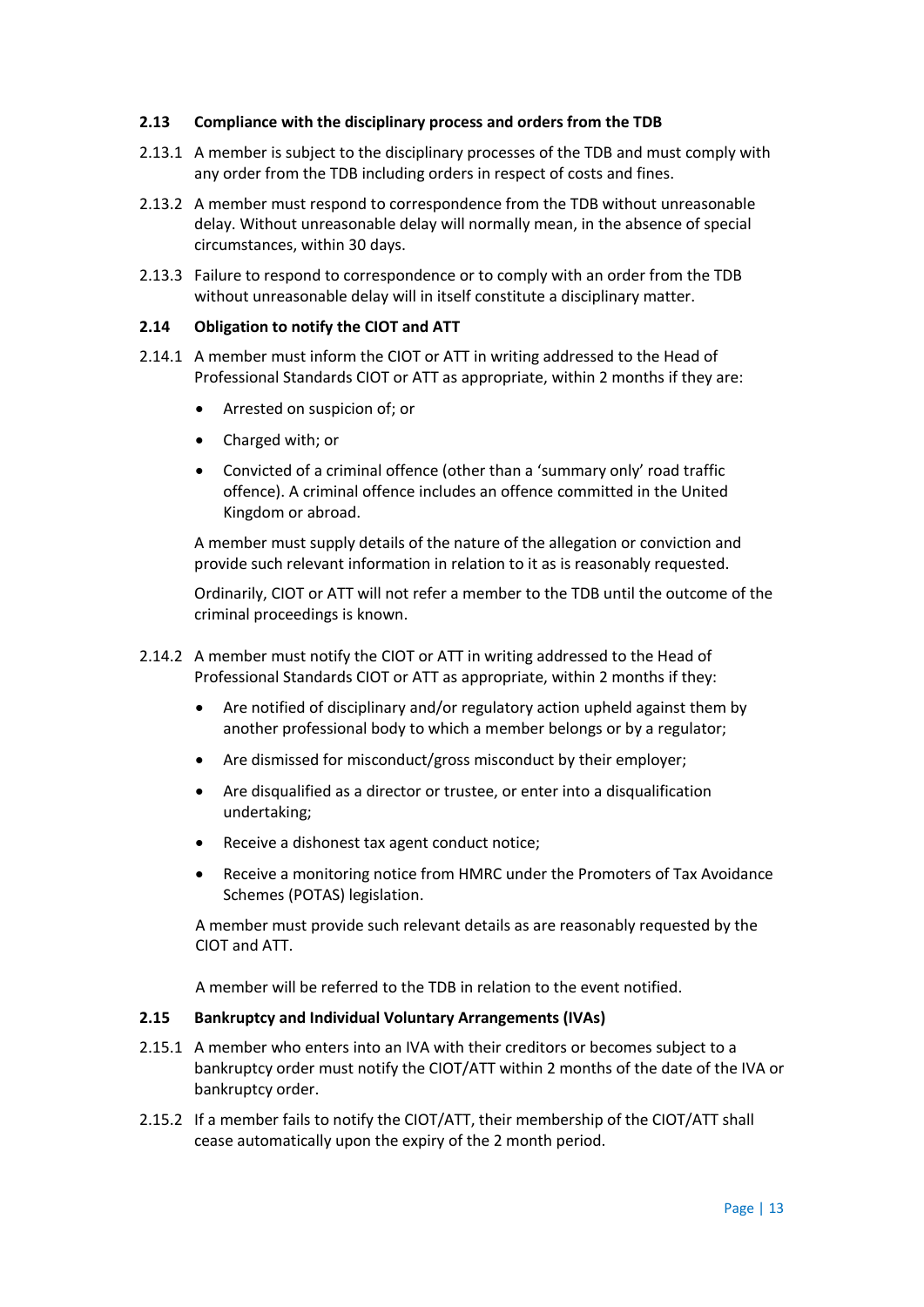- 2.15.3 The CIOT/ATT reserves the right to reverse the cessation of membership in 2.15.2 above on the matter coming to their knowledge.
- 2.15.4 Where a member notifies the CIOT/ATT within the 2 month period the CIOT/ATT will consider the appropriate action. This could include:
	- Continuation of membership;
	- Referral to TDB;
	- Exclusion.
- 2.15.5 A member who notifies within the 2 month period will be advised of the CIOT/ATT's decision within 2 months of their notifying the CIOT/ATT or where this is not possible, will be notified that their case is being considered.
- 2.15.6 A member whose membership is terminated following consideration by the CIOT/ATT has the right of appeal to the TDB. Such an appeal must be made within 31 days of the date of the notification of exclusion.

#### **2.16 Honorary and pro bono work**

- 2.16.1 A member's duty of care covers honorary work, pro bono work and work for family, friends and charitable organisations. Honorary work means a formal honorary post for charities, amateur organisations and other 'not for profit' organisations for which a payment, of modest or token amount, is made. Pro bono work means work for which absolutely no payment is made either in cash or kind; with the exception that reasonable expenses may be reimbursed.
- 2.16.2 A member should consider whether, in carrying out work of this nature, they come within the definition of a 'member in practice' with the related obligations, and in particular the need for professional indemnity insurance (PII). A member should refer to the guidance notes and regulations to see when PII is required, see the CIOT and ATT websites.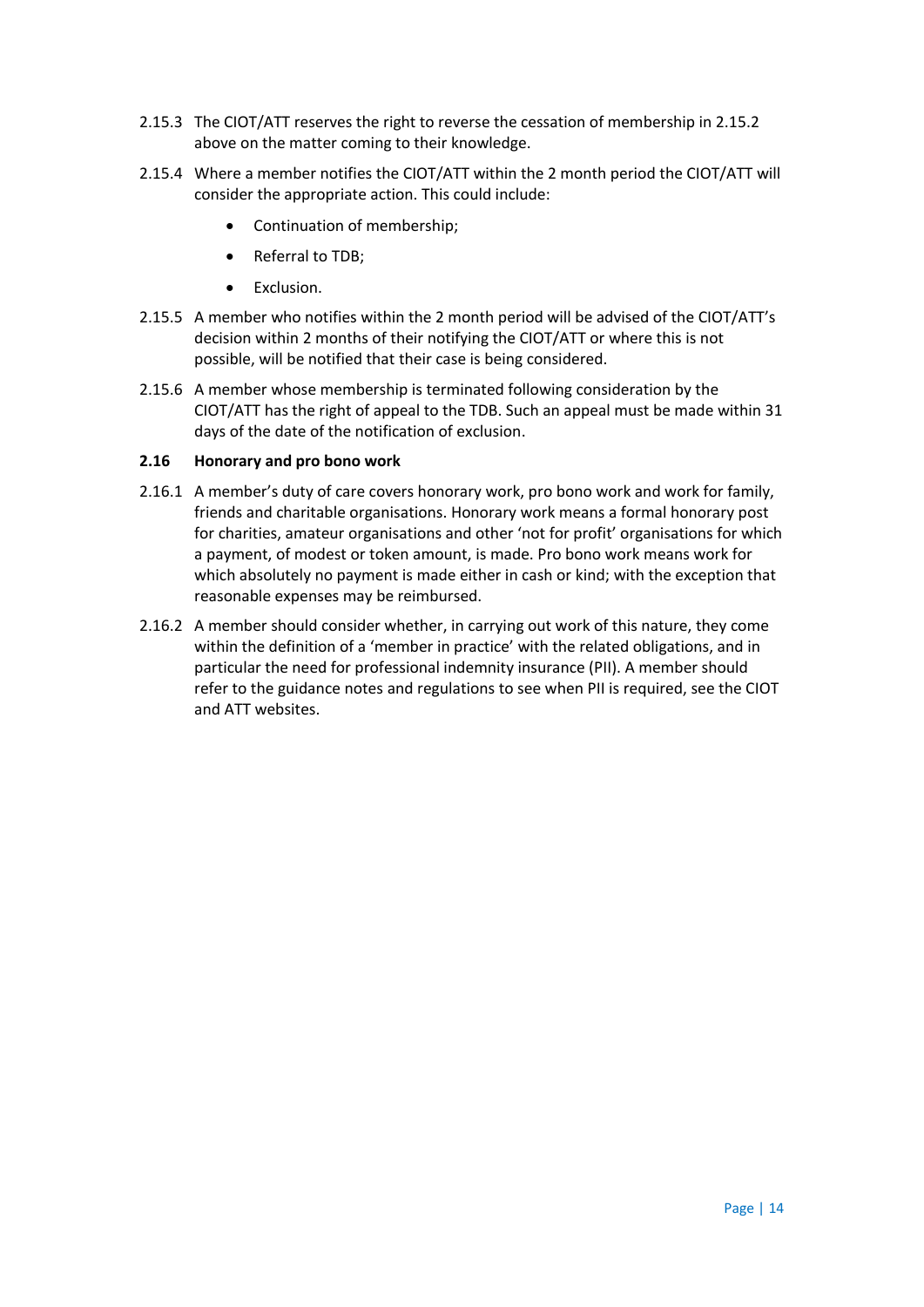# **3. PRACTICE GOVERNANCE**

#### **3.1 Business structure**

3.1.1 A member is recommended to have a memorandum of understanding or other governing document setting out the basis on which their business will be conducted and any arrangements between the principals.

### **3.2 Practice name**

- 3.2.1 A firm's name must comply with partnership and company law as appropriate and should not convey an unprofessional image.
- 3.2.2 A firm's name should not be misleading. Generally, it will not be misleading where a member practises under a name based on the names of past or present members of the firm or of a firm with which it has merged or which it has succeeded.

# **3.3 Practice brand**

In this paragraph "brand" means material used by a member for external communications including practice stationery, advertisements, websites and other digital media. Brands:

- Must comply with legal requirements as to names of partners, principals and other participants;
- Must comply with the practising designations guidelines;
- Should not advertise any specialist service unless the firm has the relevant expertise;
- Should be of a suitable professional standard.

#### **3.4 Temporary incapacity of a sole practitioner**

- 3.4.1 A member who is a sole practitioner is strongly recommended to make suitable arrangements to ensure that their firm can continue to be carried on in the event of their illness or temporary incapacity. Without contingency arrangements serious difficulties may arise, potentially prejudicing the interests of clients.
- 3.4.2 A member should consider whether their firm has sufficient resources to meet their obligations in their absence or whether those obligations should be discharged by another firm under a prior arrangement or by a practitioner acting on a locum basis. A member should be satisfied that a person or firm to whom the work is to be assigned has sufficient experience and expertise to act and is adequately insured for the work to be undertaken. Guidance notes and a draft agreement are available on the CIOT and ATT websites.

#### **3.5 Death or permanent incapacity of a sole practitioner**

- 3.5.1 Similar considerations to those in paragraph 3.4 apply to the death or permanent incapacity of a sole practitioner.
- 3.5.2 A member should ensure there are suitable arrangements in place for the future management of their firm.
- 3.5.3 Arrangements should be set out in detail in a written agreement to avoid any doubt or confusion which may otherwise arise. The agreement should provide for the duration and extent of the manager's duties and responsibilities and the legal relationship with the sole practitioner or their personal representatives. Members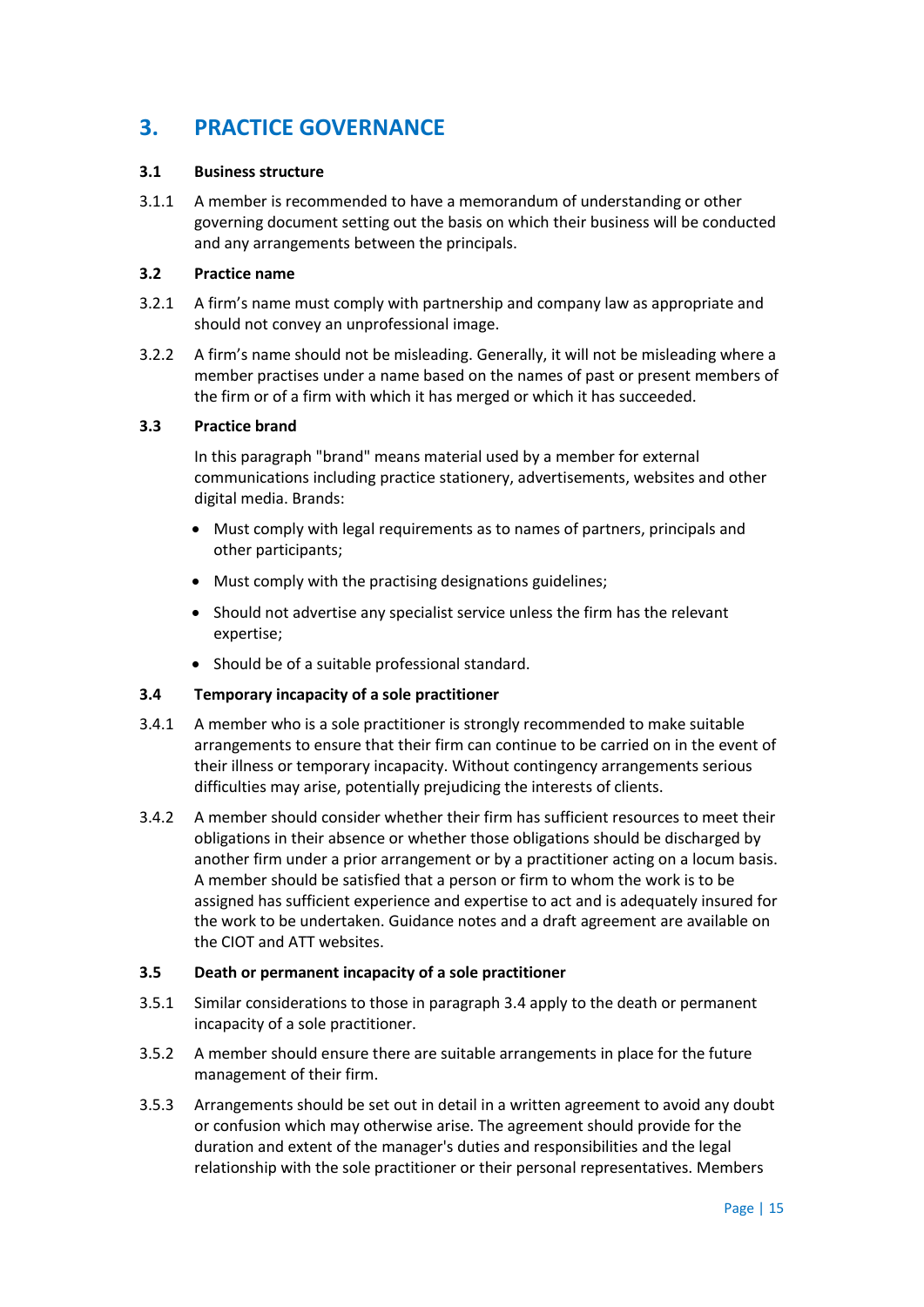are recommended to consult a lawyer with appropriate experience in drawing up such an agreement. Members should also consider granting a power of attorney where appropriate.

3.5.4 A member who acts as a manager of a firm is under the same standard of duty to the sole practitioner or their personal representatives as they are to any client. Such a member must not use their position to seek any personal gain other than the agreed remuneration.

### **3.6 Business continuity plan**

3.6.1 A member should have in place a business continuity plan which would ensure the continuity of the business in the event of a serious incident such as fire, flood, major IT systems or security failure or terrorist incident.

#### **3.7 Dissolution or merger of practice**

- 3.7.1 A merger of two or more practices or the dissolution of a practice should normally be notified to all clients and if appropriate give them the opportunity of deciding whether they wish to continue to instruct the newly constituted practice.
- 3.7.2 Care should be taken to ensure that appropriate professional indemnity insurance cover remains in place.
- 3.7.3 A member should also consider taking specialist legal advice in respect of matters such as the assignment of engagements and other contractual matters.

# **3.8 Cessation of practice**

3.8.1 Liability in respect of services provided whilst acting for a client continues after a member has ceased to practice and continuing professional indemnity cover must be arranged in accordance with the CIOT and ATT PII Regulations. A retiring partner is also advised to consider obtaining an indemnity from the continuing partners in respect of claims made against them after their retirement.

#### **3.9 Regulated investment business activities**

- 3.9.1 This section concerns those activities defined in the Financial Services and Markets Act 2000 (the Act) and the Financial Services and Markets Act 2000 (Regulated Activities) Order 2001 (the Order) as regulated activities (including exempt regulated activities). Regulated activities include investment and pension advice, advice on general (non-investment) insurance contracts and establishing, operating or winding up an investment scheme or personal pension scheme. As a general rule, for an activity to be a [regulated activity](https://www.handbook.fca.org.uk/handbook/glossary/G974.html) it must be carried on 'by way of business'.
- 3.9.2 A member must comply with the Act and the Order. Membership of the CIOT or ATT alone does not give any authority to provide any of the services regulated under the Act. A member who wishes to undertake activities covered by the Act and the Order must be with a firm which is either authorised by the Financial Conduct Authority (FCA) or a member (or controlled or managed by a member) of a Designated Professional Body ('DPB') listed below. Full details of the requirements for authorisation with the FCA are available from the FCA. Details of DPB membership requirements and the rules for a member wishing to provide those investment services permitted under the Act are available from the DPBs.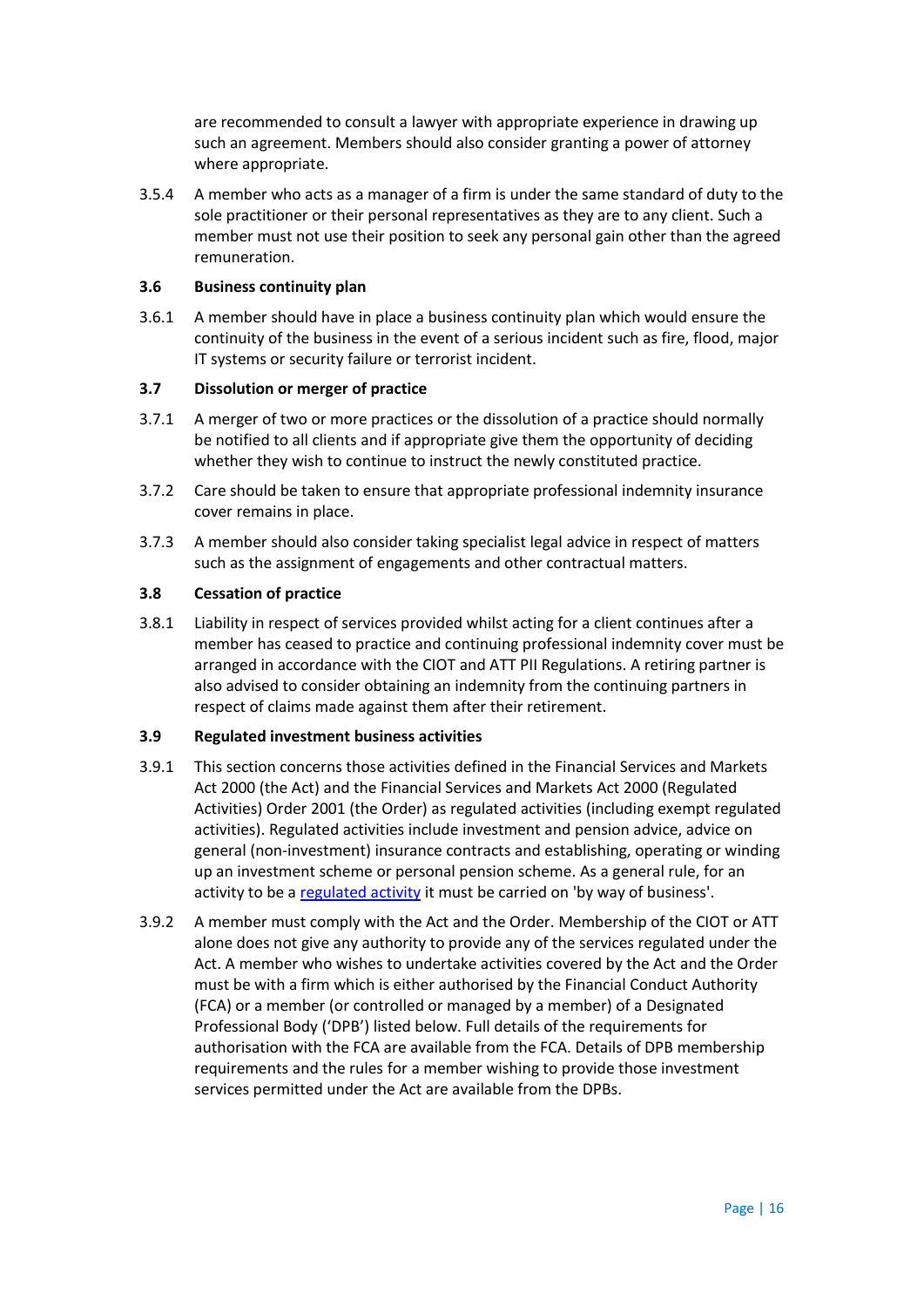The FCA recognises the following DPBs:

- The Law Society (England and Wales);
- The Law Society of Scotland:
- The Law Society of Northern Ireland;
- The Institute of Chartered Accountants in England and Wales (ICAEW);
- The Institute of Chartered Accountants of Scotland (ICAS);
- Chartered Accountants Ireland;
- The Association of Chartered Certified Accountants (ACCA);
- The Institute and Faculty of Actuaries (IFoA);
- The Council for Licensed Conveyancers (CLC); and
- The Royal Institution of Chartered Surveyors (RICS).
- 3.9.3 A member who is with a firm which is neither authorised by the FCA nor a member of a DPB should not carry out regulated activities (including exempt regulated activities) as to do so would be committing a criminal offence.
- 3.9.4 A member who is with a firm which is a member of a DPB may provide a restricted range of investment services. These are described as 'exempt regulated activities' and further guidance should be available from the relevant DPB.
- 3.9.5 What constitutes regulated activities (and exempt regulated activities) is a complex area and if a member is in doubt about whether they are carrying out such activities, they should seek independent legal advice or advice from a DPB. The following high level examples may be helpful in drawing a distinction in the scope of advice which can be given by different advisers:
	- A member who is with a firm which is neither authorised by the FCA nor a member of a DPB may advise in general terms on the benefits of setting up pension arrangements but must not refer to any specific pension product provider;
	- Provided that the advice concerned is incidental to the provision by a firm of professional services regulated by a DPB, a member who is with a firm which is registered with a DPB may also advise on the benefits of setting up a pension and can comment on advice given by an authorised financial adviser regarding pensions and the selection of pension products. However, they cannot make alternative product recommendations;
	- A member who is with a firm which is authorised by the FCA may, provided they are registered with the FCA as an Approved Person in this area, advise fully on pensions and can make specific product recommendations. Additional specific authorisation from the FCA is required before they can advise on pension transfers or opt-outs.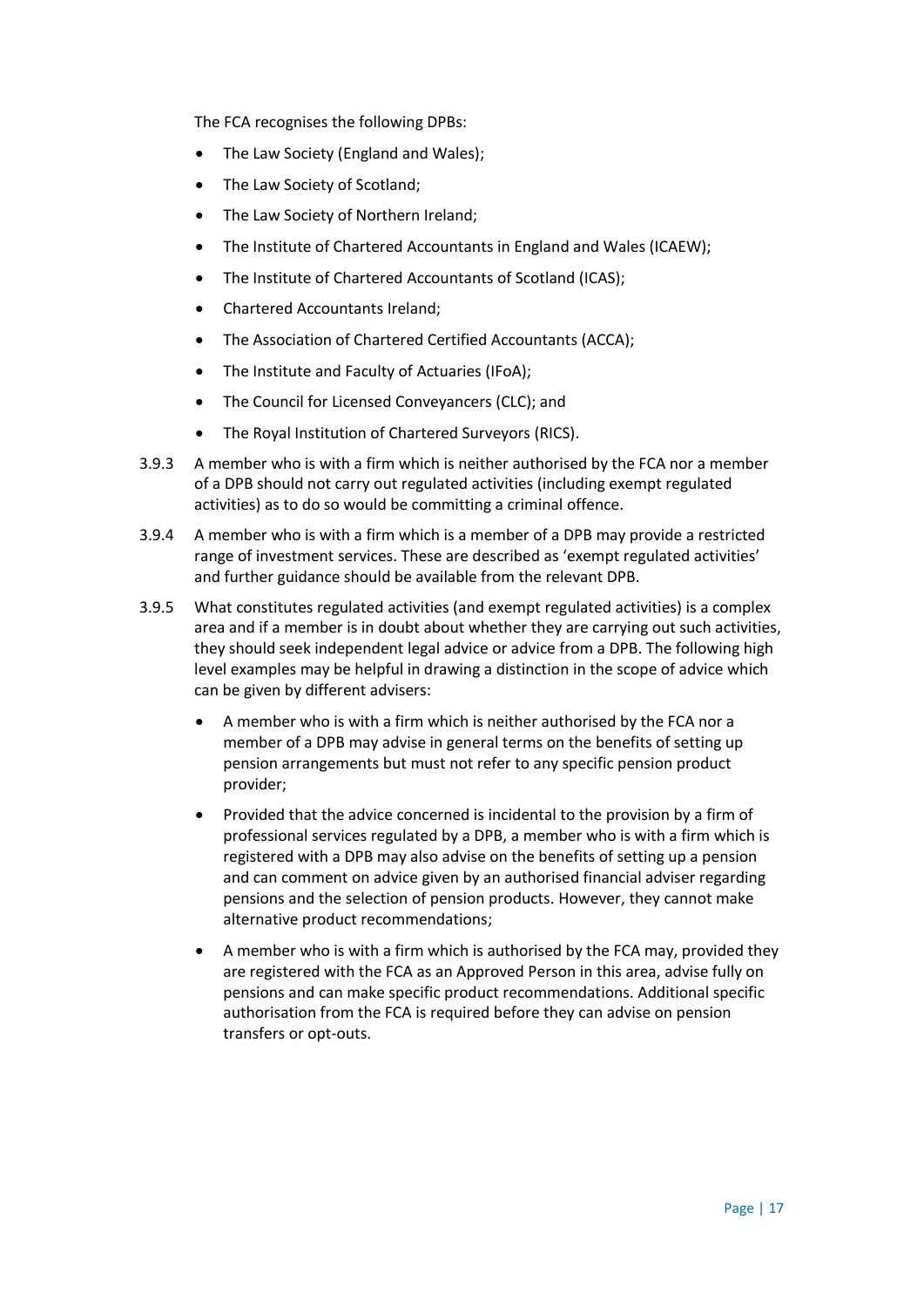# **4. NEW CLIENTS & ENGAGEMENTS**

# **4.1 Obtaining clients**

- 4.1.1 A member should refer to the guidance on business development and marketing activities in Chapter 12.
- 4.1.2 A member who is invited to undertake professional work by a prospective client is under no obligation to act. Indeed, they should decline to do so if they believe they would be unable to fulfil the duty of care that they would have to that client.
- 4.1.3 A client has the right to choose or change professional advisers, or to take a second opinion, or to retain separate advisers on different matters.

#### **4.2 Introduction fees and rewards**

- 4.2.1 Where permitted by law, a member may pay a fee, commission or other reward to a third party in return for the introduction of a new client (or further work for an existing client) provided that:
	- A member has no reason to believe, and does not believe, that undue pressure or influence was exerted on the prospective client by the third party;
	- Before accepting instructions, a member has disclosed to the prospective client, in writing, both the amount and nature of the fee, commission or other reward and the identity of the third-party recipient.

# **4.3 Client acceptance**

- 4.3.1 Before accepting the new client, a member must comply with the client identification requirements set out in the anti-money laundering guidance which can be found on the CIOT and ATT websites and consider*:*
	- Whether the potential client will be an acceptable client in terms of the risks which will arise for the practice from acting for that client and whether a member has the capability and resources to manage those risks. In assessing the risks relating to the client, a member should consider the potential client's personal circumstances, business situation, financial standing, sources of funds, integrity and attitude to disclosure in regard to compliance with taxation law;
	- Whether a member and firm will have the skills and competence to service the client's requirements during the course of the engagement;
	- Whether there is any conflict of interest in accepting the client and if so whether and how it might be managed; (See chapter 6);
	- Professional enquiry as set out in 4.4.
- 4.3.2 A member must only accept an appointment on the basis that full disclosure of a client's tax affairs will be made. A member must do nothing to assist a client to commit any criminal offence. A member is encouraged to keep a record of the basis for client acceptance, especially where complex decisions are involved.
- 4.3.3 A member must consider the application of the Consumer Contracts (Information Cancellation and Additional Charges) Regulations 2013 where their client is a consumer, as defined in these Regulations. In particular, there is a requirement to provide a cancellation notice if the contract is not concluded in a member's business premises so as to ensure enforceability of any contract terms, including fees. A member should be aware that criminal sanctions can be imposed upon them for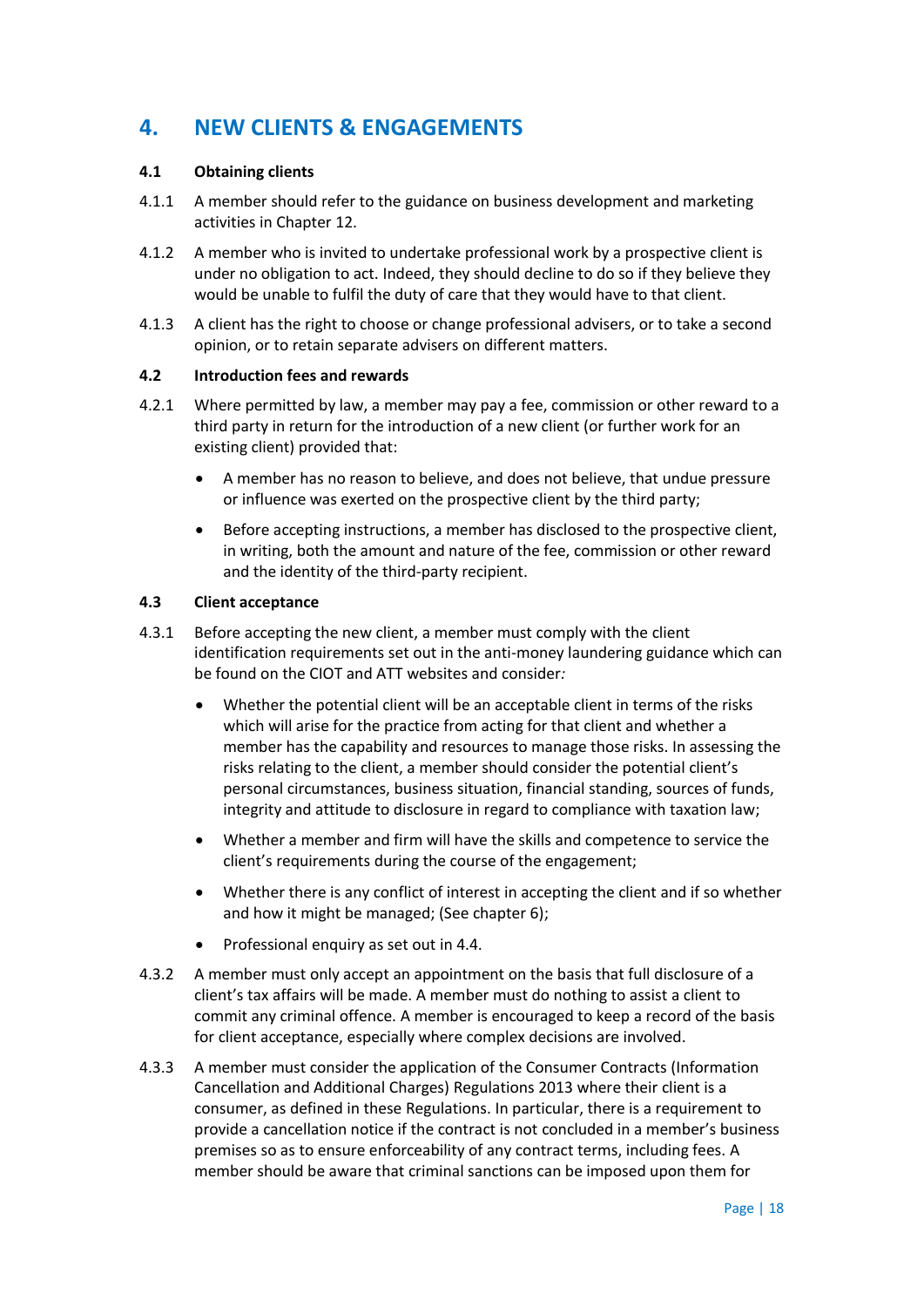failing to comply with these regulations. A member should make themselves aware of the regulations and the circumstances in which they apply. For more information, see the guidance Engagement Letters for Tax Practitioners which can be found on the CIOT and ATT websites.

# **4.4 Professional enquiry (also known as professional clearance)**

- 4.4.1 Ordinarily a member should communicate with the previous adviser before accepting an appointment. However, a member must have the prospective client's permission to do so. When permission has been received, a member should ask the previous adviser, in writing, whether the previous adviser is aware of any professional reason why they should not accept the appointment (although they should not ask the previous adviser whether any AML suspicious activity reports have been made). If permission is refused, see 4.4.3.
- 4.4.2 It will usually be convenient to request at the same time relevant handover information to ensure that the client's affairs are properly dealt with, on a timely basis, and that no filing deadlines, time limits for claims, elections, notices of appeal and other similar matters are missed in the transitional period. Requests should be reasonable and relevant and the likely cost to the client and/or previous adviser of supplying the information should be considered.
- 4.4.3 If the prospective adviser does not receive a positive response to their professional enquiry (because the client declines permission to either the prospective or previous adviser to communicate, the previous adviser does not respond or the previous adviser gives a negative or qualified response), the prospective adviser should consider the facts and circumstances and other available evidence carefully before deciding whether to accept the appointment. It would be advisable to document the facts, circumstances and justification, especially if deciding to accept the appointment.
- 4.4.4 Chapter 10 provides guidance for a member who is an outgoing adviser on responding to the professional enquiry and providing the handover information.

# **4.5 Scope and engagement letters**

4.5.1 On accepting instructions, a member is strongly recommended to issue an engagement letter to the client at the outset of the engagement and review it regularly. The engagement letter can be used to manage client expectations and it, or related correspondence, should also clearly set out the basis upon which fees are charged, the scope and nature of the assignment. The client should be asked for their formal agreement. This provides significant protection to a member and is likely to be an important document in any dispute. When the scope of the engagement changes significantly a new letter of engagement may be required. For more information, see the guidance Engagement Letters for Tax Practitioners which can be found on the CIOT and ATT websites.

#### **4.6 Services Directive**

4.6.1 Under the Services Directive (Directive 2006/123/EC of 12 December 2006 on services in the internal market), a member (self-employed or principal of a legal person) must provide certain information to clients and prospective clients. The information must be supplied before the conclusion of a contract for the provision of the service or, where there is no contract, before the services are provided. Further guidance can be found on the CIOT and ATT websites.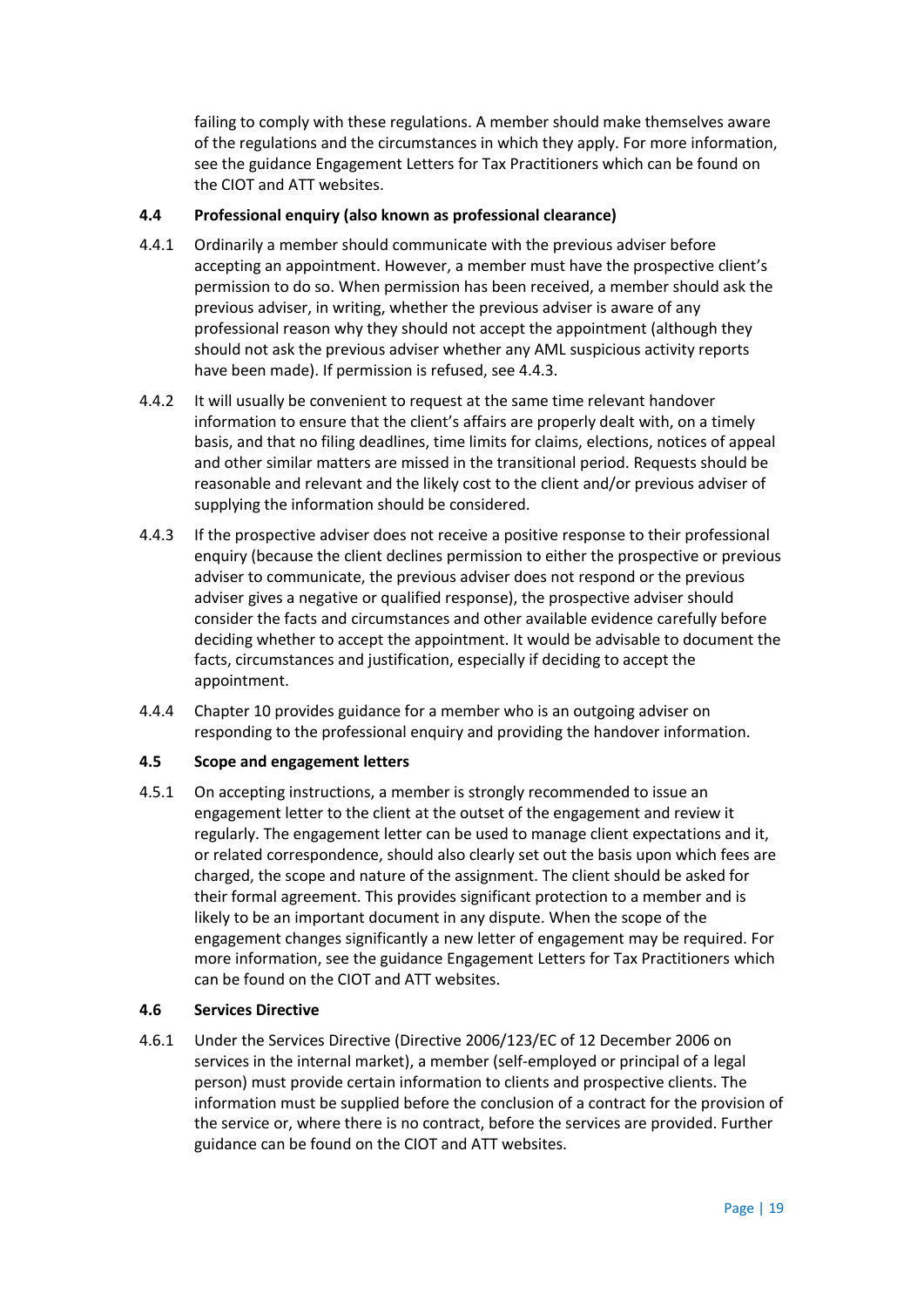# **4.7 Obligations in respect of advice given by a predecessor**

4.7.1 Unless the client requires otherwise, a member has no duty to investigate advice given by a predecessor, but if they become aware that it is incorrect, they have a duty to tell the client. A member should follow the guidelines in PCRT which can be found on the CIOT and ATT websites.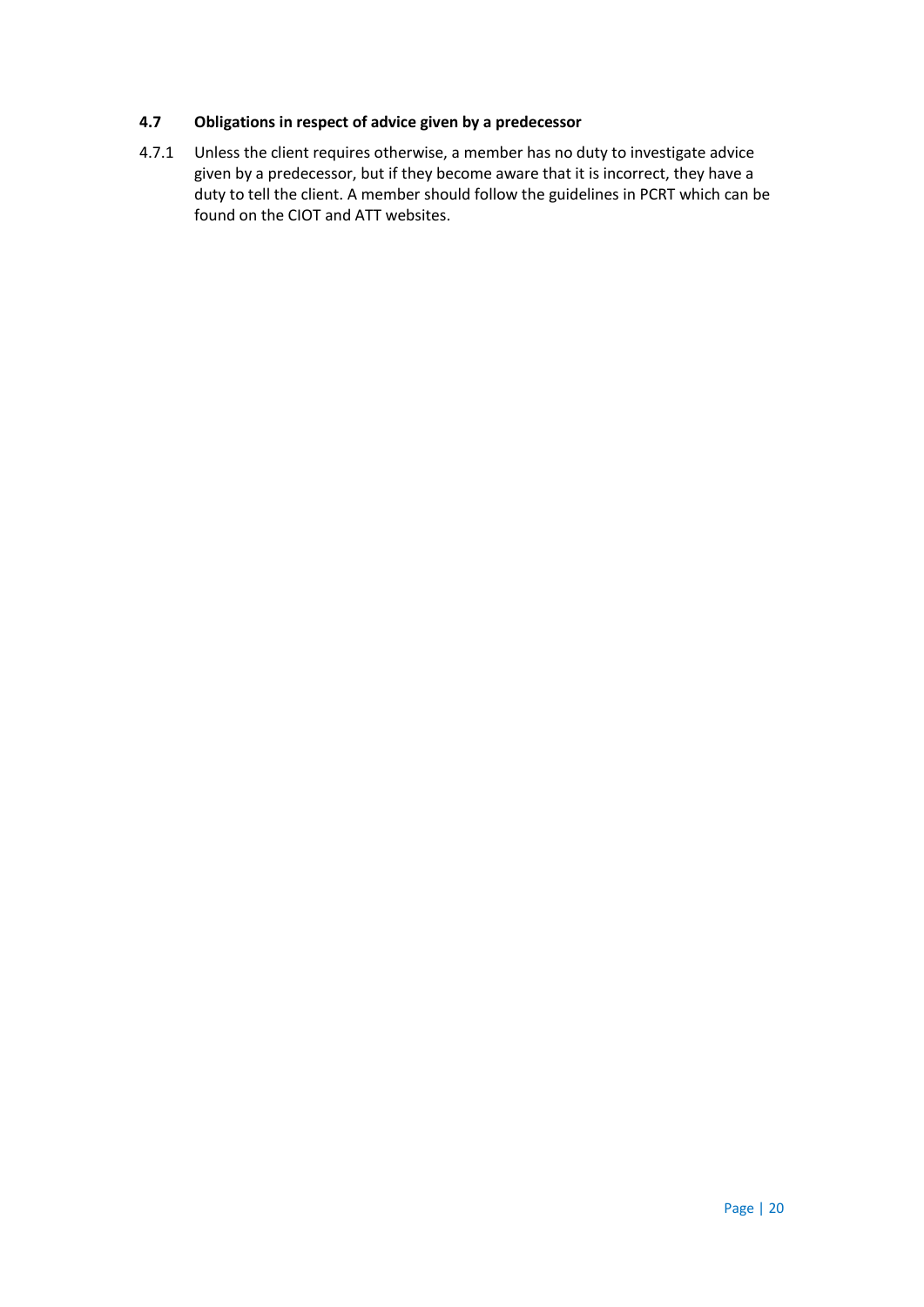# **5. CLIENT SERVICE**

# **5.1 Duty of care**

5.1.1 A member has a duty of care to their client which is recognised in law. A member must exercise reasonable skill and care when acting for a client. An engagement letter or other correspondence with the client may limit or define a member's duty of care.

### **5.2 Continuing assessment of scope of engagement**

5.2.1 A member should regularly review their engagement to ensure they are operating within the scope agreed with the client and that the terms remain appropriate.

# **5.3 Managing client expectations**

5.3.1 A member should seek to agree a realistic timetable for delivery of services. Clients should be kept informed and lengthy gaps in communicating with clients should be avoided.

# **5.4 Supervision and training**

5.4.1 If a member delegates work covered by their engagement, whether to an employee, sub-contractor or consultant, a member remains primarily responsible for the work so should exercise sufficient supervision to confirm that the work is satisfactory and that it is carried out by persons who have been suitably trained to carry out the work involved.

#### **5.5 Use of subcontractors**

5.5.1 Due to the need to preserve client confidentiality, a member must obtain a client's consent before subcontracting work on that client's affairs. A member could consider including a clause authorising referral to a subcontractor within their engagement letter. Subject to the client accepting those terms this would eliminate the need to seek client consent for each referral. Also see 7.5.

#### **5.6 Consultation and second opinions**

5.6.1 A member is encouraged to consult with fellow professionals when advising clients, where appropriate, such as where they are giving significant opinion/advice, to ensure that relevant skill and judgement is applied. This may be obtained by requesting an independent view from a colleague, or by instructing another member or tax counsel. In addition, in any case where the risks for a member (assessed in terms of professional reputation or financial exposure of their practice) of giving wrong advice are high, a member should consider taking a second opinion. It is a matter of judgement for a member whether a second opinion is necessary in any particular situation. If a member relies on a second opinion, evidence of it should be retained on the client file. Client confidentiality rules, especially those concerning consent, must be taken into account.

A significant opinion/advice is one in respect of which either:

- The amount of tax at stake, or potentially at stake, in relation to the matters advised on is significant for a client and there is a real risk that a contrary view to that taken by a member on those matters could be reached; or
- The matters advised on are, for some other reason, of sufficient importance to a client to merit obtaining a second opinion.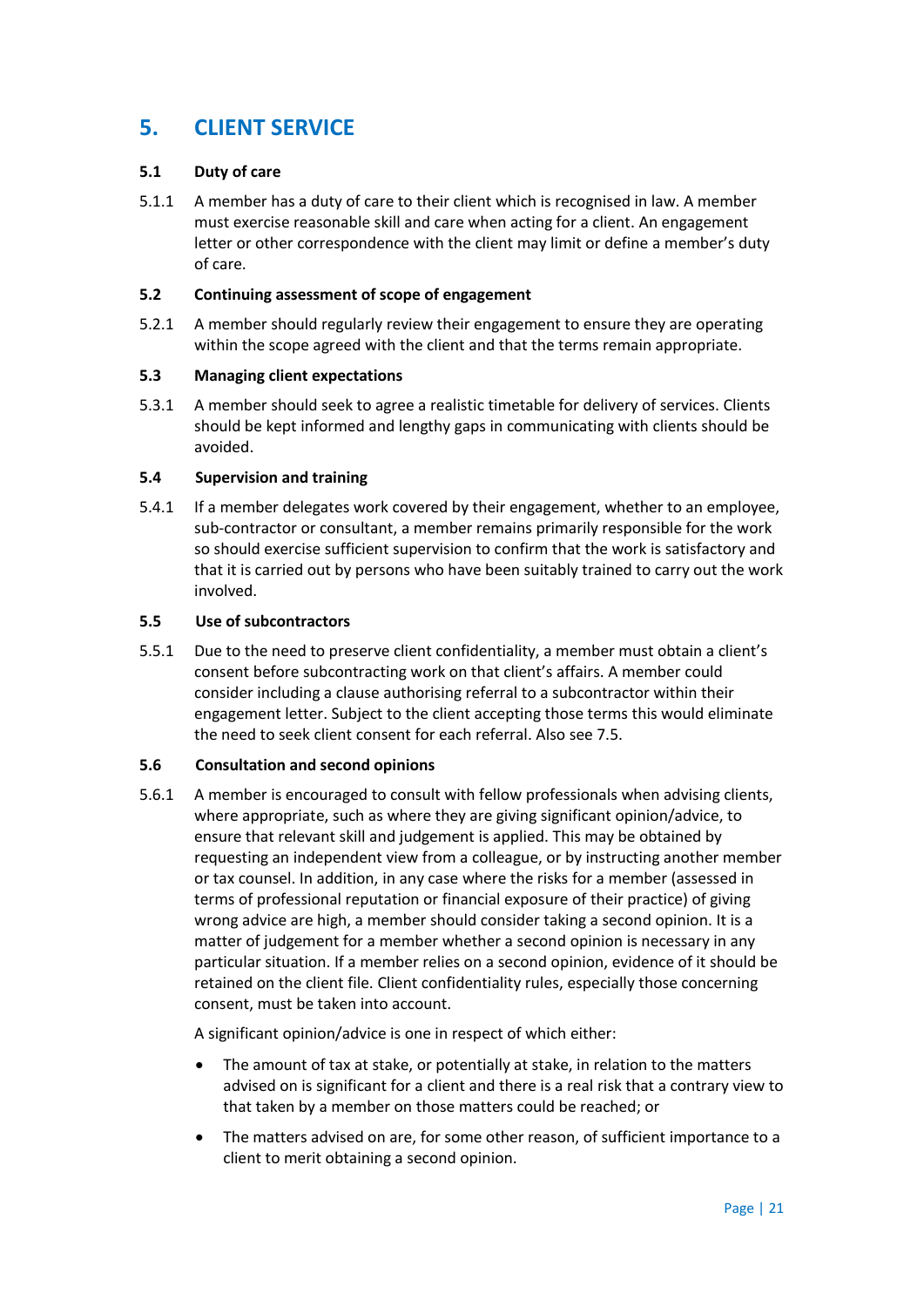# **5.7 Form and content of advice**

- 5.7.1 On deciding on the form of advice provided to a client, a member should exercise professional judgement and should consider such factors as the following:
	- The importance of the transaction and amounts involved;
	- The specific or general nature of the client's enquiry;
	- The time available for development and submission of the advice;
	- The technical complications presented;
	- The existence of authorities and precedents;
	- The tax sophistication of the client;
	- The need to seek other professional advice.
- 5.7.2 Advice should normally be given in writing. If a member gives advice in meetings or by telephone, a member should consider carefully whether to confirm in writing. This will allow a client the chance to correct any mistaken assumptions set out in the note and to have a written record of the advice given.
- 5.7.3 Unless set out in a separate document (such as terms and conditions or an engagement letter) an advice communication should normally set out:
	- The purpose for which the advice is required and the client's objectives;
	- The background facts and assumptions on which the advice is based and whether or not the facts have been verified by the adviser;
	- The alternatives open to the client;
	- The risks associated with the advice;
	- Relevant caveats and exclusions.
- 5.7.4 The advice and associated working papers should be consistent with PCRT and in particular, the standards for tax planning.
- 5.7.5 When formulating advice, a member should refer to the relevant taxation legislation and the practice of HMRC. Due regard should also be given to case law.
- 5.7.6 A member should make it clear that the advice given is current and may be affected by subsequent changes in the law. To reduce the risk of misunderstanding, a member may wish to make it clear in the engagement letter that no responsibility is accepted to inform a client automatically that advice previously given, by either a member or a predecessor, has been affected by a change in the law but that they are willing to receive instructions to reconsider such advice.

#### **5.8 Keeping proper professional records**

- 5.8.1 A member should make a proper professional record of all their dealings in connection with their client in order that:
	- They are able to communicate effectively, including with HMRC (if necessary);
	- They, their colleagues and successors can access a record of the client history to inform future client service;
	- They are able to resolve any misunderstandings or complaints, including in relation to fees;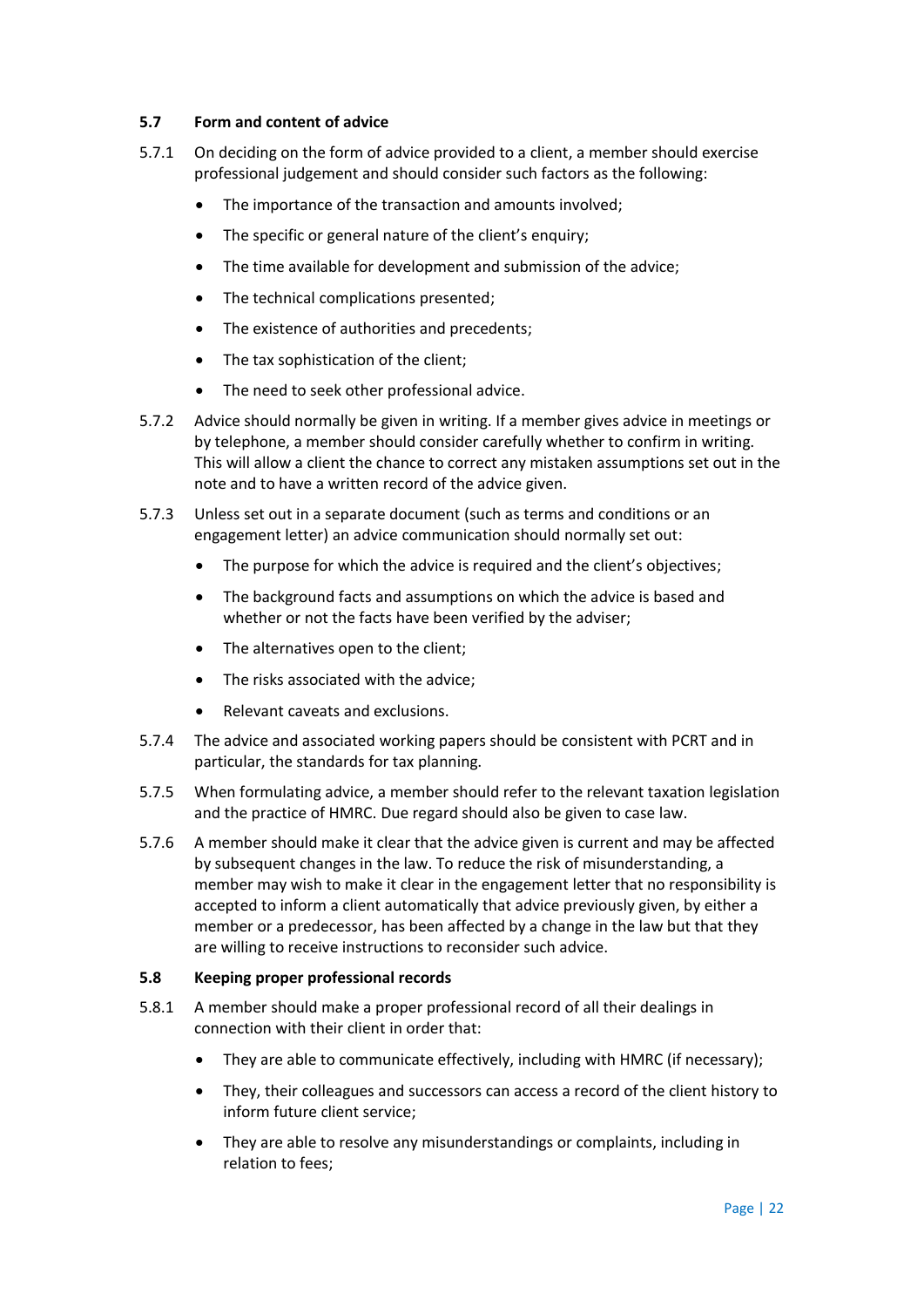- They are able to defend any allegation of negligence.
- 5.8.2 The records should include:
	- All written communications relating to the client's affairs, including letters and e-mails;
	- File notes of meetings and telephone conversations, which should be contemporaneous and dated;
	- Records of how the advice given is reached, including details of technical research, consultations and second opinions;
	- All necessary permanent information and copies of such working documents as are likely to be required.
- 5.8.3 Records should be organised so as to be accessible. If only electronic records are kept, they must be backed up.
- 5.8.4 The retention of working papers is an important issue. A member should put in place a policy which takes into account both statutory requirements and time limits for legal action against a member. Further guidance is given in Chapter 11.

#### **5.9 Time limits, due dates and interest**

- 5.9.1 A member should maintain a system to ensure that all relevant time limits and deadlines are monitored and appropriate action taken.
- 5.9.2 Whatever services are provided, there will be a variety of deadlines. It is important to make clear who is responsible for ensuring these are met.
- 5.9.3 Where a member undertakes tax compliance work for a client this will normally include responsibility for keeping the client informed of the amount of tax payable, the due date for payment and drawing the client's attention to the fact that interest accrues from that date. However, a member is not responsible for ensuring that the client does actually pay the tax due.
- 5.9.4 If a member has made it clear to a client that they believe that they have no responsibility for monitoring the relevant dates for a compliance client, a specific exclusion to that effect should be incorporated in the letter of engagement or otherwise communicated to the client in writing.
- 5.9.5 A member who has no compliance responsibilities for a particular client would not normally be expected to monitor relevant dates and tax payments, unless specifically requested to do so. In cases of doubt, a member is advised to discuss the issue with the client and incorporate the agreed position into the letter of engagement or otherwise confirm in writing.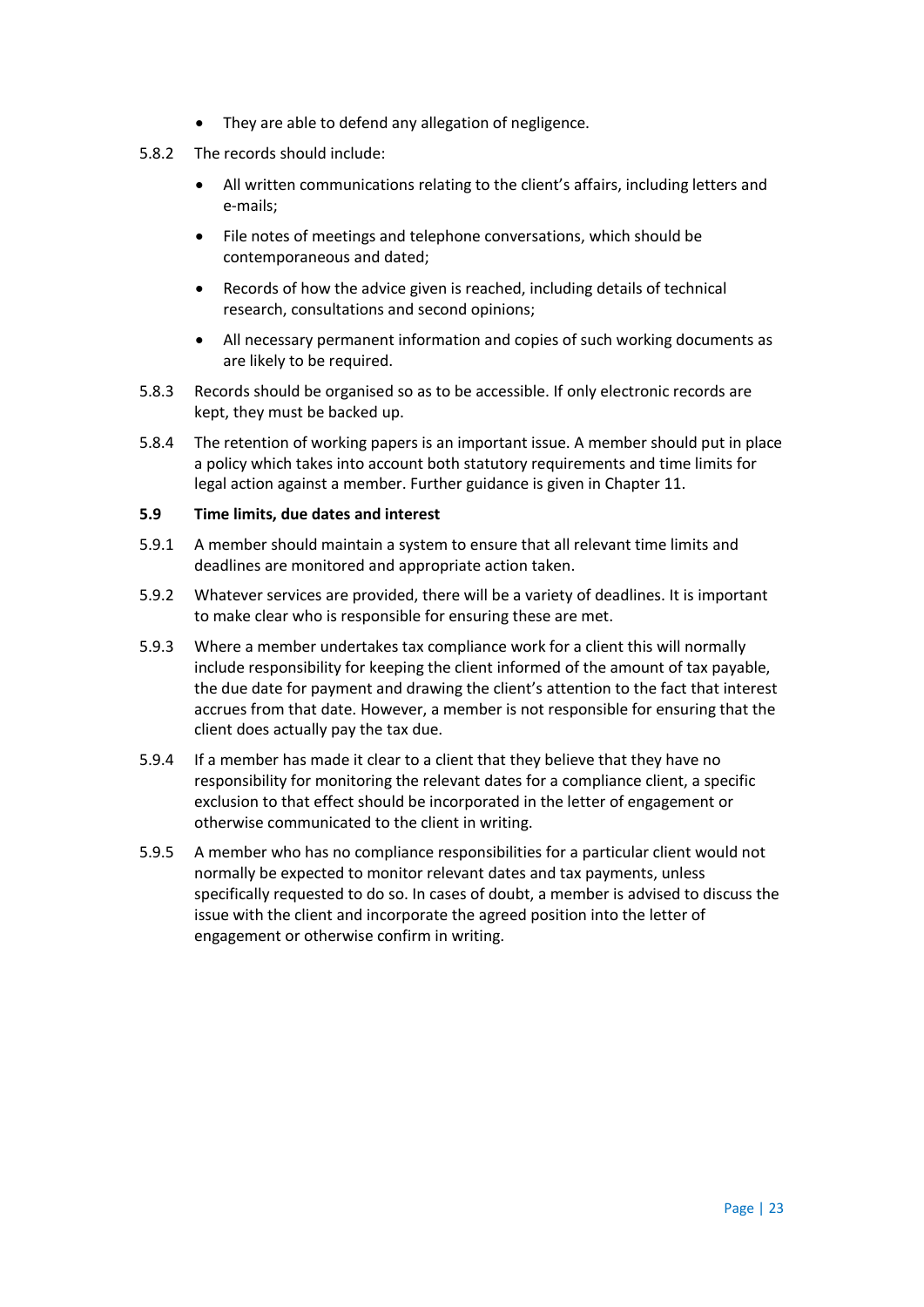# **6. OBJECTIVITY (INCLUDING CONFLICTS OF INTEREST)**

# **6.1 Objectivity**

6.1.1 A member should maintain objectivity and independence so that they can exercise professional judgement.

#### **6.2 Awareness**

6.2.1 A member should be alert to any factor which affects or might affect their independence or objectivity in respect of a matter (or which might be perceived to do so) particularly with regard to close or long association with a client or family relationships. A member should immediately take action to address any relevant threat to their ability to exercise their professional judgement.

Throughout a member's relationship with a client, circumstances may change and potential conflicts of interest may arise.

#### **6.3 Managing potential conflicts of interest**

- 6.3.1 There are many circumstances in which a member may be presented with an actual, perceived or potential conflict of interest. It is not possible to envisage every possible situation but points to consider are:
	- Conflicts of interest are not always easy to recognise or anticipate. However, a member should always be aware of the possibility that a conflict may arise and of the fact that this may impair the ability to give independent advice to a client;
	- A member must seek not only to avoid conflicts of interest but also to manage situations where there may be a perceived conflict of interest. A member must consider their position and their actions in the light of both their own views about whether a conflict exists and how the situation will be perceived by the client and third parties;
	- A member should acknowledge the existence of a conflict or potential conflict as soon as they become aware of it and should immediately seek a solution to resolve it;
	- Where appropriate, a member should inform the client of the existence of the conflict. In some circumstances, a member should consider advising the client to obtain independent advice on whether it is in the client's interests for a member to continue to act;
	- Where a conflict of interest cannot be managed satisfactorily in another way, a member should decline to act for one or more clients;
	- How the conflict is handled should be noted on file and where possible, confirmed in writing to the client, including any agreement where a member continues to act. These arrangements should be regularly reviewed by a member.

#### **6.4 Acting for more than one party to a transaction**

6.4.1 A member may be asked to act for two or more parties in a single matter, for example, both parties in a divorce settlement, both employer and employee, both buyer and seller (including company takeovers, transactions in land, mergers of business, etc.) or both settlor and beneficiary. A member should consider the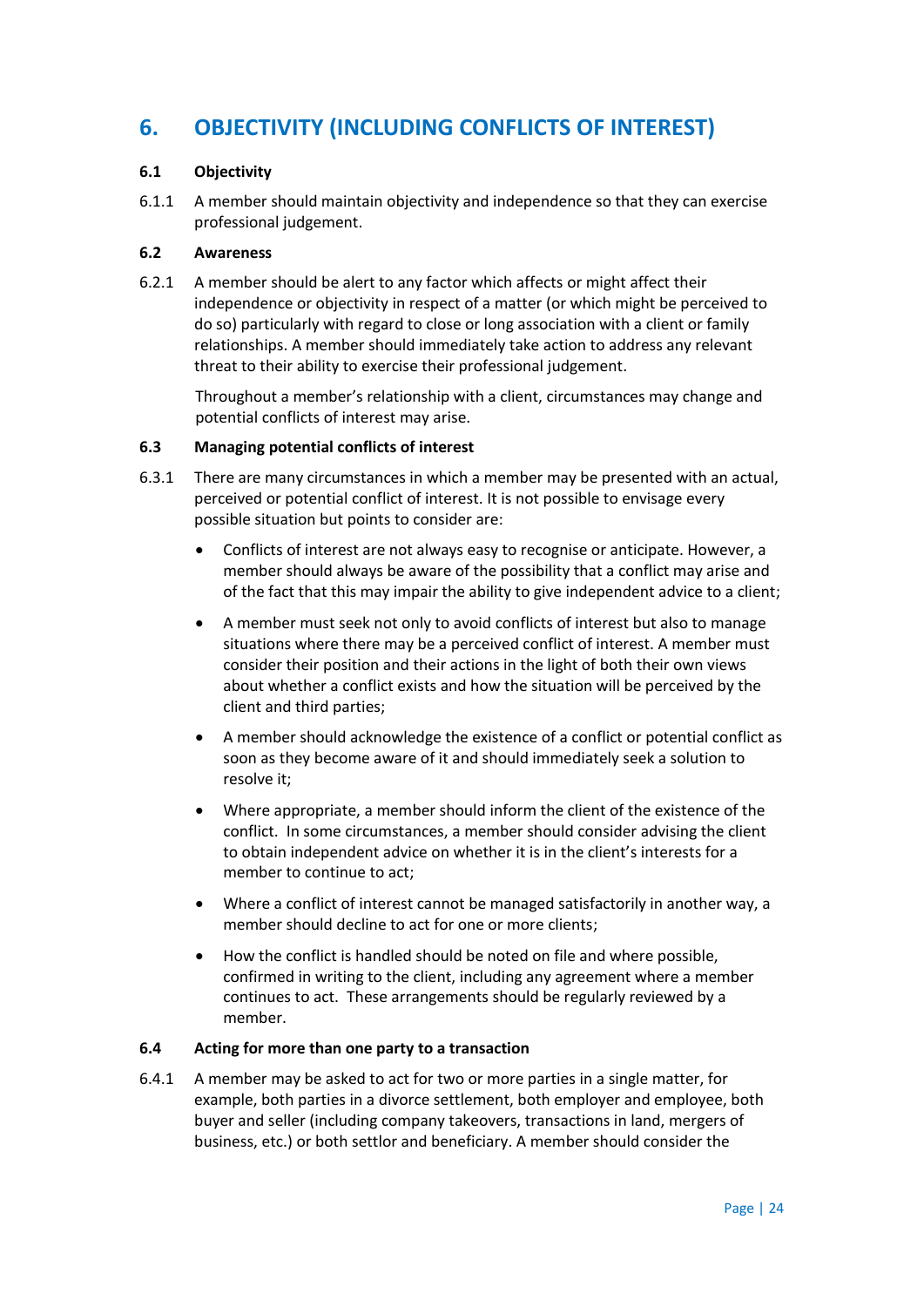appropriate steps to manage the conflict as below including checking what their terms of engagement say.

#### 6.4.2 A member has three choices:

#### **To act for only one client.**

Generally, this will be the client who first sought advice. If a member has acquired relevant knowledge concerning a client who has instructed them in relation to a transaction and is then instructed by the other party to the transaction, a member should advise both clients of the potential conflict.

A member who decides to act only for one client should advise the other client of this decision in order to avoid any suggestion of acting improperly or misusing any confidential information concerning that client. A member is also reminded that knowledge acquired from previous clients should be kept confidential.

#### **To act for both clients.**

This may be possible subject to the following conditions:

- There is adequate disclosure of all relevant facts to both parties. Both clients are given the opportunity to consider whether or not they wish a member to act or whether they wish to seek alternative representation. Where applicable, a member should consider whether to advise both clients to consider seeking independent advice on whether it is appropriate for a member to act for both parties;
- A member is satisfied that the circumstances of the conflict can be managed. Safeguards that may be considered include appointing a separate team to act for each client, who maintain ethical "walls" to prevent confidential information relating to one client becoming known to the team acting for the other. If a member is unable to put separate teams and ethical walls in place, it will only be possible to act for both parties if there is sufficient mutuality of interest between the parties and hence no objection to the sharing of confidential information;
- Both clients agree in writing that a member can act for both parties;
- No preference is shown in advising one against the other.

#### **To act for neither party.**

If the conflict of interest cannot be managed acceptably and acting for one party is itself problematic (perhaps because a member has confidential information relating to both parties), the best solution may be to decline to act for both parties.

#### **6.5 Financial involvement with clients or third parties**

- 6.5.1 A member should exercise care before entering into any kind of financial arrangement with a client. This includes, for example, lending money, investing in the business of a client or being asked to act for a client with whom they already have a financial arrangement. Having a financial involvement with a client may impair or be perceived as impairing a member's ability to act objectively.
- 6.5.2 Where it is necessary to agree instalment arrangements with a client for the payment of outstanding fees, a member should be aware of the potential obligations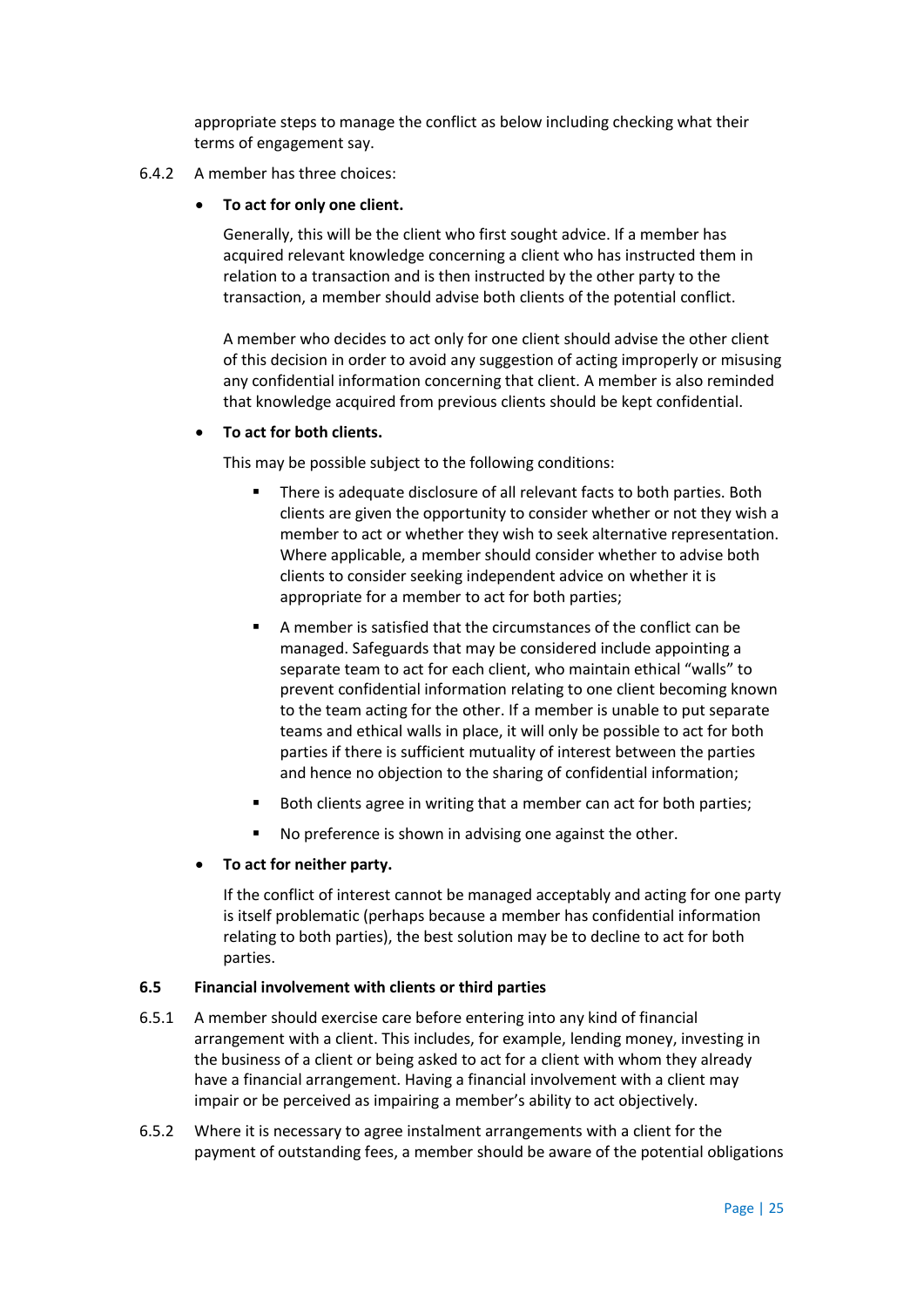of being authorised by the Financial Conduct Authority (FCA) to offer credit to consumers.

6.5.3 A member must always disclose to their client if they are receiving commission, incentives or any other advantage and the amounts they receive from a third party relating to the matter upon which they are advising.

### **6.6 Ceasing to act**

6.6.1 If a member needs to cease to act as a result of any conflict of interest, further guidance is in Chapter 10.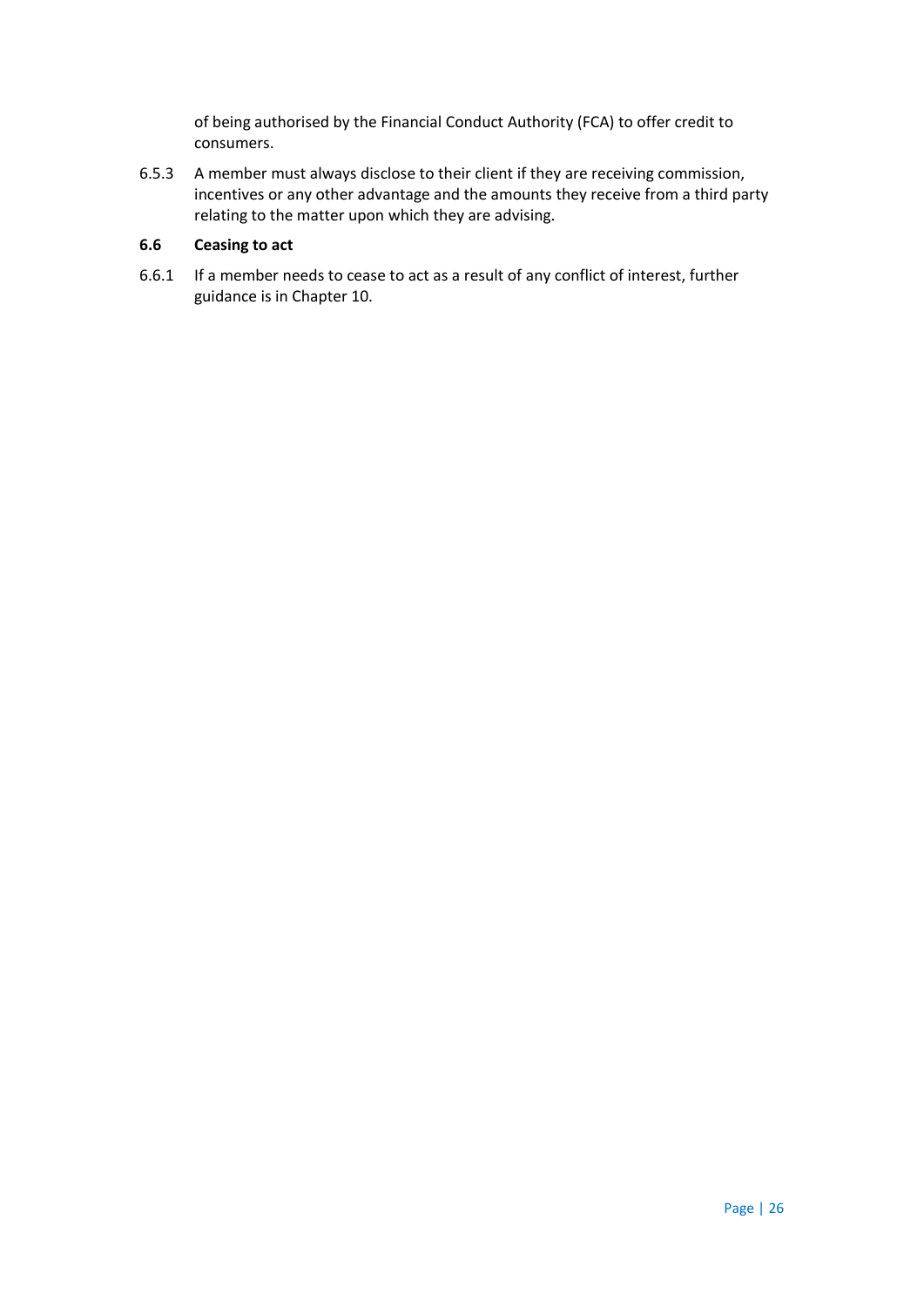# **7. OTHER CLIENT HANDLING ISSUES**

# **7.1 Dealings with HMRC**

7.1.1 The relationship between a member and HMRC when acting for a client, including particular duties in this regard, is dealt with in PCRT which can be found on the CIOT and ATT websites.

#### **7.2 Disclosing information to other third parties**

- 7.2.1 The disclosure of advice, reports or other documents ("information") to third parties may give rise to a number of potential risks, including the following:
	- Breach of client confidentiality;
	- Unintended consequences for the client (e.g. in a sale situation, the bidder pulling out);
	- A claim against a member from a third party.
- 7.2.2 It is likely that a member will have a contractual obligation under the engagement letter, as well as a professional obligation, to maintain client confidentiality. This is fundamental to the client relationship.
- 7.2.3 Unless required to do so by law or where it is considered reasonably necessary for the administration of justice (such as to enable a member to defend themselves in disciplinary proceedings), a member must not release confidential information to a third party without first obtaining the client's consent.
- 7.2.4 If the release of information is at the client's request, it may be appropriate to obtain the client's confirmation that the client will not hold a member responsible for any unintended consequences of releasing the information.
- 7.2.5 In any interaction with third parties in connection with services to a client, a member should be careful not to inadvertently assume a duty of care towards the third party. A member may manage this risk by:
	- Including a clear notice or caveat in the information stating that the advice has been prepared for the client and that no liability is accepted to any third parties who choose to make use of the information;
	- Requiring, as a term of the engagement, that the client seek consent before information with which their own or their firm's name is associated, is released by the client to third parties;
	- Requiring the third party and/or its advisers to undertake in writing that a member be excluded from liability or held harmless as a consequence of making the information available to them. This would be the preferred approach in higher risk situations;
	- Communicating to the third party the terms upon which the information is released including limitations on scope, stating that the advice was prepared with only the client's interests in mind, may not apply in all circumstances, and confirmation that no responsibility is accepted. This approach may be appropriate in medium risk situations;
	- Relying only on any disclaimers included in the original information. This may be appropriate if the information already includes clear disclaimers and a member considers that the associated risks are low;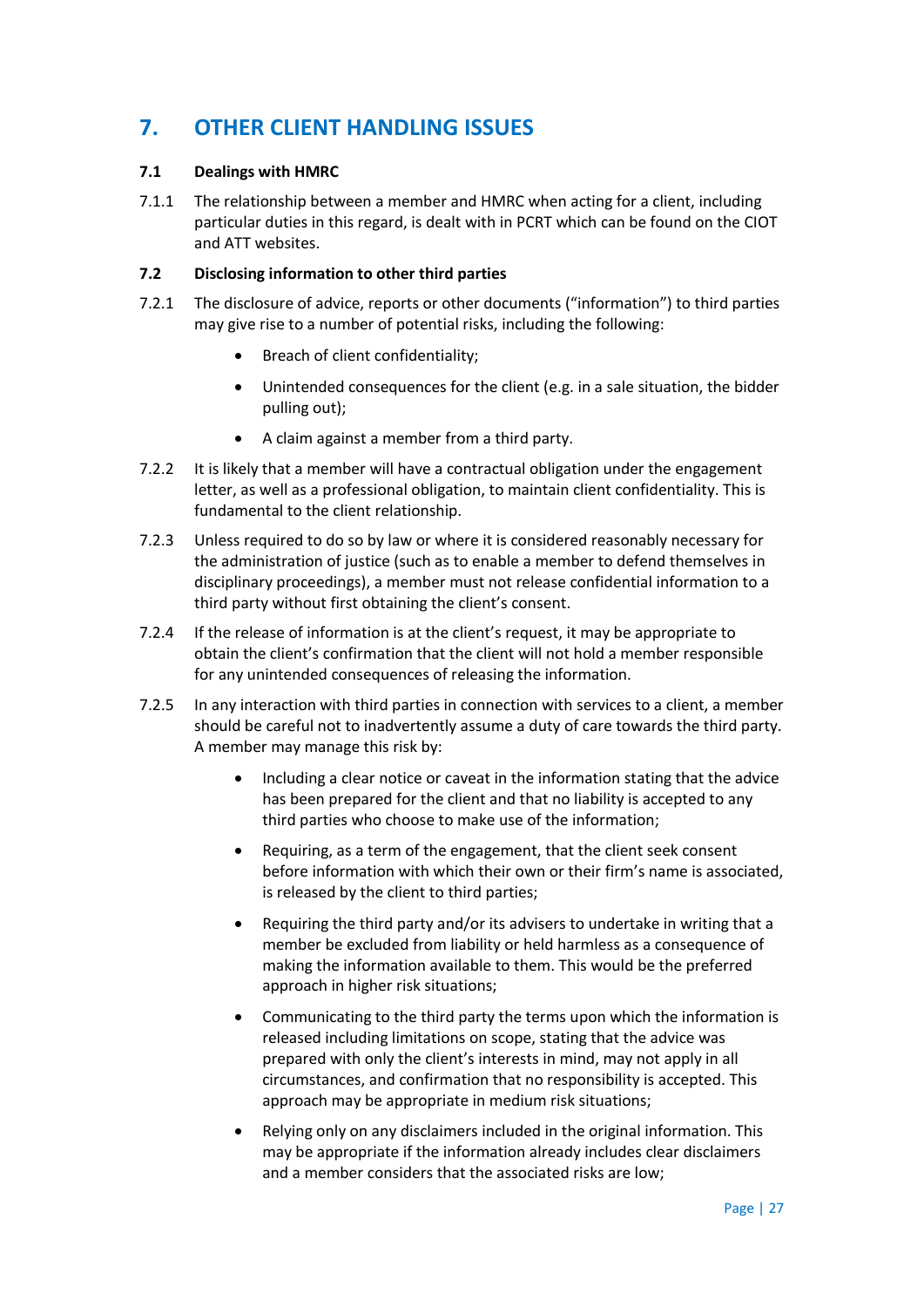- Seeking an indemnity from the client in respect of any possible claim against a member by the third party. This is most appropriate where the client has a strong interest in the information being provided to the third party, for example, where information is being provided to a potential buyer of one of the client's subsidiaries;
- Declining to provide the information. This may be appropriate if a request is excessive, inappropriate or if providing the information is commercially impractical.
- 7.2.6 In some cases, it may be appropriate for a member to accept that he owes a duty of care to the third party and manage that with appropriate contractual arrangements. This might be done either by binding the third party into the original engagement letter or entering into a separate agreement tailored for the situation. Possible situations include where:
	- A member's client is a company but the shareholders wish to rely personally on a member's advice to the company;
	- A client's spouse wishes to use the advice given to the client for a similar transaction.

# **7.3 Managing client needs**

- 7.3.1 A member who does not have the expertise or the staff resources available to meet their client's needs should consider how to manage this and the potential risks involved. Possible solutions could be engaging a subcontractor, referring the client to another professional adviser or simply declining to act. The most appropriate action will depend on the specific circumstances.
- 7.3.2 If making a referral, a member should make it clear to their client that it is entirely the client's decision whether or not they choose to engage the other professional adviser and that a member has no responsibility for the work undertaken. If at all possible a member should aim to provide the client with a choice of adviser.

#### **7.4 Working alongside other professional advisers**

- 7.4.1 If any other professional advisers are known to be involved in any project or assignment, it is important to define clearly the respective areas of responsibility and record this in the letter of engagement.
- 7.4.2 When working alongside another professional, a member should be careful to observe their duty of client confidentiality. In cases of doubt, a member should obtain permission/instructions from their client, preferably in writing, ideally in the engagement letter. A member should advise their client of the advantages of permitting appropriate communication between the advisers on a project or assignment in order to progress the matter efficiently, but should equally ensure that the client still makes key decisions and is fully aware of relevant discussions between advisers. Where a member is aware of information which will be properly required by another adviser in performing their duties and the client does not authorise direct communication, a member should ensure that their advice draws the client's attention to the matters of which the other adviser should be informed.
- 7.4.3 In certain circumstances a member may give instructions direct to barristers without using the services of a solicitor. Further details on licensed access may be found on the Bar Council website [www.barcouncil.org.uk.](http://www.barcouncil.org.uk/)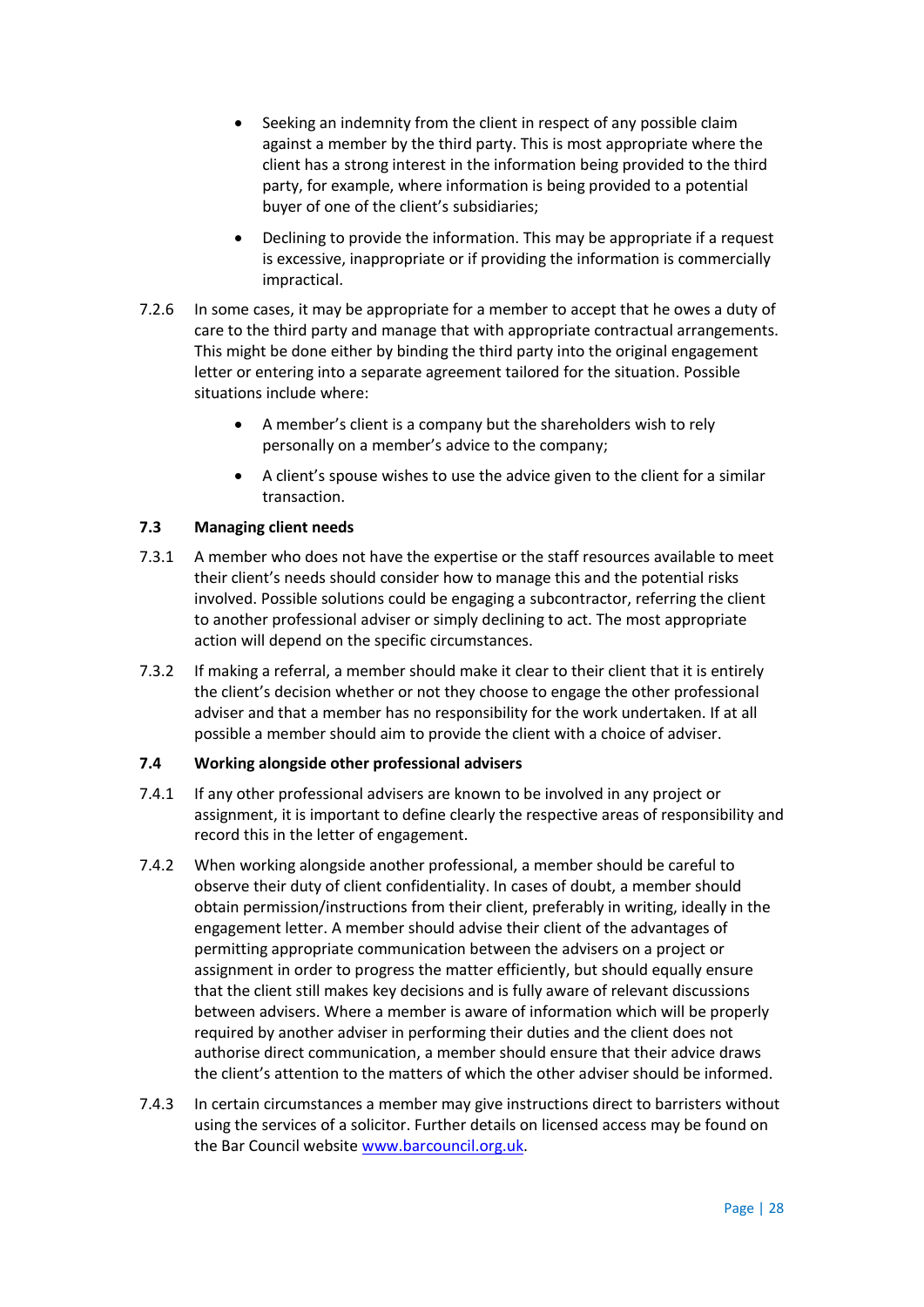#### **7.5 Working in a subcontractor relationship with another professional adviser**

- 7.5.1 A member working in a subcontractor relationship with another professional adviser (lead adviser) should ensure that there is a written record of the agreement between the two parties. The lead adviser will remain responsible to the client for all of the services. This should be made clear in the engagement letter between the lead adviser and their client.
- 7.5.2 The scope and basis of the work undertaken should be clear, for example, whether the subcontractor will rely wholly on information provided by the lead adviser or whether they will undertake their own research.
- 7.5.3 The advisers should agree how the subcontractor will be held out to the end user and how their advice will be communicated to the client. For example, whether the subcontractor will be in direct contact with the end client or work 'behind the scenes' with all communication directed through the lead adviser.
- 7.5.4 A member working as a subcontractor should consider carefully PII and AML. Further guidance can be found on the CIOT and ATT websites.

# **7.6 Clients' money**

- 7.6.1 "Clients' money" means money of any currency which a member holds or receives for or from a client, and which is not immediately due and payable on demand to a member for their own account. Fees paid in advance for professional work agreed to be performed and clearly identifiable as such are excluded.
- 7.6.2 Due to the risks, controls and processes that need to be observed, a member should give very careful consideration before agreeing to hold client money.
- 7.6.3 A member is reminded to consider the money laundering legislation when allowing money to be passed though the client account.
- 7.6.4 A member who receives clients' money in connection with the carrying on by a member of investment business (as defined by the Financial Services and Markets Act 2000) must handle that money in accordance with the regulations of the regulatory authority with whom they are registered relating to the handling of such funds. The following guidance addresses only non-investment business clients' money.
- 7.6.5 Clients' money must be kept separate from money belonging to the firm and kept in a separate client account. A client account can be a current or deposit account at a bank or building society in the name of a member or their firm but it must also include the word 'client' in the title of the account. Clients' money can be kept either in a general client account, or in separate client accounts each designated with the name of a specific client, or in both.
- 7.6.6 The following conditions apply to client accounts:
	- Written notice must be given to the bank concerned that all money standing to the credit of each client account is held by the firm as clients' money, and that the bank is not entitled to combine the account with any other account, or to exercise any right of set-off or counter-claim against money in that account in respect of any sum owed to it on any other account of the firm;
	- Any interest payable in respect of sums credited to the account shall be credited to that account;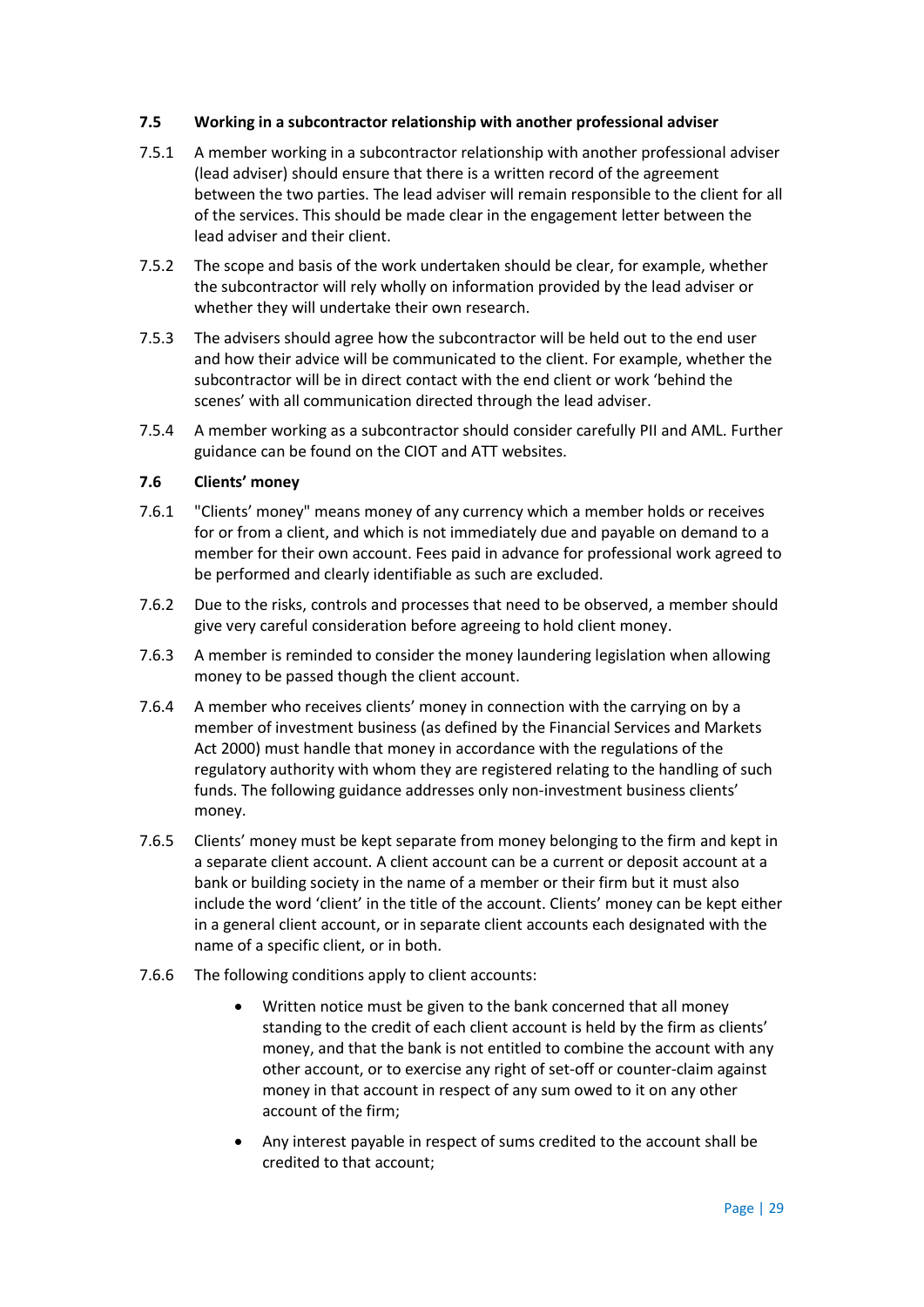- The bank must describe the account in its records in such a manner to make it clear that the money in the account does not belong to a member;
- The bank should be required to acknowledge in writing that it accepts the terms of the notice.
- 7.6.7 Clients' money must only be used for the specific purposes agreed with the client. When received by the firm, it must be paid immediately into the appropriate client account or paid to the client direct or otherwise dealt with as the client instructs.
- 7.6.8 If a cheque, draft or electronic transfer includes both clients' money and non-clients' money, that cheque, draft or electronic transfer must be paid into the appropriate client account immediately and the non-clients' money must be withdrawn from the account as soon as practicable once the funds have cleared. Under no circumstances should clients' money be paid into the firm's own account.
- 7.6.9 Where money of any one client in excess of £10,000 is held or is expected to be held by the firm for more than 30 days, it is recommended that the money should be paid into a separate interest-bearing bank account designated as that of the client. In other cases, except where the amount of interest arising is likely to be immaterial (a matter for a member's judgement) clients' money must be deposited in an interestbearing account and the interest paid to the client.
- 7.6.10 Money held in a client account may be withdrawn only where properly authorised by a client in writing (including e-mail) or under the terms of the engagement letter.
- 7.6.11 A firm must at all times maintain records so as to show clearly the money it has received on account of its clients and the details of any other money dealt with by it through a client account, distinguishing the money of each client from the money of other clients and from firm money. Each client account must be reconciled against the balances shown in the client's ledger at least at six-monthly intervals (or more frequently if there are a high number of transactions), and the records of such reconciliation must be kept for at least six years from the date of the last transaction recorded therein.

#### **7.7 Tribunals and Advocacy**

- 7.7.1 With the authorisation of the appellant client, a member may appear before the First-Tier Tax Tribunal ('FTT') or Upper Tribunal ('UT') whichever the case may be. However, a member should not undertake professional work which they are not themselves competent to perform unless and until they have obtained appropriate advice and assistance to enable them to undertake the specific assignment. That principle is particularly important where a member is planning to represent a client before a Tribunal as those without previous experience of appearing before a Tribunal may risk compromising their client's position.
- 7.7.2 Even if a member has previous experience or considers they are competent to represent a client at a FTT or UT, where it appears likely, for example because of the amount of tax at stake or the complexity or contentious nature of the point at issue, that there will be an appeal, by either side, to the Court of Appeal or Court of Session, a member should consider carefully whether counsel or a solicitor with a High Court advocacy certificate should be briefed, even for the hearing before the FTT or UT. Similarly, briefing counsel or a solicitor with an appropriate advocacy certificate (High Court or criminal) should also be considered where an allegation of tax evasion may be involved.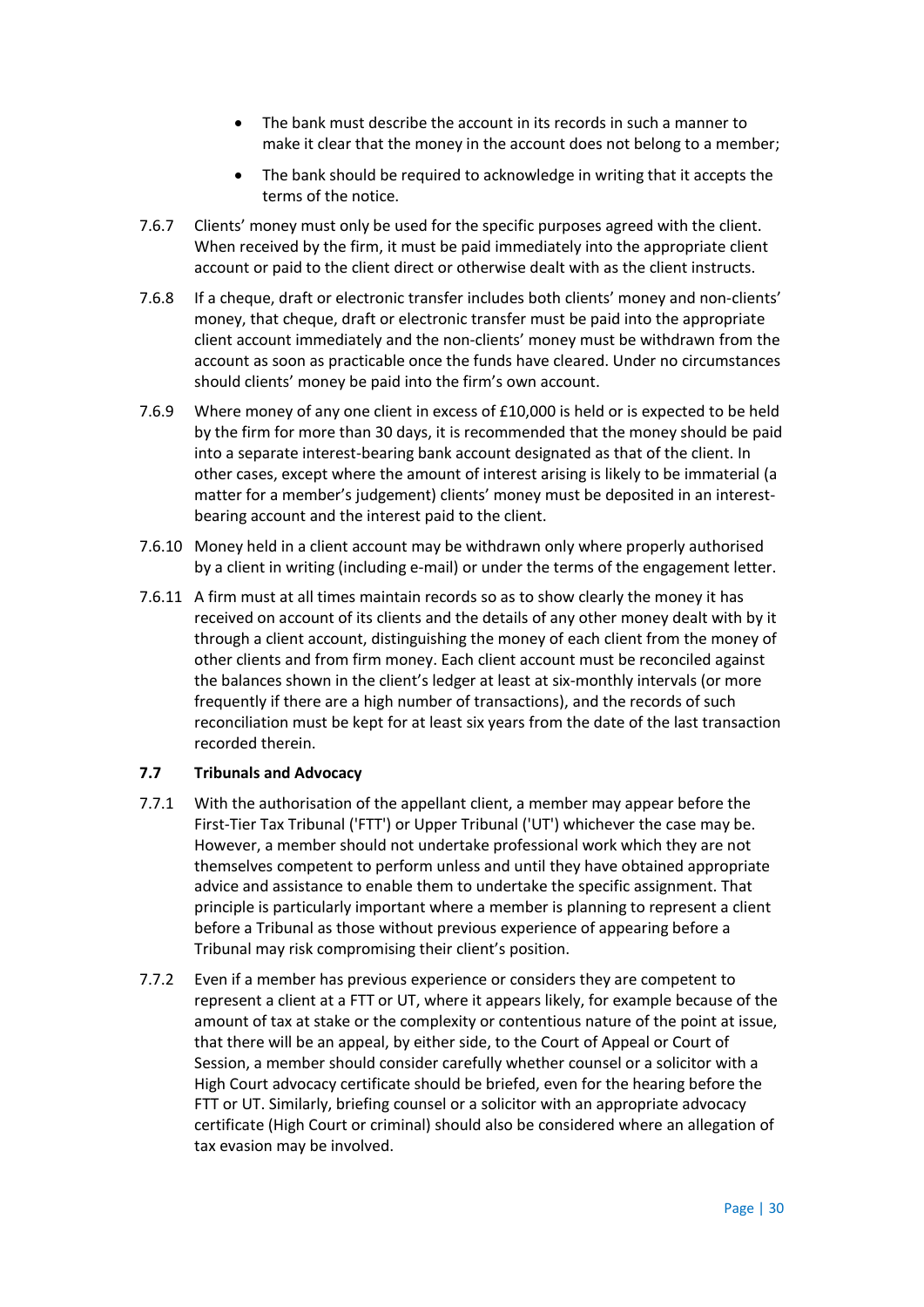7.7.3 The FTT is the only Tribunal of fact in the tax appeal process and it is only in very rare cases that the FTT will be asked to review a case again to find further facts. Thus, the importance of ensuring that all relevant facts are before the Tribunal and wellpresented cannot be over-emphasised, no matter how self-evident or trivial those facts may, at first sight, appear to be.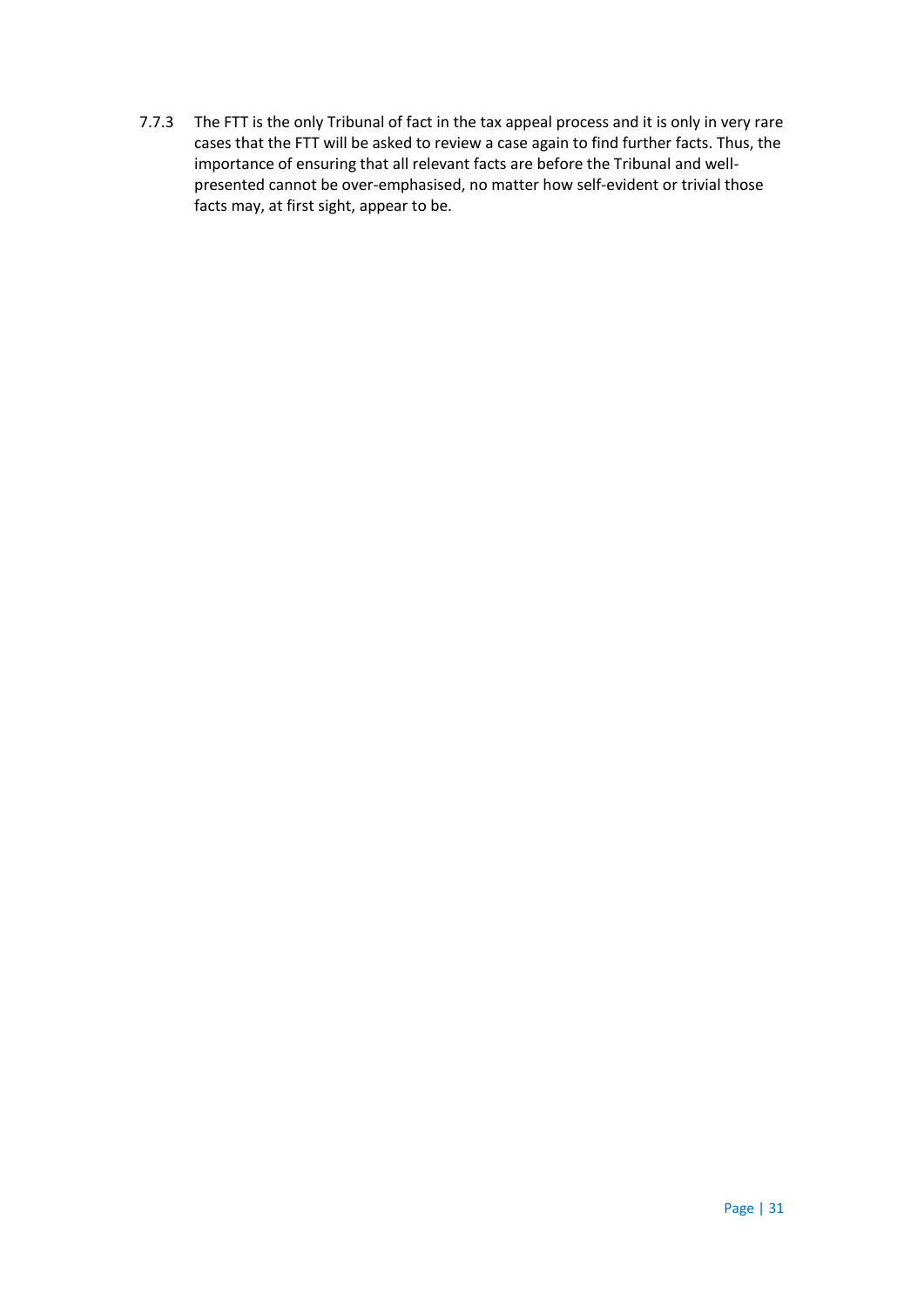# **8. CHARGING FOR SERVICES**

# **8.1 Basis of charge**

- 8.1.1 Before undertaking any work on behalf of any new or existing client, a member should ensure that the client clearly understands the basis on which fees will be charged and how expenses incurred on behalf of the client will be treated. It will usually be appropriate to set these matters out in the letter of engagement. A member should make it clear at the outset whether they will charge for the initial meeting. Additional information on fees and payment terms can also be found in the guidance "Engagement Letters for Tax Practitioners" on the CIOT and ATT websites.
- 8.1.2 Fee arrangements are a matter to be agreed between a member and client. A member's fee may have regard to the responsibility, nature and importance of the work, the time devoted to it and the benefit to the client. The possible arrangements include:
	- Time and expenses where a member charges on the basis of time spent according to the skill and the resources deployed. An enhanced rate might be charged for urgent deadlines. A provision should be included in the letter of engagement for varying the amount to be charged where extra work is performed;
	- Fixed fees where a member charges a fixed amount for an agreed assignment the fee should be based upon a clear scope of the work and proper costing of the work to be undertaken within the fixed fee. When the arrangement is to run for any length of time, say beyond one year, there should be an appropriate variation clause in the engagement letter to enable additional work to be charged and cost escalation to be recouped;
	- Contingent (including success) fees see below;
	- Insurance in some cases fees may be covered in whole or part by professional fee insurance, e.g. in the event of an HMRC enquiry.
- 8.1.3 A member should take steps to avoid fee disputes by agreeing fees before issuing fee notes or giving indicative fees before work is started and regularly keeping the client informed. It is best practice to issue fee notes without undue delay and a member should issue regular fee notes to clients unless alternative arrangements have been agreed with the client.
- 8.1.4 Normally, it is not necessary for a fully detailed fee note to be sent automatically to the client unless a prior request has been made. However, a member's records should be adequate to enable a fully detailed fee note to be prepared at a later date if required.
- 8.1.5 When charging costs or fees to different projects or different but connected clients, care should be taken to ensure that the allocation reflects the work done in each case for those clients.

#### **8.2 Contingent fees**

8.2.1 Contingent fees can carry increased risks, such as a third party questioning the independence and objectivity of a member. Accordingly, where a contingent fee basis is adopted, a member should take care not only to ensure that their conduct meets, but is seen to meet, the required principles of integrity and objectivity.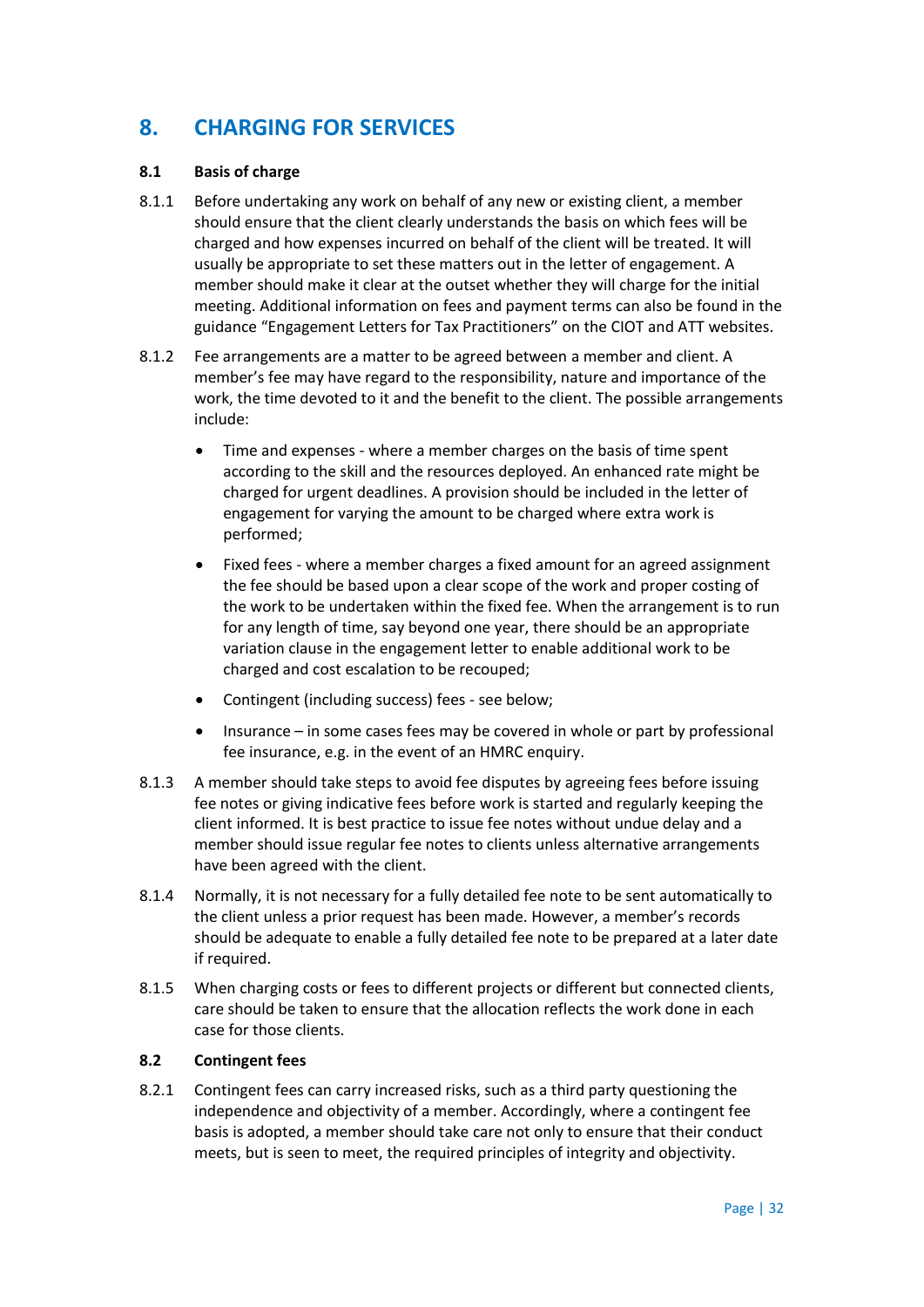- 8.2.2 A member should be aware that there may be legal or regulatory restrictions to having a contingent fee.
- 8.2.3 It is advisable that where contingent fees are used the engagement letter should set out the scope of the work they cover and stipulate the action to be taken should subsequent events cancel all or part of the benefits to the client of the contingent fee arrangement. It should set out clearly and precisely whether part or the entire fee is to be repaid and whether interest is payable.
- 8.2.4 Where a contingent fee forms the basis of reward for a member, a member is advised to give consideration to the need for the basis to be disclosed in any document in the public domain or in any document disclosed to a third party on which a third party may rely.
- 8.2.5 A member should be aware of the requirements of the disclosure of tax avoidance schemes (DOTAS) and the consequences of applying contingent fees which may be considered to be a premium fee under DOTAS. Details of a member's responsibilities under DOTAS can be found in PCRT which is on the CIOT and ATT websites.

#### **8.3 Commission**

- 8.3.1 Where a member gives advice to a client which, if acted upon, will result in a member receiving commission or other reward from a person other than the client, a member should inform the client of this fact as soon as appropriate but no later than at the time the advice is given, and inform them of the amount of the commission or reward which a member expects to receive. Where the amount of commission is unknown, a member should either explain to the client the basis on which the commission will be calculated, or notify the client of the amount when it is received.
- 8.3.2 If a commission or reward is receivable a member must take care to preserve normal standards of professional care and competence, and should ensure that any advice given is in the best interests of the client. If required to do so, a member should be able to justify the advice given by reasons other than the receipt of the commission.
- 8.3.3 Commission can also be received by a member in other circumstances, e.g. by introducing the client to a third party. A member should inform the client of a member's relationship with that third party, and of the amount and terms of commission or reward which a member will receive. Moreover, a member should be able to justify the introduction of the client to that third party as being in the best interests of the client.
- 8.3.4 A member must comply with the requirements imposed by regulatory bodies in respect of commissions arising from regulated business activities (e.g. investment business advice).
- 8.3.5 The way in which commission is to be treated should be agreed with the client and it is recommended that this is detailed in the engagement letter or otherwise confirmed in writing. See Engagement Letters for Tax Practitioners guidance on the CIOT and ATT websites for suggested wording.

#### **8.4 Retainer arrangements**

8.4.1 "Retainer arrangement" means that a member may charge, or accept, fees from a client simply for the retention by that client of a member's services, whether or not additional fees will be charged for specific services which may subsequently be rendered.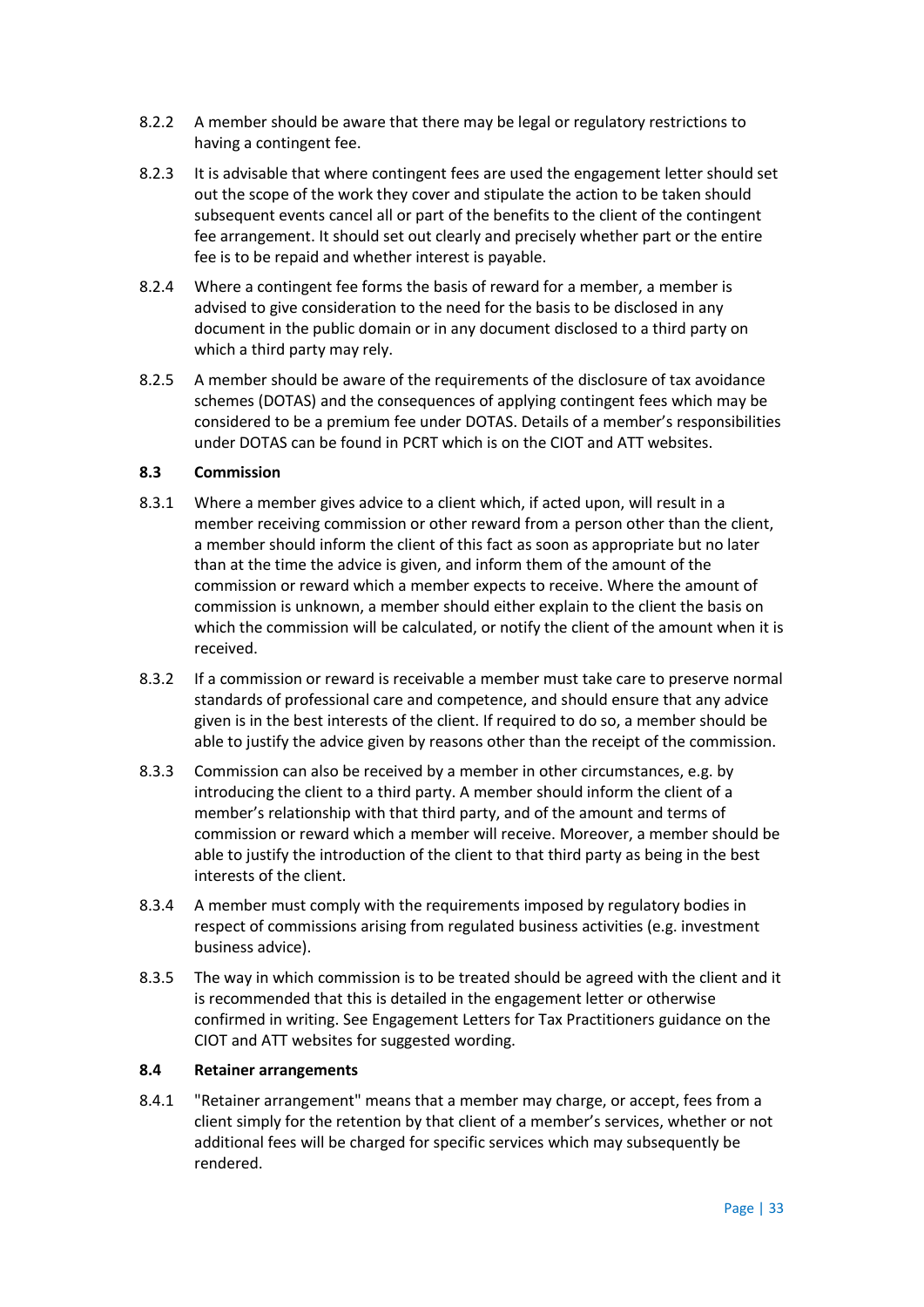- 8.4.2 Any retainer arrangement should normally be set out in writing, with a view to ensuring that a member and the client clearly understand the extent, and limitations, of the arrangements. In particular, such a letter of engagement should make clear the point at which further charges may be levied.
- 8.4.3 Before agreeing to a retainer arrangement, under which the client can call on a member's services at any time, a member should consider their ability to fulfil their obligations to other clients. A member is advised to consider carefully all the implications before entering into material retainer arrangements and should include termination arrangements in the letter of engagement.

#### **8.5 Payments on account and payments in advance**

- 8.5.1 The terms of such payments, and any circumstances in which they might become repayable with or without interest, should be incorporated in the letter of engagement to the client before a member starts to act for that client.
- 8.5.2 Any such payments should be reasonable in amount in relation to the likely level of fee which will be charged for the work performed or to be performed within a reasonable time scale.
- 8.5.3 A member is reminded that where professional work paid for in advance by the client is not carried out, such fees paid in advance must be repaid. Substantial payments in advance should be treated with caution and a member should ensure that they have sufficient funds (including interest) available to refund the client where necessary.
- 8.5.4 A member should ensure that there is proper accounting for any VAT that may arise in respect of payments on account or advance payments.

#### **8.6 Clients who are slow to pay**

- 8.6.1 A member should inform clients in writing of the payment terms of fees to be rendered. Normally, this should be incorporated in the letter of engagement sent to the client.
- 8.6.2 If a client does not settle an account within the agreed terms, a member should seek to understand why they have not paid.
- 8.6.3 If there is no satisfactory explanation for the non-payment of the fee and a member has drawn the unpaid fee to the client's attention, a member may wish to consider taking legal action to recover it.
- 8.6.4 Alternatively, or in addition, a member may wish to notify the client that they will cease acting on behalf of that client unless payment is received within a reasonable, specified period.
- 8.6.5 A member should not settle the fees owed from money held, or received by a member on behalf of the client (e.g. a tax repayment), unless prior approval for such action has been obtained from the client. Any such arrangement should be in writing and have regard to the guidance on client money in paragraph 7.6.
- 8.6.6 A member should bear in mind the Consumer Credit Act 1974 (as amended) and the potential need to apply for a consumer credit licence if they offer clients a payment by instalment facility or time to pay.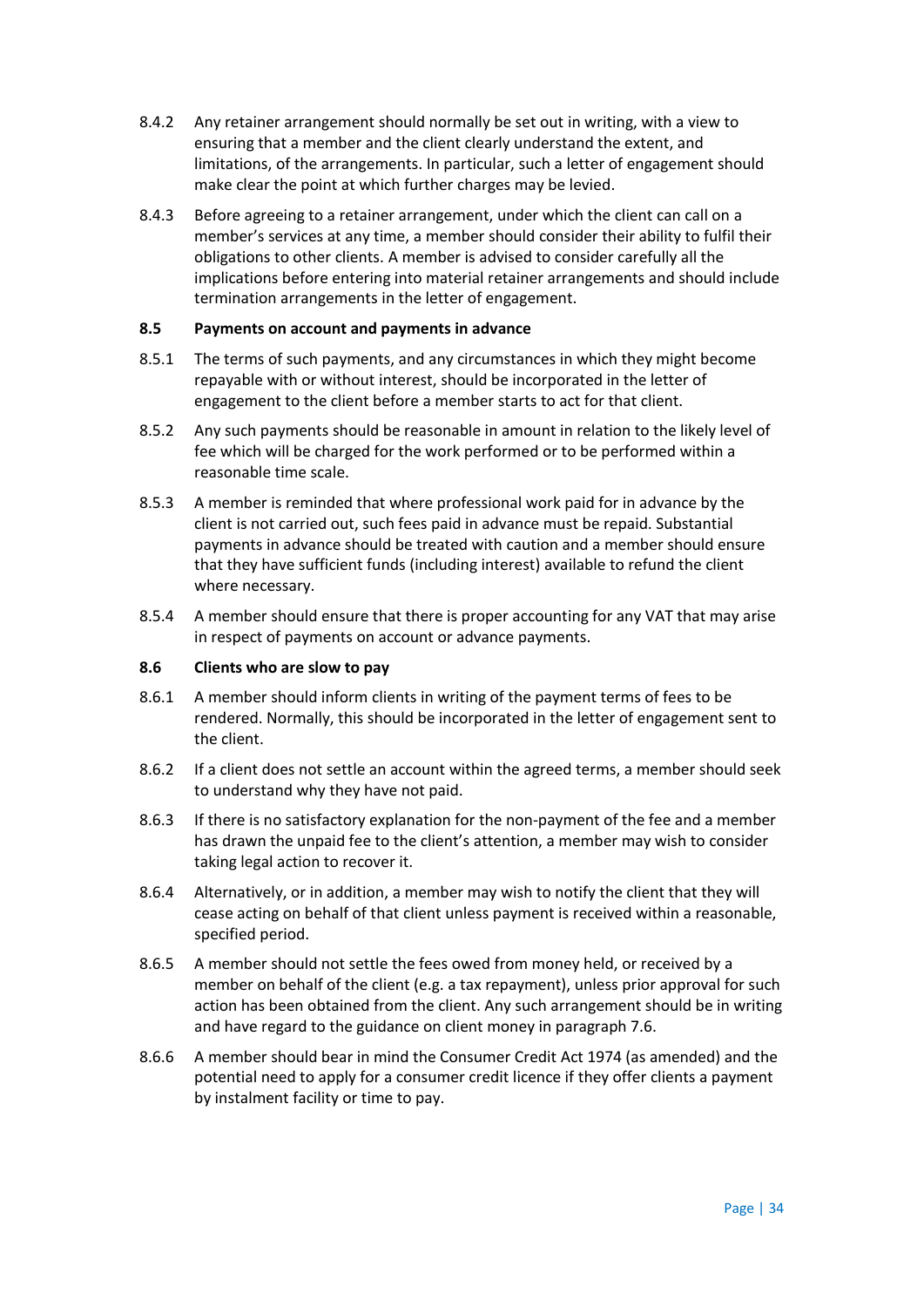# **8.7 Fee disputes**

- 8.7.1 If it becomes apparent that the client is dissatisfied an attempt should be made to settle any difference by discussion.
- 8.7.2 If the client remains dissatisfied with services provided, a member should consider whether the matter could escalate and result in a claim against them. The member should then check their PII terms and conditions and consider the need to report to their insurers in order to comply with any time limits.
- 8.7.3 It should be noted that neither the CIOT nor ATT will arbitrate between a member and their client upon the amount of a disputed fee.
- 8.7.4 A member may only exercise a lien in appropriate circumstances. A lien is the legal right to retain possession of property until a financial claim that the holder of the property has against its owner has been met. However before doing so a member should consider:
	- Whether appropriate steps have been taken to remove any genuine sense of grievance on the client's part as to the amount of the fee note;
	- Whether to take specialist legal advice.

See Chapter 11 for further advice.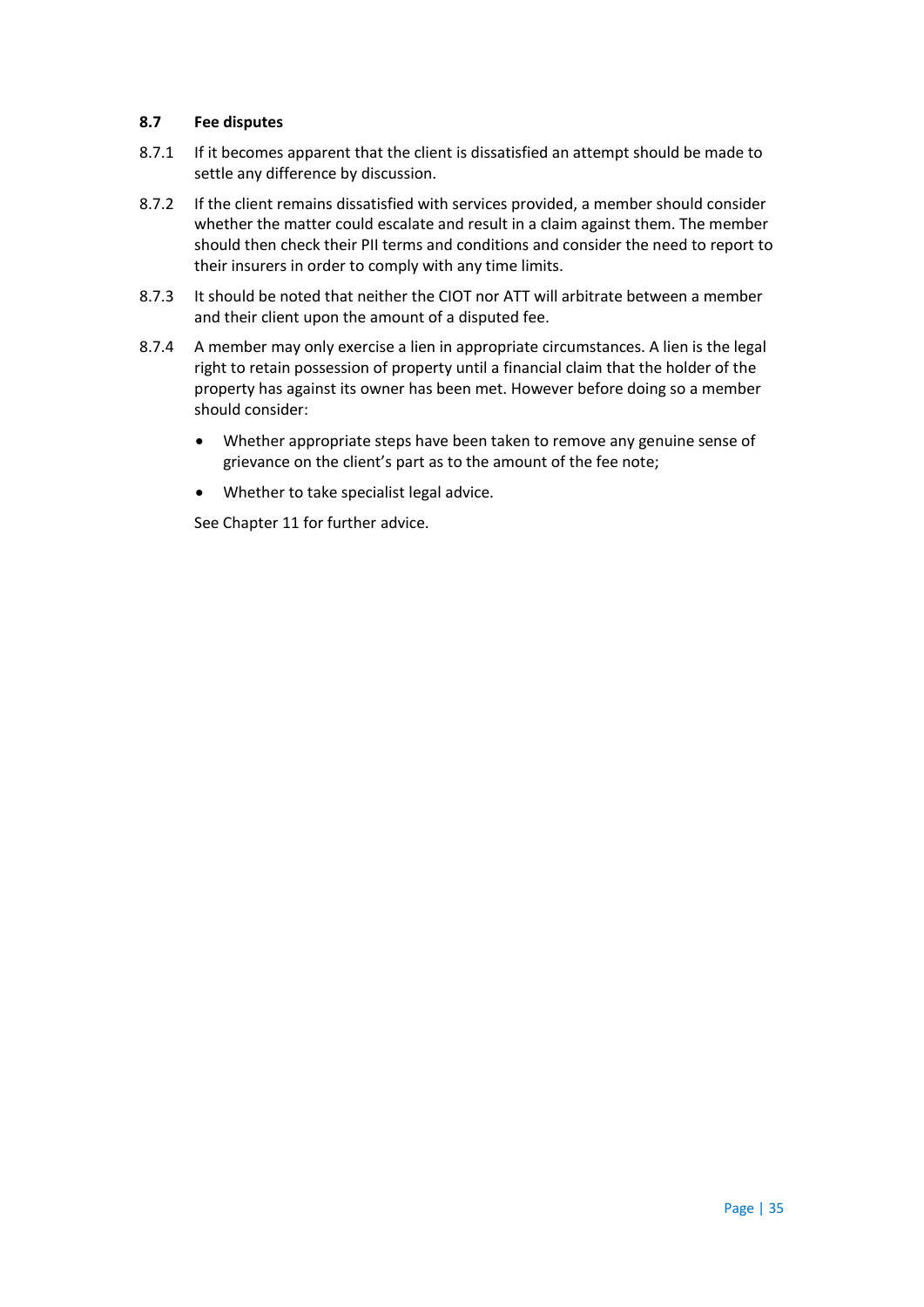# **9. COMPLAINTS**

### **9.1 Complaints to a member**

- 9.1.1 A member in practice is strongly recommended to have procedures in place to handle complaints from clients which should include:
	- Informing each new client in writing of the name and status of the person to be contacted in the event of the client wishing to complain about the services provided, and of the ability to complain to the TDB (unless alternative forms of alternative dispute resolution are outlined). This information should be included in the engagement letter;
	- Acknowledging each complaint promptly in writing;
	- Investigating each complaint thoroughly and without delay. The investigation should be carried out by a person of sufficient experience, seniority and competence who preferably was not directly involved in the act or omission giving rise to the complaint. The client should be told about the investigation;
	- Taking appropriate action if the investigation finds that the complaint is justified in whole or in part;
	- Considering whether to inform the firm's professional indemnity insurers.
- 9.1.2 A complaint received from a client should be treated seriously and immediate action taken. The objective should be to defuse the problem which has given rise to the complaint and remedy any defective work (so far as practicable) as quickly as possible. A speedy and well thought out response often repairs any damage which may have been done to a member/client relationship.
- 9.1.3 If the complaint is found to be justified (even if only in part) then a prompt acknowledgement and apology should be made. However, before doing so, a member should consider carefully whether the subject matter of the complaint could give rise to a claim for professional negligence against them. In such circumstances, legal advice may be helpful and a member should consider whether it is appropriate to notify the matter to their professional indemnity insurers as soon as possible and obtain their approval to any response or apology prior to making the same.
- 9.1.4 If the client refers the complaint to the TDB, a member may be required to show how the complaint has been dealt with. Clients who complain to the TDB are asked to state whether they have already lodged a complaint with a member and what was the outcome. If they have not already done so, they may well be encouraged to pursue the complaint directly with a member or the firm before coming back to the TDB. It is therefore important for a member to maintain a careful written record of each complaint and of the steps taken to deal with it.

#### **9.2 Complaints to the Taxation Disciplinary Board**

- 9.2.1 TDB is legally and operationally independent of CIOT and ATT and manages the Taxation Disciplinary Scheme which is the practical mechanism for handling complaints made against members.
- 9.2.2 TDB investigates complaints and takes action where appropriate against a member who has not maintained the high standards of behaviour and performance required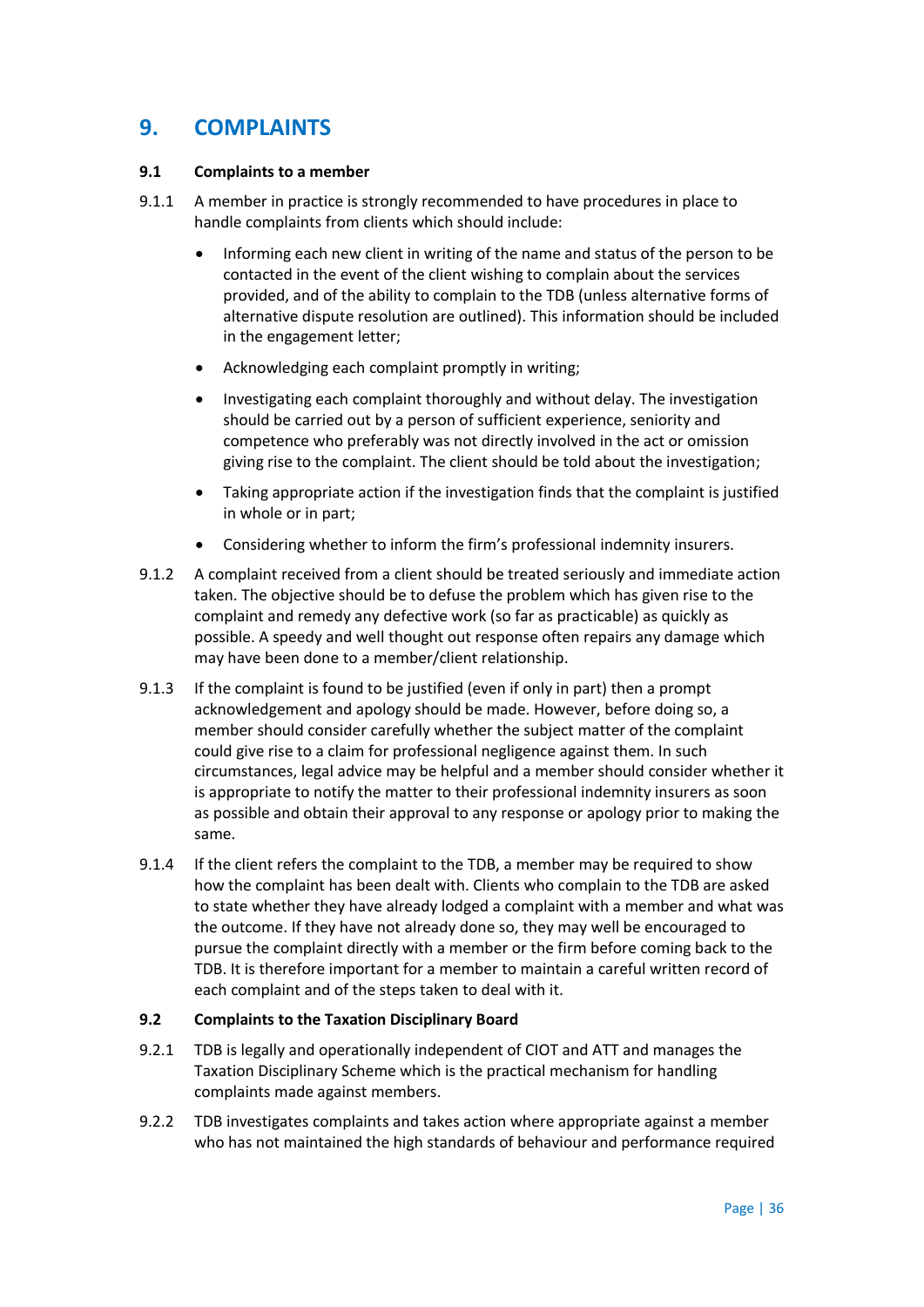by the CIOT and ATT. They also review and take action as appropriate on appeals made against the outcome of a complaint.

- 9.2.3 The TDB websit[e www.tax-board.org.uk](http://www.tax-board.org.uk/) provides guidance for the public and members. It includes the governing documents, namely the Taxation Disciplinary Scheme and the associated Regulations, and explains the disciplinary process in detail.
- 9.2.4 A member is reminded that under paragraph 2.13 they are required to provide such information as may be requested by the TDB and to respond to correspondence from the TDB without unreasonable delay.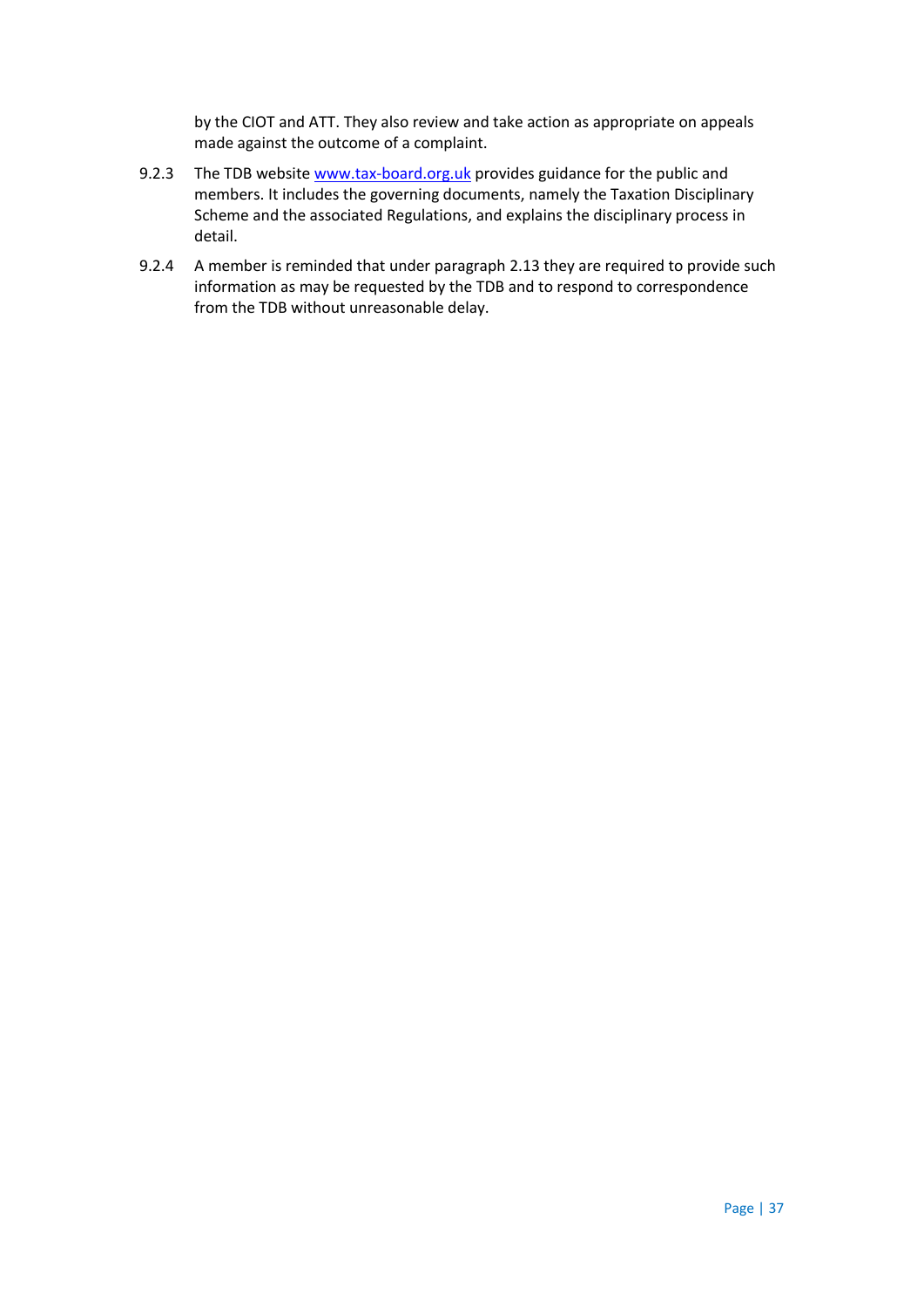# **10. CEASING TO ACT**

# **10.1 Ceasing to act**

- 10.1.1 A member must not act if they consider that the fulfilment of their client's instructions involves a risk of assisting in a criminal activity.
- 10.1.2 A member who has accepted a client's instructions should not cease to act for the client until the relevant work has been completed unless:
	- They are obliged because of legal or professional obligations;
	- The client requires it; or
	- A member gives reasonable notice to the client of their intention to cease to act. However, a member will need or have due regard to the terms of their engagement letter.
- 10.1.3 A member should continue to act until they have taken reasonable steps to notify the client that they are no longer acting. It is strongly recommended that before ceasing to act, a member should notify the client in writing that they are no longer acting and address the following in their letter of disengagement:
	- A summary of services provided up to the date of ceasing to act;
	- A note of any further action to be taken by a member;
	- A note of any outstanding matters that either the ex-client or the new advisers will need to address;
	- Details of any impending deadlines and the action required;
	- A member's willingness or otherwise to:
		- Assist the new advisers to resolve outstanding issues with HMRC or others;
		- **Provide copy papers to the new advisers;**
	- Details of any outstanding fees;
	- A note indicating whether a member or their successor is to advise HMRC of the change.
- 10.1.4 A member who receives a communication from a successor should ask the client for permission to discuss their affairs with the prospective new adviser and proceed as set out the table below: (Also see paragraph 4.4)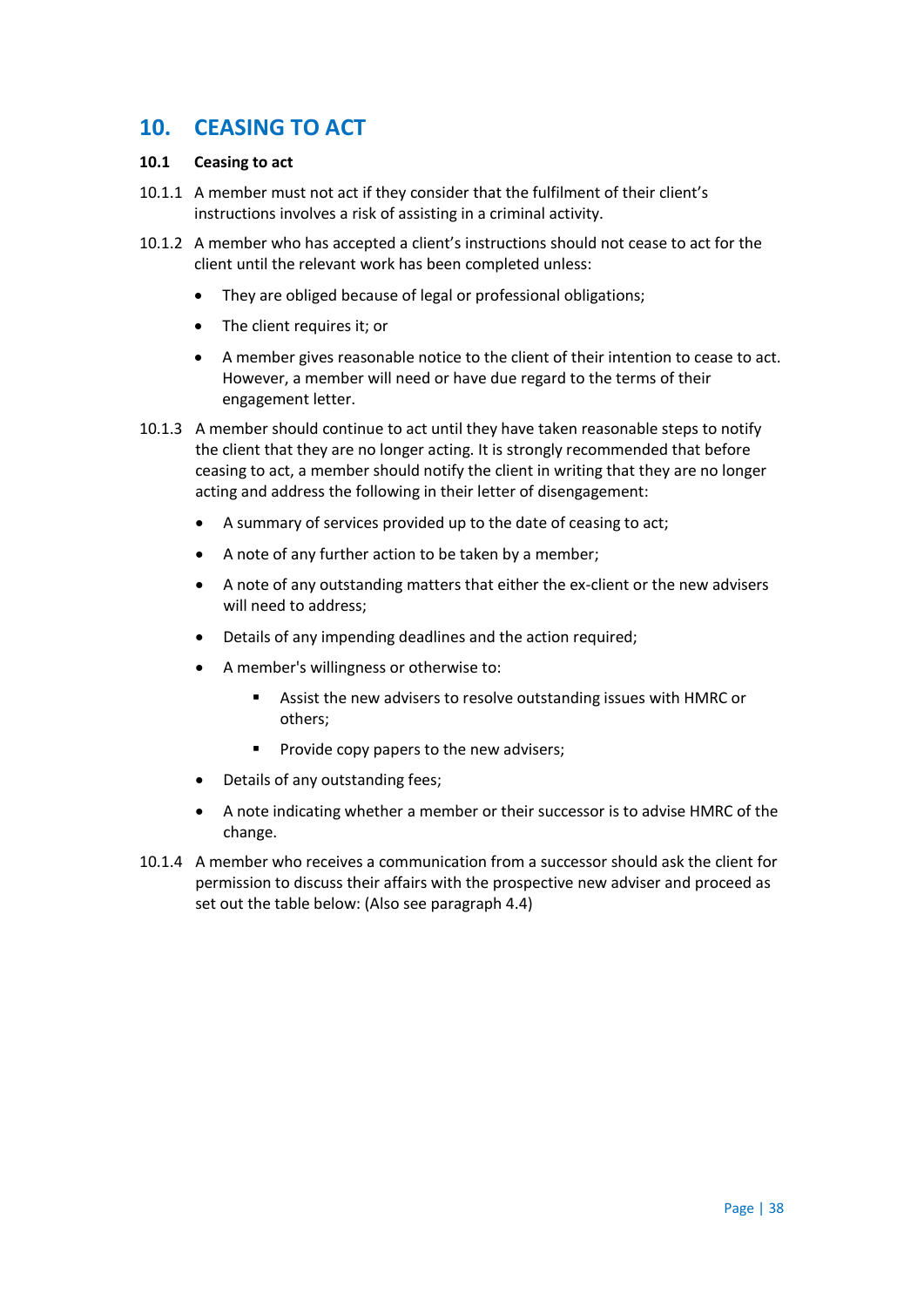| <b>Situation</b>                                                                                                                             | What a member can say to successor                                                                                                                                                           |  |
|----------------------------------------------------------------------------------------------------------------------------------------------|----------------------------------------------------------------------------------------------------------------------------------------------------------------------------------------------|--|
| Authority given by client and no<br>professional issues                                                                                      | In reply to your letter of [X] date, we<br>confirm that we know of no<br>professional reason that you should not<br>accept appointment as tax adviser for<br>[X]                             |  |
| No authority given by the client (or<br>limited authority which makes it<br>impossible to respond to the<br>professional enquiry accurately) | State that you have no authority and<br>cannot give clearance                                                                                                                                |  |
| Member has resigned for professional<br>reasons that are a matter of public<br>record                                                        | We concluded that continuing our<br>relationship was not compatible with<br>our professional obligations and the<br>source of our concerns is a matter of<br>public record. (See note below) |  |
| Member has resigned for professional<br>reasons that are not a matter of public<br>record                                                    | We concluded that continuing our<br>relationship was not compatible with<br>our professional obligations. (See note<br>below)                                                                |  |
| Member would have resigned for<br>professional reasons, but the client<br>acted to change advisers first                                     | We consider that continuing our<br>relationship was not compatible with<br>our professional obligations. (See note<br>below)                                                                 |  |

Note: Where a member has made a Suspicious Activity Report (SAR) to the National Crime Agency (NCA), a member should be very careful to avoid committing the offence of tipping off and should not mention that they have made a SAR.

It should also be noted that professional reasons relate to such issues as ethics and integrity. Disputes over fees or deterioration in the relationship between the client and a member are not professional reasons why a successor adviser should not accept the appointment.

- 10.1.5 If a member is asked to hand over relevant papers to their former client or a successor, the following points should be considered:
	- If the request does not come from the client direct, a member should obtain written consent from their former client prior to providing papers to a successor;
	- If there is a risk that the former client may use the information provided to support a claim against a member, a member should consult their professional indemnity insurers and consider whether to take legal advice;
	- Some documents on a member's files may belong to the client. A member is therefore required to provide these, subject to any lien a member may have. In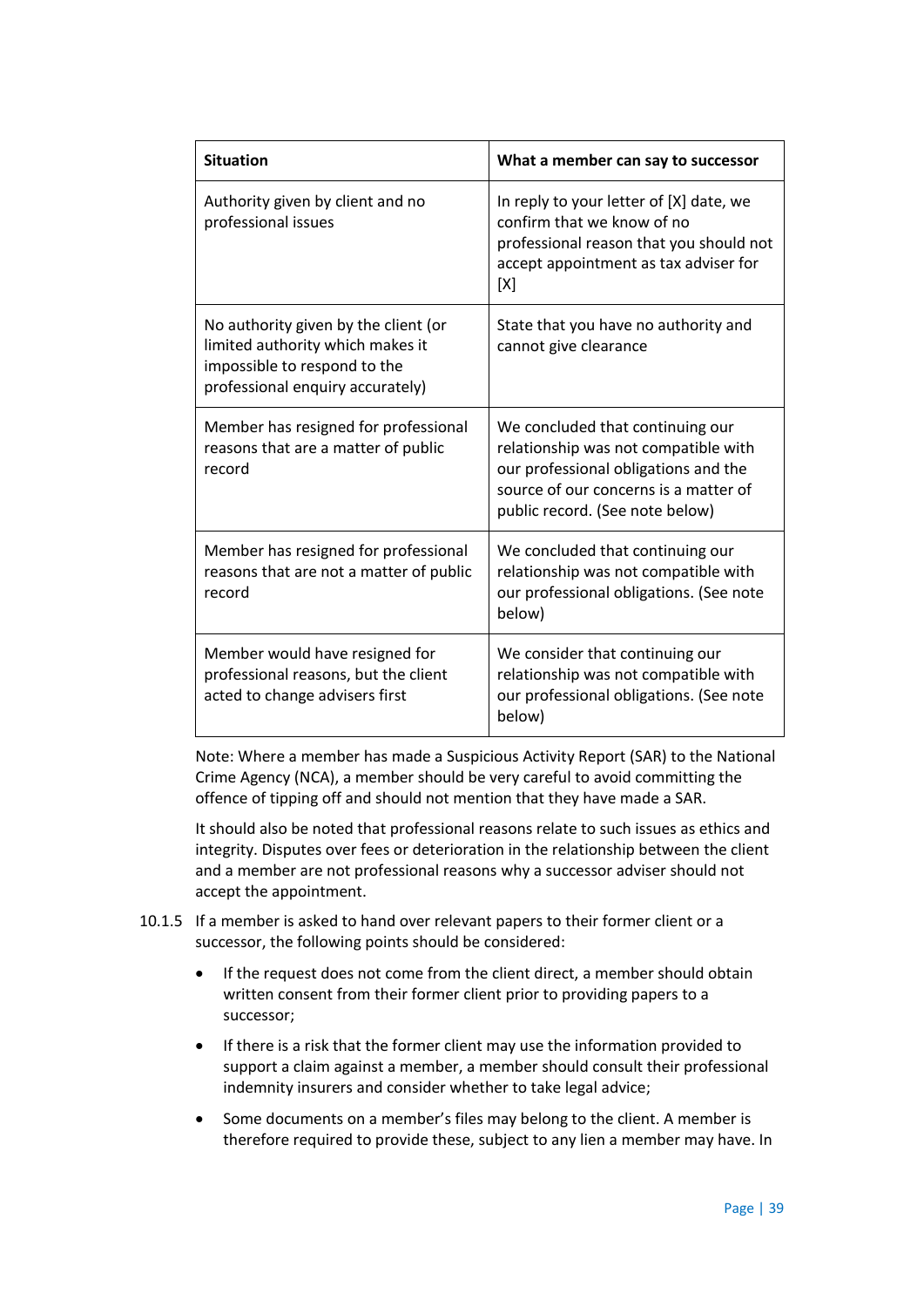the event of any dispute as to ownership of documents a member should normally seek specialist legal advice. See Chapter 11 for further details;

- Where original documents are handed over, a member should retain copies. See Chapter 11 for further details;
- The termination of a professional relationship does not change a member's requirement to maintain proper professional records of work performed, even if a former client requests the return and destruction of all copies held by a member;
- Where documents belong to a member, a member should co-operate in providing copies of documents relevant to the client's ongoing tax affairs. If a significant amount of work in providing copies is required or if it is provided for in a member's engagement letter, a reasonable charge may be made.
- 10.1.6 If, after ceasing to act, a member subsequently receives any correspondence relating to the former client, they should forward that correspondence without delay and advise the sender to address future correspondence direct to that client.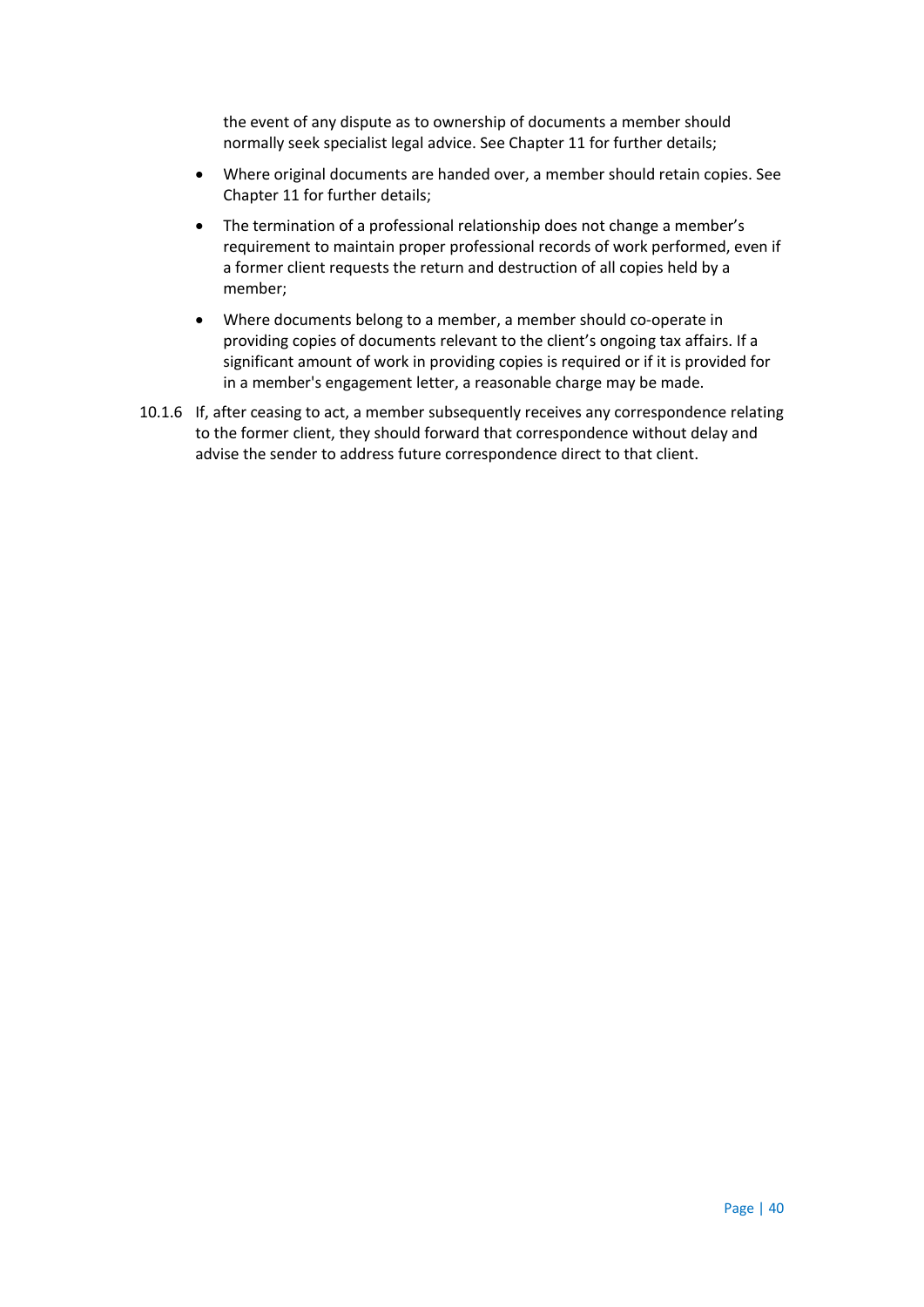# **11. LEGAL MATTERS ASSOCIATED WITH DOCUMENTS, ELECTRONIC DATA AND RECORDS**

### **11.1 Introduction**

- 11.1.1 This chapter supplements the records requirements in 5.8 and HMRC and third party access in Chapter 7. It relates to all forms of documents, electronic data and records whether produced by a member, client or third party.
- 11.1.2 The principles discussed below reflect the legal position in England and Wales (please see appendices 1 & 2 for Scots and Northern Irish law). However, there may be instances where, either by express agreement or by implication, foreign laws apply. In such cases, a member should consider seeking assistance from a lawyer qualified to give advice in the relevant jurisdiction.

# **11.2 Retention of records and time limits for court action**

- 11.2.1 A member should implement a policy for retention of documents and records in their files.
- 11.2.2 It is best practice for a member to include in the letter of engagement/contract their policy for the taking and retaining copies of client papers.
- 11.2.3 Absent alternative arrangements in a member's letter of engagement/contract with their client, when deciding the period of retention for records (paper and electronic working papers) a member should consider:
	- The fact that data protection legislation stipulates that data must only be held for 'as long as necessary';
	- The periods of retention required by law/statute. For example, The Money Laundering, Terrorist Financing and Transfer of Funds (Information on the Payer) Regulations 2017 require the destruction of personal data five years after the end of a business relationship unless otherwise agreed;
	- The period of time during which actions may be brought in the courts and which records and working papers may need to be available as evidence. If documents are going to be kept for longer than a statutory retention period, under data protection law a member must have sufficient justification and not merely that someone might mount a challenge at some point;
	- The period of time for which information in the working papers may be required for use in compiling tax returns;
	- The period of time for which copies of documents are needed to support a member's work.
- 11.2.4 A member should take steps to ensure that records and working papers are maintained securely and that client confidentiality is protected. All documents, regardless of ownership or authorship, concerning a client, their financial affairs and their personal data are client confidential information.
- 11.2.5 If a member outsources the deletion of records, it would be prudent to ask for a certificate as some type of evidence of this deletion.
- 11.2.6 The table below sets out the main statutory retention periods for clients. A member who is uncertain about the time limits should seek legal advice.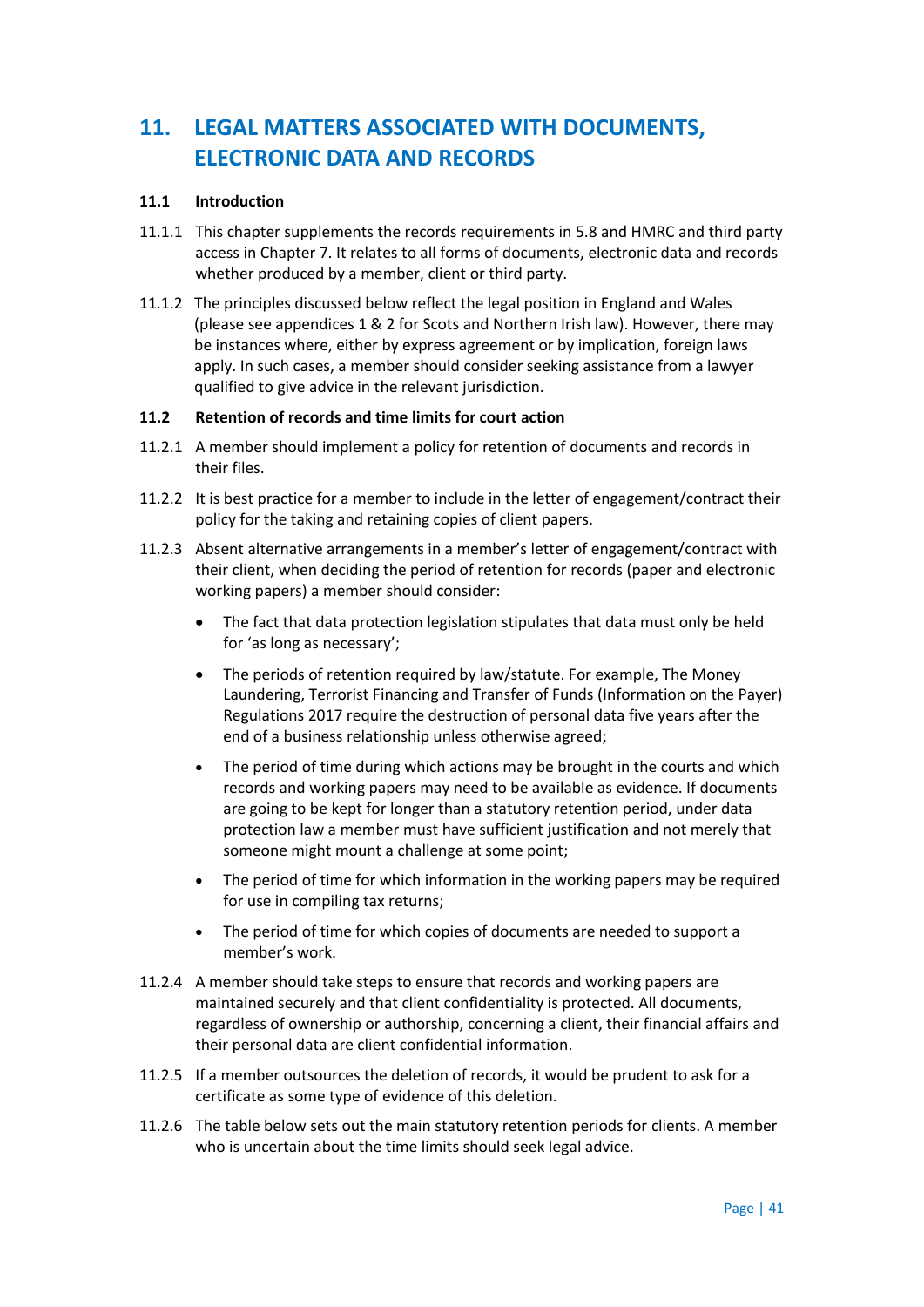| <b>Type of document</b>                                                                                               | <b>Retention period</b>                                                                 | <b>Statutory authority</b>          |
|-----------------------------------------------------------------------------------------------------------------------|-----------------------------------------------------------------------------------------|-------------------------------------|
| Accounting records for a<br>private company                                                                           | Three years from the date<br>on which they are made                                     | Companies Act 2006                  |
| Accounting records for a<br>public company                                                                            | Six years from the date on<br>which they are made                                       | Companies Act 2006                  |
| Payroll records, including<br>overtime/bonuses/expenses                                                               | Six years + current year                                                                | <b>Taxes Management Act</b><br>1970 |
| Income tax records for an<br>employee who has left                                                                    | Six years after employment<br>ceases                                                    | <b>Taxes Management Act</b><br>1970 |
| <b>VAT records</b>                                                                                                    | Six years (10 years if using<br>VAT MOSS service)                                       | Value Added Tax Act 1994            |
| Tax records for a person<br>carrying on a trade,<br>profession or business alone<br>or in partnership or a<br>company | Five years from 31 January<br>following the tax year which<br>the tax return relates to | <b>Taxes Management Act</b><br>1970 |

11.2.7 Notwithstanding the above, a member should keep records and their working papers for at least seven years from the end of the tax year, or accounting period, to which they relate or such longer period as the rules of self-assessment may require. Papers and records which are legally the property of the client (or former client) should be returned to the client (or former client) or the client's permission obtained for their destruction.

# **11.3 Request from other third parties (also see Chapter 7)**

- 11.3.1 If a member receives a request for information or documents from any third party they should either obtain their client's permission or ensure that the request is legally enforceable and legitimately overrides client confidentiality. This may include requests by HMRC, although the engagement letter will normally provide for the provision by a member of documents to HMRC without further recourse to the client. Determining whether a third party has legally effective powers to request disclosure or whether the request can be discussed with the client can be a complex matter and a member should consider obtaining specialist advice, particularly when a client refuses permission to disclose.
- 11.3.2 A member should bear in mind that, where a third party seeks access to documentation within a member's possession under statutory or regulatory powers, then a member should, before complying with the request, take reasonable steps to satisfy themselves that any power is being exercised correctly. A member should bear in mind that such powers may not extend to requiring the production of documents which are subject to legal professional privilege. Where a member believes that they may hold documents which are subject to legal professional privilege, they should take specialist legal advice.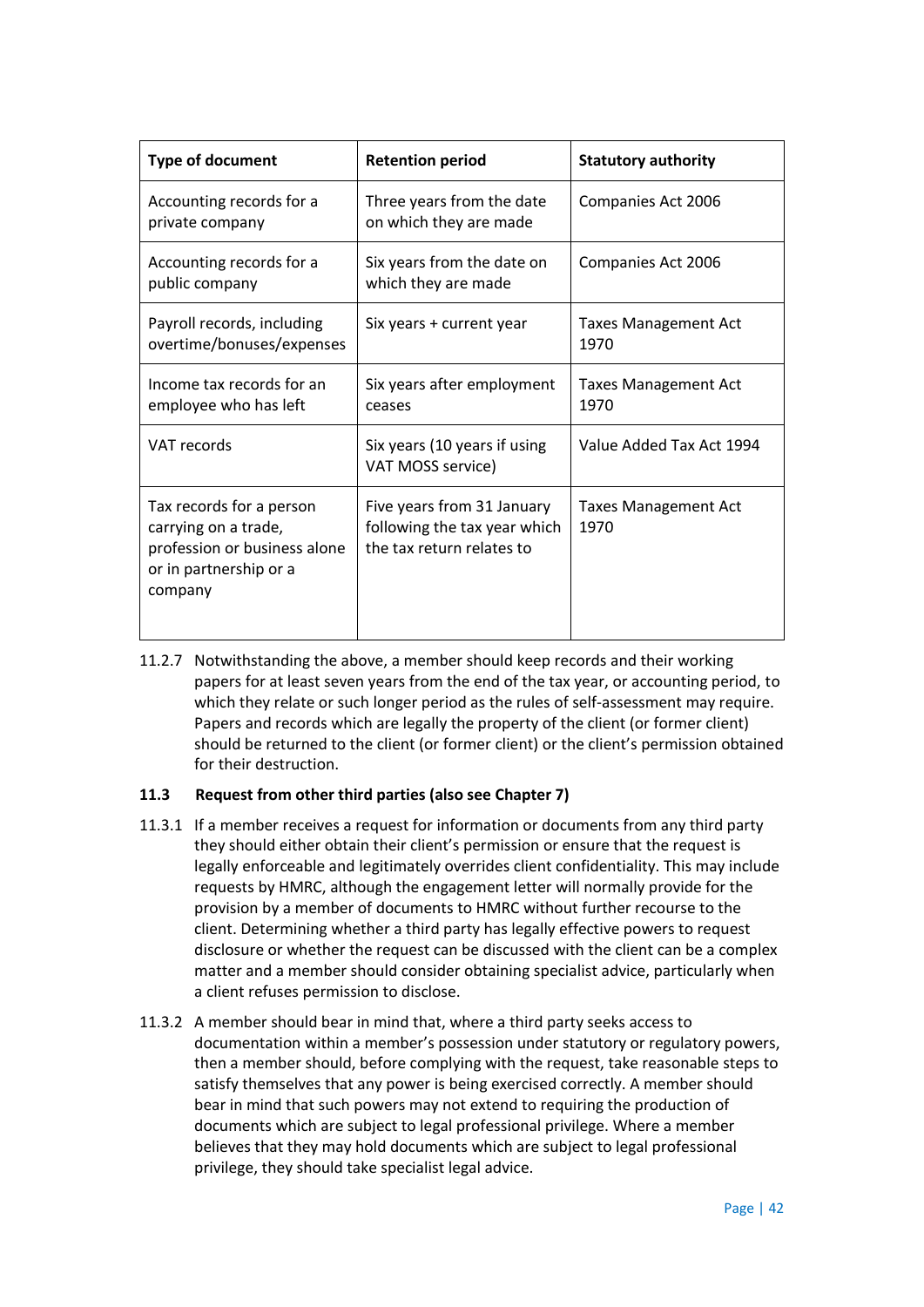#### **11.4 Lien**

- 11.4.1 A lien is a legal right to retain possession of property until a financial claim that the holder of the property has against its owner has been met.
- 11.4.2 Before exercising a lien, a member should consider:
	- Whether all possible steps have been taken to remove any genuine sense of grievance on the client's part as to the amount of the bill;
	- Whether the potential loss of goodwill, both towards a member and towards the tax profession as a whole, which may be caused by such formal legal action outweighs the financial considerations;
	- Whether to take specialist legal advice or recommend the client to take specialist legal advice.

If a third party has a legal right of access to a client's documents without the client's consent but a member has a lien over those documents, a member should seek legal advice before handing them over to the third party.

- 11.4.5 A lien cannot exist over:
	- The books or documents of a registered company that by statute have to be available for public inspection or to be kept at the registered office or some other specified place for certain periods or be dealt with in any special way – Accounting records within sections 386, 388 of the Companies Act 2006; or
	- The VAT records of any business (excluding photocopies).

In addition, sections 246, 349 of the Insolvency Act 1986 prevent a person with a lien over books, documents or records of a company under liquidation or administration or a bankrupt person from enforcing it against a liquidator, administrator, trustee in bankruptcy or official receiver. It should be noted that there is no statutory immunity in relation to administrative receivers or supervisors of IVAs or CVAs.

A lien may be exercised over documents (such as tax returns and correspondence) prepared on behalf of a client, which do not form part of their accounting records or VAT records (as defined above). Also a member's working papers and computations (those documents prepared in order to achieve their objective of preparing accounts) are likely to be the member's property and/or protected by copyright and therefore not subject to lien. Ownership of documents is a complex legal area and if a member is unsure of ownership it is advisable to consult a qualified professional.

#### **11.5 Drafting legal documents**

11.5.1 There are certain categories of legal documents which may only be drafted by appropriately qualified persons, such as solicitors, barristers and licensed conveyancers. These "reserved legal activities" include drafting any document relating to the transfer of real property (i.e. land); preparing any other document relating to real property or personal property (i.e. goods other than land) including the contract, conveyance and mortgage in a land transaction; preparing instruments relating to legal proceedings; drafting a (trust) deed for fee, gain or reward. A person convicted of drafting such documents without the appropriate qualifications will be liable to imprisonment, a fine or both. However, if a member merely indicates required amendments to a legal document, but does not amend them themselves, they are not committing an offence.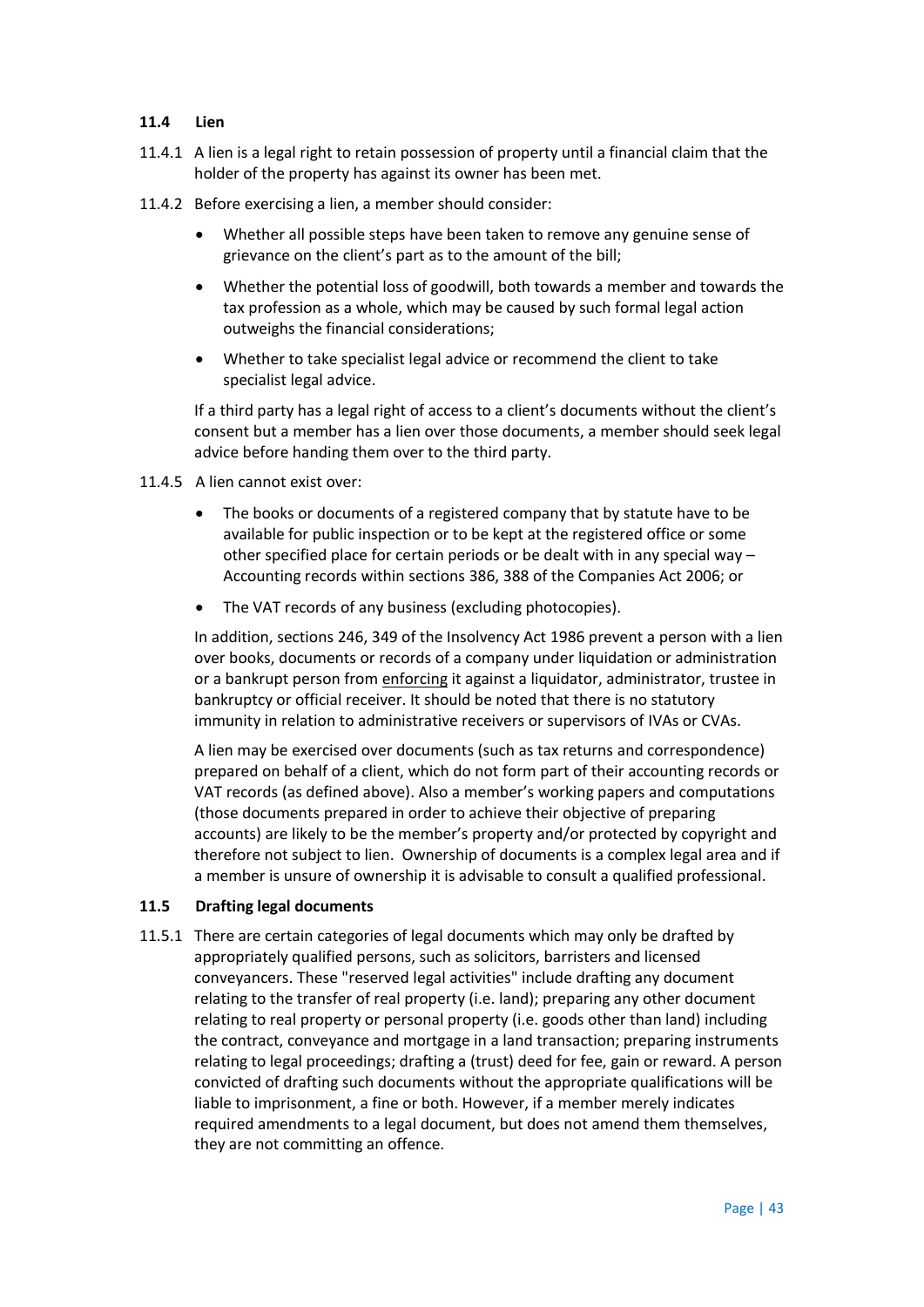11.5.2 In practice, it may be difficult to ascertain whether a member may or may not draft a particular document and a member should consider taking specialist legal advice on this matter.

# **11.6 Data Protection including General Data Protection Regulation (GDPR)**

- 11.6.1 A member must comply with their obligations under the relevant Data Protection legislation, for example ensuring they:
	- obtain documented instructions from any data controller on whose behalf they process data;
	- maintain records of all processing activities;
	- are able to identify and document under what basis they are processing data;
	- consider the reporting requirements if there is a breach (ICO, data subject etc.);
	- ensure they have procedures in place to deal with the individual rights which clients can exercise;
	- store data confidentially and securely and implement cyber security measures;
	- have appropriate consent, particularly for marketing purposes and allow consent to be withdrawn;
	- issue an appropriate privacy notice to clients see the guidance Engagement Letters for Tax Practitioners which can be found on the CIOT and ATT websites.

See also the FAQs on GDPR on the CIOT and ATT websites.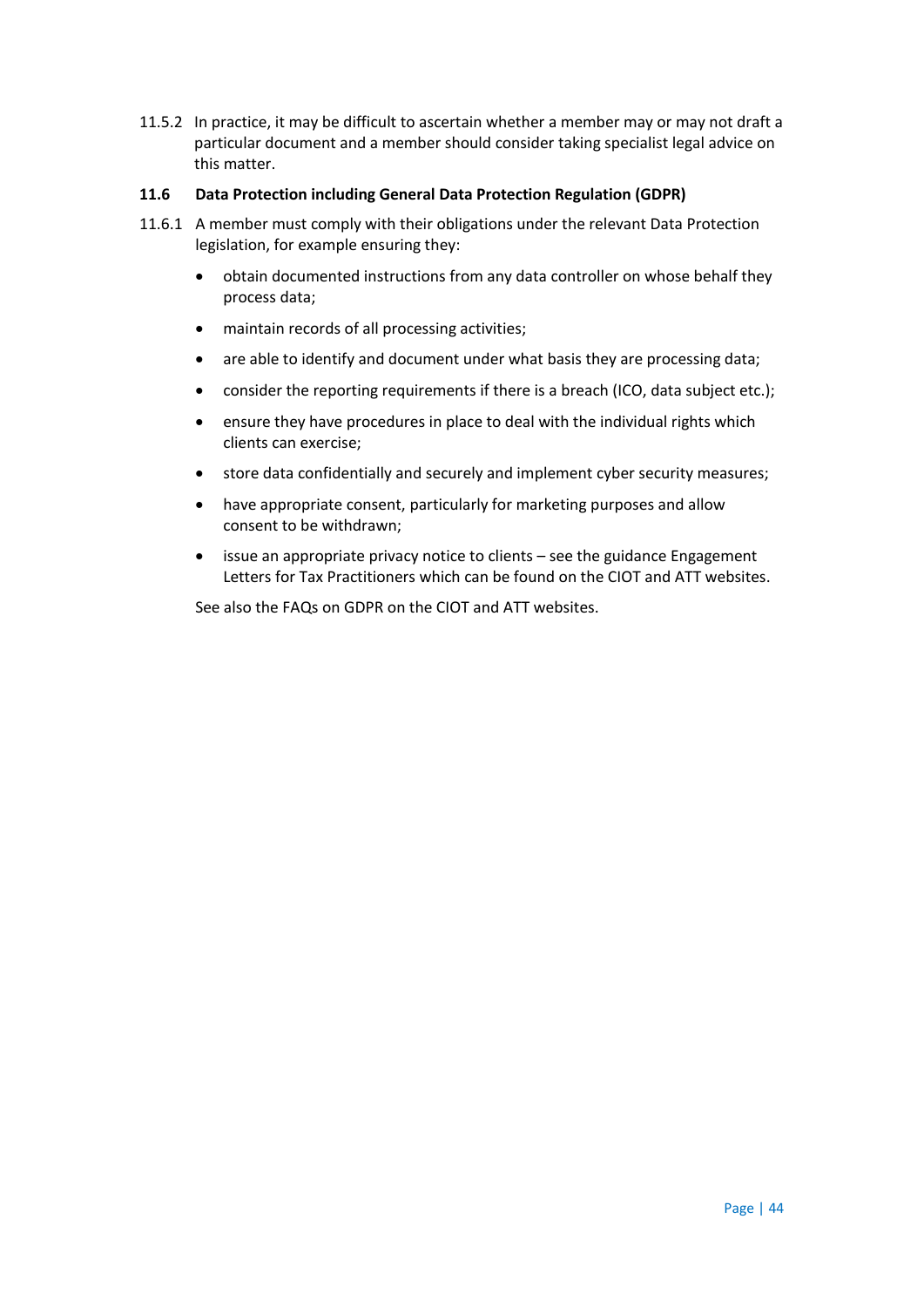# **12. ADVERTISING, PUBLICITY AND PROMOTION**

# **12.1 General principles**

- 12.1.1 A member must not obtain or seek professional work for themselves, another member or anyone else in a manner which is unprofessional.
- 12.1.2 Subject to the following, and any applicable laws that may apply to them, a member may seek publicity for their achievements and services and may advertise their products and services in any way they think fit.
- 12.1.3 Advertisements and promotional material or activity prepared or produced by a member or firm must not (either in content or presentation):
	- Reflect adversely on the CIOT/ATT, a member, a firm or other members of the tax profession;
	- Discredit the services offered by others, for example, by claiming superiority for a member or firm;
	- Be misleading, either directly or by implication;
	- Fail to comply with any regulatory or legislative requirements, such as the standards and requirements of the Advertising Standards Authority's Code, notably as to legality, decency, clarity, honesty and truthfulness;
	- Breach client confidentiality; or
	- Amount to harassment.
- 12.1.4 An advertisement should be clearly distinguishable as such.
- 12.1.5 If a member is storing personal information about clients for marketing purposes they should ensure they comply with their obligations under the relevant data protection legislation.

#### **12.2 Marketing**

12.2.1 The practice of making or instigating an unsolicited approach to a non-client with a view to obtaining professional work is not of itself unprofessional conduct. However, repeated unsolicited approaches may be considered to be unprofessional.

# **12.3 Promotion**

12.3.1 Under the Standards for tax planning in PCRT a member must not:

"promote tax planning arrangements or structures that i) set out to achieve results that are contrary to the clear intention of Parliament in enacting relevant legislation and/or ii) are highly artificial or highly contrived and seek to exploit shortcomings within the relevant legislation." For further details, see PCRT on the CIOT and ATT websites.

# **12.4 Practising designations**

12.4.1 A member should not use the designatory letters or refer to themselves as a member of the CIOT or ATT or as a CTA, CTA (Fellow), ATII, FTII, Chartered Tax Adviser, ATT, Taxation Technician, ATT (Fellow), Taxation Technician (Fellow), ADIT affiliate or International Tax Affiliate of the Chartered Institute of Taxation unless authorised to do so.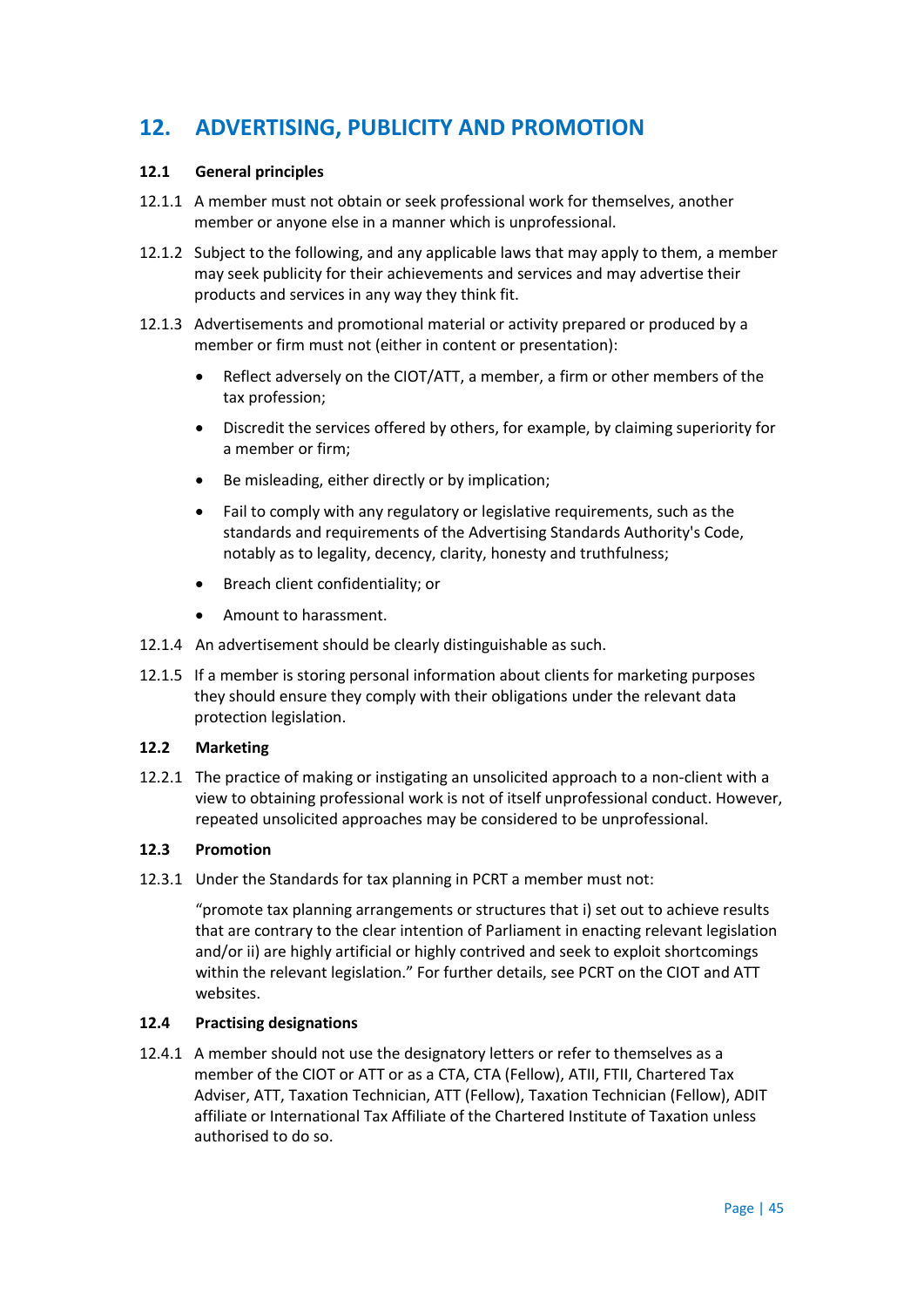12.4.2 A firm may only describe themselves as Chartered Tax Advisers or Taxation Technicians provided it complies with the regulations set out on the CIOT and ATT websites.

#### **12.5 Coats of Arms, Logos and Badges**

- 12.5.1 The coats of arms of the CIOT and ATT are their respective exclusive properties and must not be reproduced or used by anyone other than the CIOT or ATT.
- 12.5.2 The logos of the CIOT and ATT are trademarked and their respective exclusive properties and must not be reproduced or used without permission of the CIOT or ATT.
- 12.5.3 The rules for the use of the CIOT and ATT badge can be found on the CIOT and ATT websites.

#### **12.6 Fees**

12.6.1 If reference is made in promotional material to fees, the basis on which fees are calculated should not be misleading.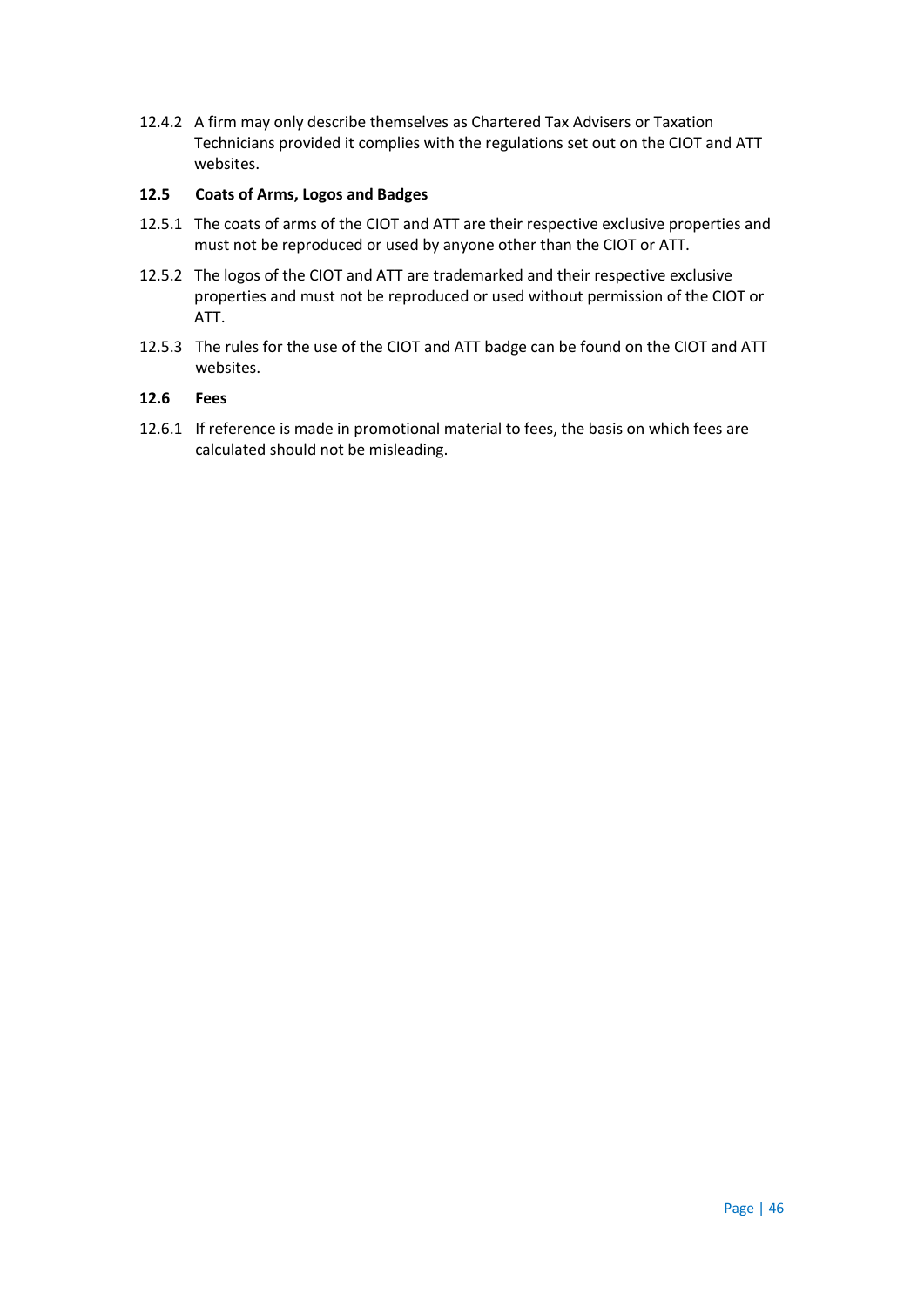# **13. MEMBERS IN EMPLOYMENT – PROFESSIONAL PRACTICE**

# **13.1 Application of Professional Rules and Practice Guidelines**

13.1.1 PRPG apply to a member employed in a professional practice whether or not their employer is a member of the CIOT or ATT. However, the responsibilities for PII, AML registration and systems and practice governance are the responsibility of the employer.

### **13.2 Situations contrary to professional standards or law/regulations**

- 13.2.1 There may be times when an employed member finds themselves in a situation that threatens their compliance with PRPG and the fundamental principles either by discovering a matter or by being under pressure to:
	- Act against professional standards;
	- Act contrary to law/regulation.
- 13.2.2 In such situations, an employed member should seek to establish the facts and identify the affected parties so that, as far as is possible, they have a clear understanding of the situation and how serious it is (for tax issues, refer to PCRT). They should:
	- First raise any concern internally within the organisation at the appropriate level and follow the organisation's procedure. The content and outcomes of any discussions held should be noted down;
	- Consider whether they need to make a report to their employer's money laundering reporting officer (MLRO);
	- Where possible, disassociate themselves from the matter;
	- Explore available external routes, such as contacting the independent charity, [Public Concern at Work](http://www.pcaw.co.uk/) (which offers free, confidential advice on what is protected by the Public Interest Disclosure Act 1998 (PIDA) and other whistleblowing issues), or seek legal advice from a specialist lawyer;
	- Consider seeking alternative employment.

#### **13.3 Employees' legal exposure**

- 13.3.1 It is possible for an employee to be sued jointly or severally with their employer by a client. If a member has concerns, for their own protection, they could consider checking whether:
	- They are suitably protected in their employment contract;
	- There is a clause in the engagement letter stating that the client may only sue the firm/employer and not the employee;
	- Their employer has adequate indemnity insurance.

If still concerned, a member may consider obtaining specialist advice.

13.3.2 It is also possible for an employee to be sued by their employer, for example, for breach of contract or tortious liability. A member at material risk of this should seek legal advice.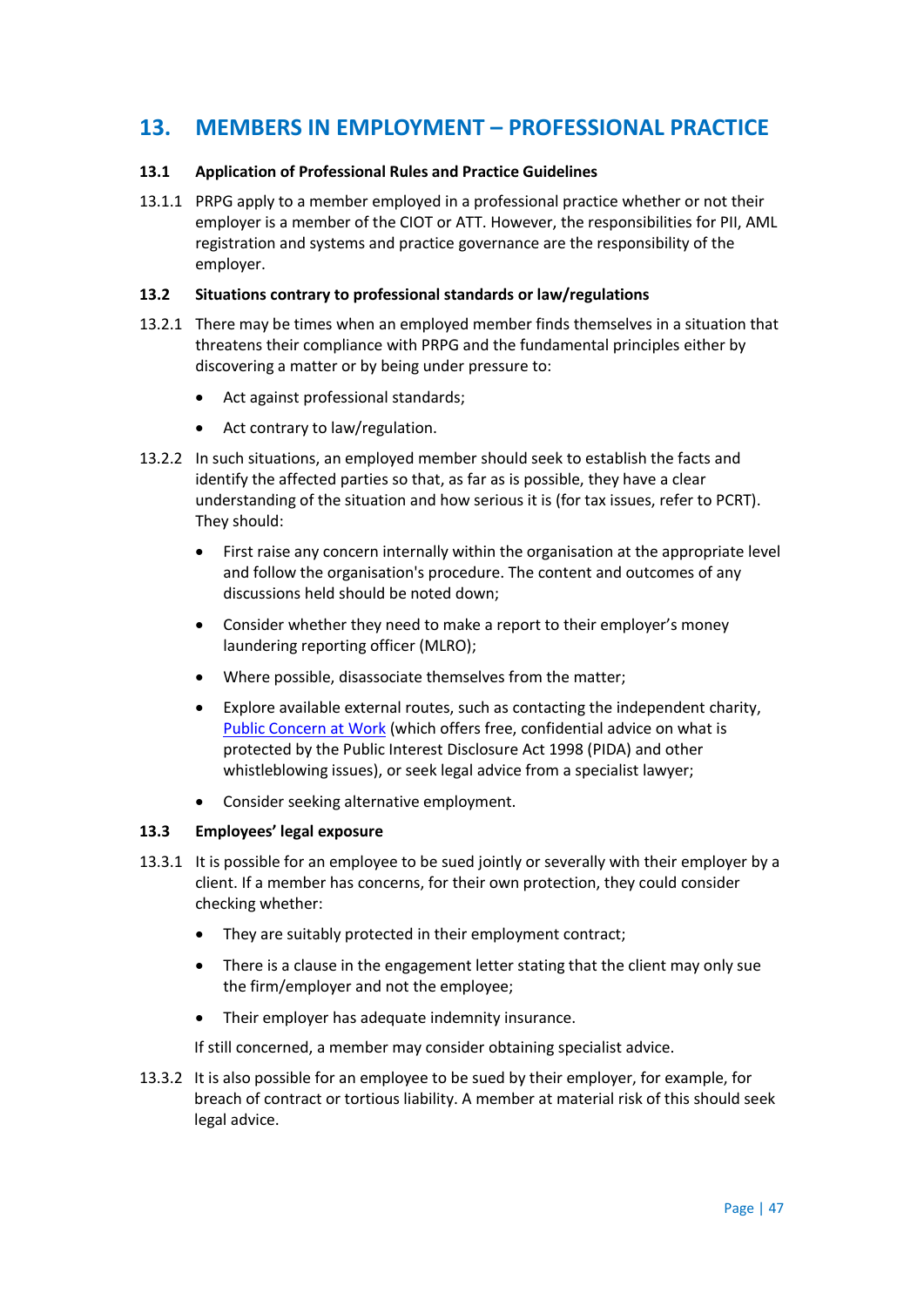#### **13.4 Personal work**

13.4.1 If an employed member provides tax services on a paid basis (other than through their employer) they should ensure they comply with the relevant PII and AML obligations and that they are able to undertake work outside their employment under the terms of their employment contract.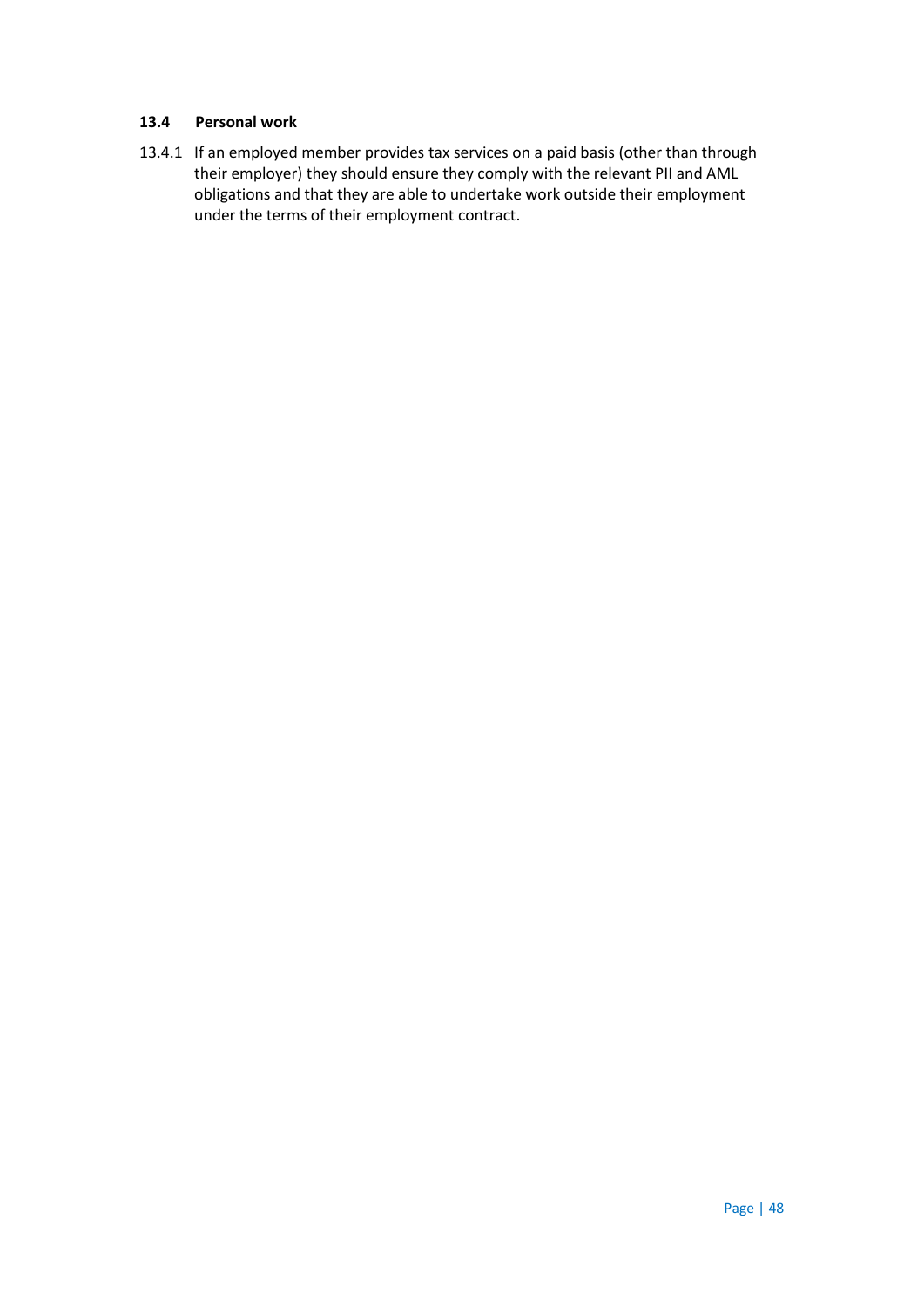# **14. MEMBERS IN EMPLOYMENT - COMMERCE AND INDUSTRY (C&I)**

### **14.1 Application of Professional Rules and Practice Guidelines**

- 14.1.1 A member employed in C&I has a professional obligation to comply with the following in PRPG:
	- The Fundamental Principles;
	- All obligations in Chapter 2 as stated below:
		- o The requirement to have PII in 2.7 will not apply.
		- o If the employer is in the regulated sector, the employee must comply with the UK's AML legislation. If the employer is not in the regulated sector, UK AML legislation will not apply.
		- o A member who works in tax or holds themselves out as a CTA, CTA (Fellow), ATII, FTII, Chartered Tax Adviser, ATT, Taxation Technician, ATT (Fellow), Taxation Technician (Fellow), ADIT affiliate or International Tax Affiliate of the Chartered Institute of Taxation is required to comply with the CPD requirements. A member who does not hold themselves out as a designation listed above has no obligation to undertake CPD.
- 14.1.2 A member with responsibility for a company's financial accounting arrangements should consider whether the Senior Accounting Officer (SAO) rules apply to their employer company and should refer to the Commerce & Industry guidance on the CIOT and ATT websites.

#### **14.2 Situations contrary to professional standards or law/regulations**

- 14.2.1 There may be times when an employed member finds themselves in a situation that threatens their compliance with PRPG and the fundamental principles either by discovering a matter or by being under pressure to:
	- Act against professional standards;
	- Act contrary to law/regulation.
- 14.2.2 In such situations, an employed member should refer to the Commerce & Industry guidance on the CIOT and ATT websites. In addition, a member may wish to explore available external routes, such as contacting the independent charity, [Public](http://www.pcaw.co.uk/)  [Concern at Work](http://www.pcaw.co.uk/) (which offers free, confidential advice on what is protected by the Public Interest Disclosure Act 1998 (PIDA) and other whistleblowing issues), or seek legal advice from a specialist lawyer.

#### **14.3 Personal work**

14.3.1 If a member in C&I provides tax services on a paid basis (other than through their employer) they should ensure they comply with the relevant PII and AML obligations. Please refer to the C&I guidance regarding this issue on the CIOT and ATT websites.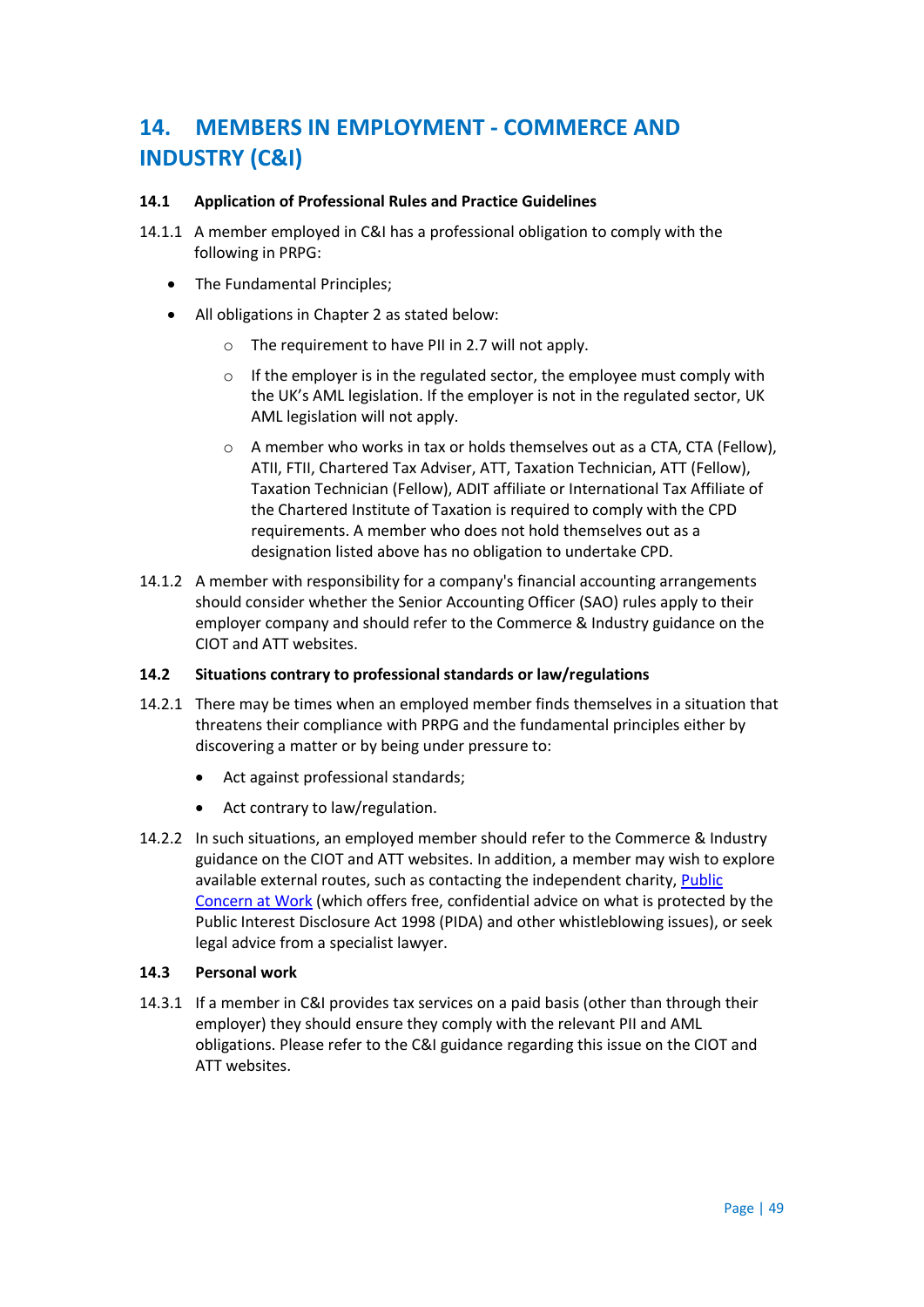# **15. MEMBERS IN EMPLOYMENT - OTHER**

# **15.1 Application of Professional Rules and Practice Guidelines**

- 15.1.1 A member in employment has a professional obligation to comply with the following in Professional Rules and Practice Guidelines (PRPG):
	- The Fundamental Principles:
	- All obligations in Chapter 2 as stated below:
		- o The requirement to have PII in 2.7 would not apply.
		- o If the employer is in the regulated sector, the employee must comply with the UK's AML legislation. If the employer is not in the regulated sector, UK AML legislation will not apply.
		- o A member who works in tax or holds themselves out as a CTA, CTA (Fellow), ATII, FTII, Chartered Tax Adviser, ATT, Taxation Technician, ATT (Fellow), Taxation Technician (Fellow), ADIT affiliate or International Affiliate of the Chartered Institute of Taxation is required to comply with the CPD requirements. A member who does not hold themselves out as a designation listed above has no obligation to undertake CPD.

# **15.2 Situations contrary to professional standards or law/regulations**

- 15.2.1 There may be times when an employed member finds themselves in a situation that threatens their compliance with PRPG and the fundamental principles either by discovering a matter or by being under pressure to:
	- Act against professional standards;
	- Act contrary to law/regulation.
- 15.2.2 In such situations, an employed member may find it helpful to refer to the Commerce & Industry guidance on the CIOT and ATT websites. In addition, a member may wish to explore available external routes, such as contacting the independent charity[, Public Concern at Work](http://www.pcaw.co.uk/) (which offers free, confidential advice on what is protected by the Public Interest Disclosure Act 1998 (PIDA) and other whistleblowing issues), or seek legal advice from a specialist lawyer.

#### **15.3 Personal work**

15.3.1 If a member in employment provides tax services on a paid basis (other than through their employer) they should ensure they comply with the relevant PII and AML obligations.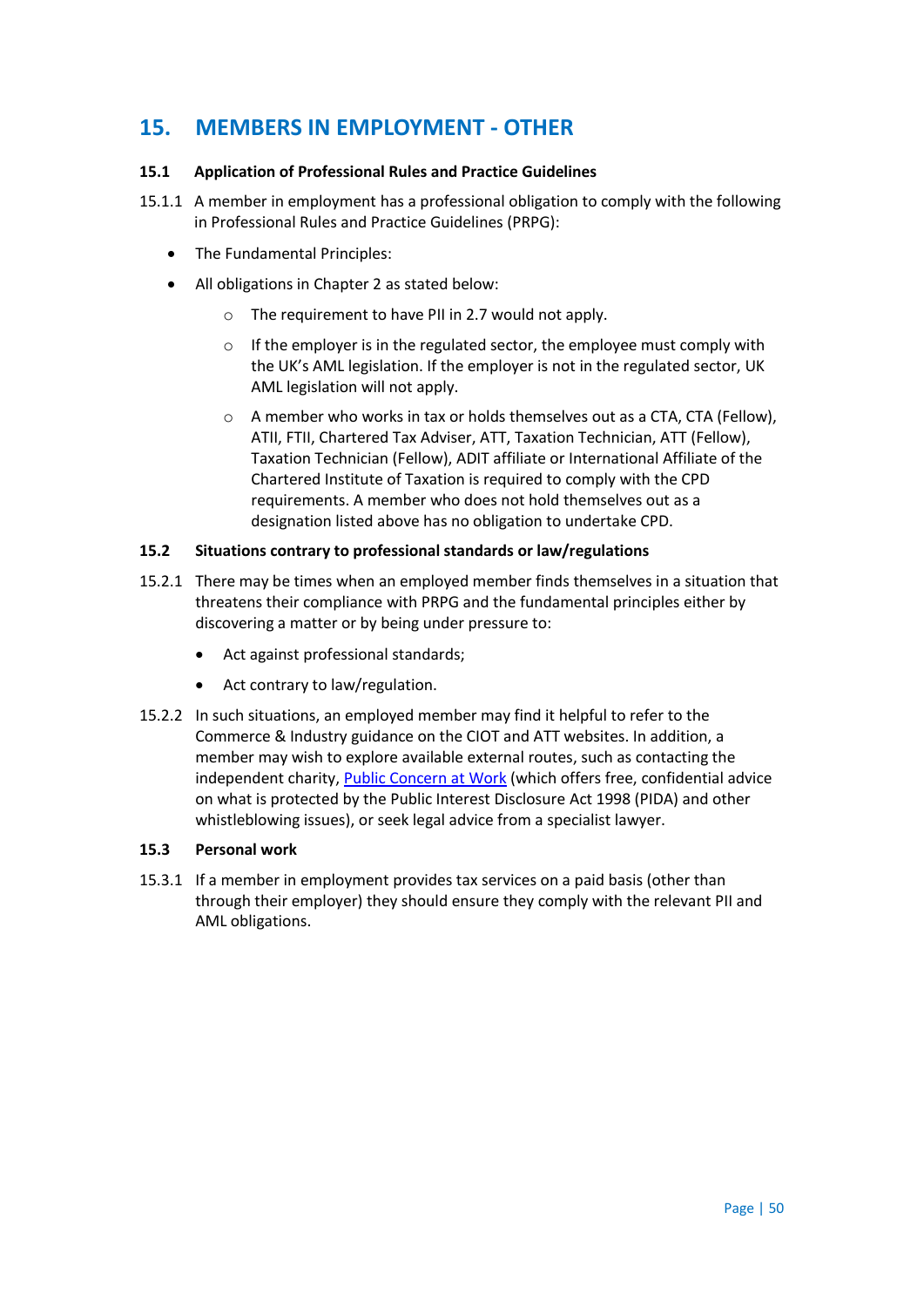# **APPENDIX 1**

# **CONSIDERATION OF SCOTS LAW**

A member should note that although the majority of statutory references in Professional Rules and Practice Guidelines apply to Scotland, the following should be considered. A member who is a member of other professional bodies may have to comply with additional professional rules.

# **2. FUNDAMENTAL PRINCIPLES AND MEMBERS' OBLIGATIONS**

#### 2.15 **Bankruptcy and Individual Voluntary Arrangements (IVAs)**

Personal insolvency in Scotland is governed by the common law and the Bankruptcy (Scotland) Act 1985 as amended.

IVAs are not available in Scotland. In Scotland one may enter into a trust deed for creditors (a voluntary arrangement whereby a deed is granted by a person in favour of a trustee or trustees under which assets of the person are transferred to be administered for the benefit of creditors) which is private unless it becomes protected by complying with certain requirements under the 1985 Act. The protected trust deed is the closest equivalent to the IVA. Both the trust deed and the protected trust deed are popular methods of dealing with personal insolvency.

The equivalent in Scotland to a bankruptcy order is an award of sequestration under the 1985 Act. Sequestration is sought by petition to the Sheriff Court for the appointment of a trustee to administer the estate.

# **4. NEW CLIENTS**

#### 4.4 **Professional enquiry (also known as professional clearance)**

In Scotland the professional enquiry letter is sometimes called a mandate.

#### **7. OTHER CLIENT HANDLING ISSUES**

#### 7.4.3 **Working alongside other professional advisers**

For "barristers" in Scotland read "advocates". Advocates are members of the Faculty of Advocates and have a status and function corresponding to that of a barrister in England and Wales. Further details on direct access to advocates may be found on the Faculty of Advocates website at<http://www.advocates.org.uk/index.html>

### 7.7 **Tribunals and advocacy**

With effect from 24 April 2017, devolved tax appeals (Lands and Buildings Transaction Tax and Scottish Landfill Tax) will be heard in the Tax Chamber of the First-tier Tribunal for Scotland or, on appeal, by the Upper Tribunal for Scotland.

The Court of Session in Edinburgh is a higher court for cases in Scotland. An appeal may be made to the Court of Session against an Upper Tribunal (Tax and Chancery Chamber)/ Upper Tribunal for Scotland decision with permission from the Upper Tribunal (Tax and Chancery Chamber)/ Upper Tribunal for Scotland or, if this is refused, from the Court itself.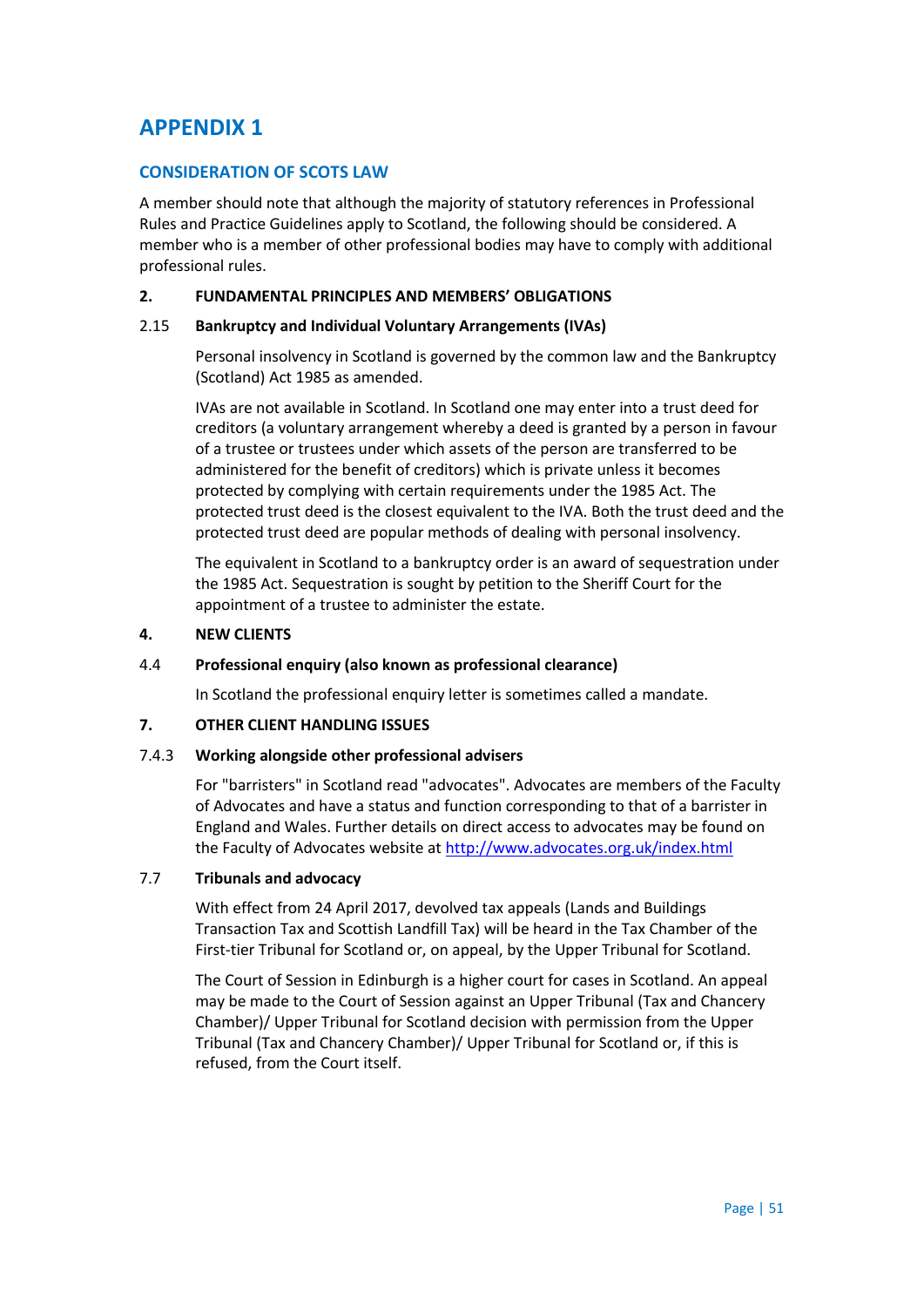# **11. LEGAL MATTERS ASSOCIATED WITH DOCUMENTS, ELECTRONIC DATA AND RECORDS**

# **11.5 Drafting legal documents**

11.5.1 In Scotland for "barristers" read "advocates". Advocates are members of the Faculty of Advocates and have a status and function corresponding to that of a barrister in England.

# **13. MEMBERS IN EMPLOYMENT – PROFESSIONAL PRACTICE**

# **13.3 Employees' legal exposure**

13.3.2 In Scotland for "tortious liability" read "delictual liability".